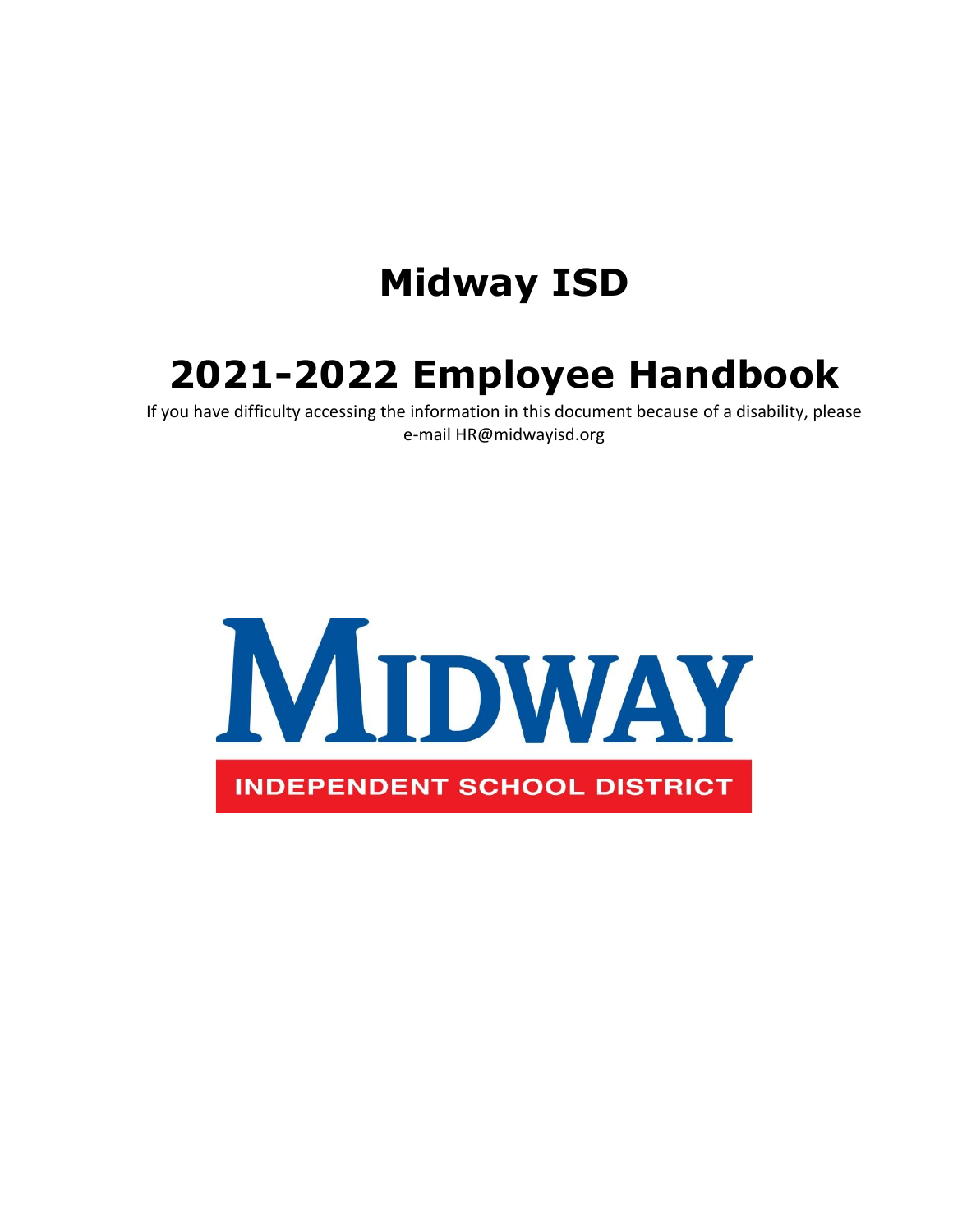# **Table of Contents**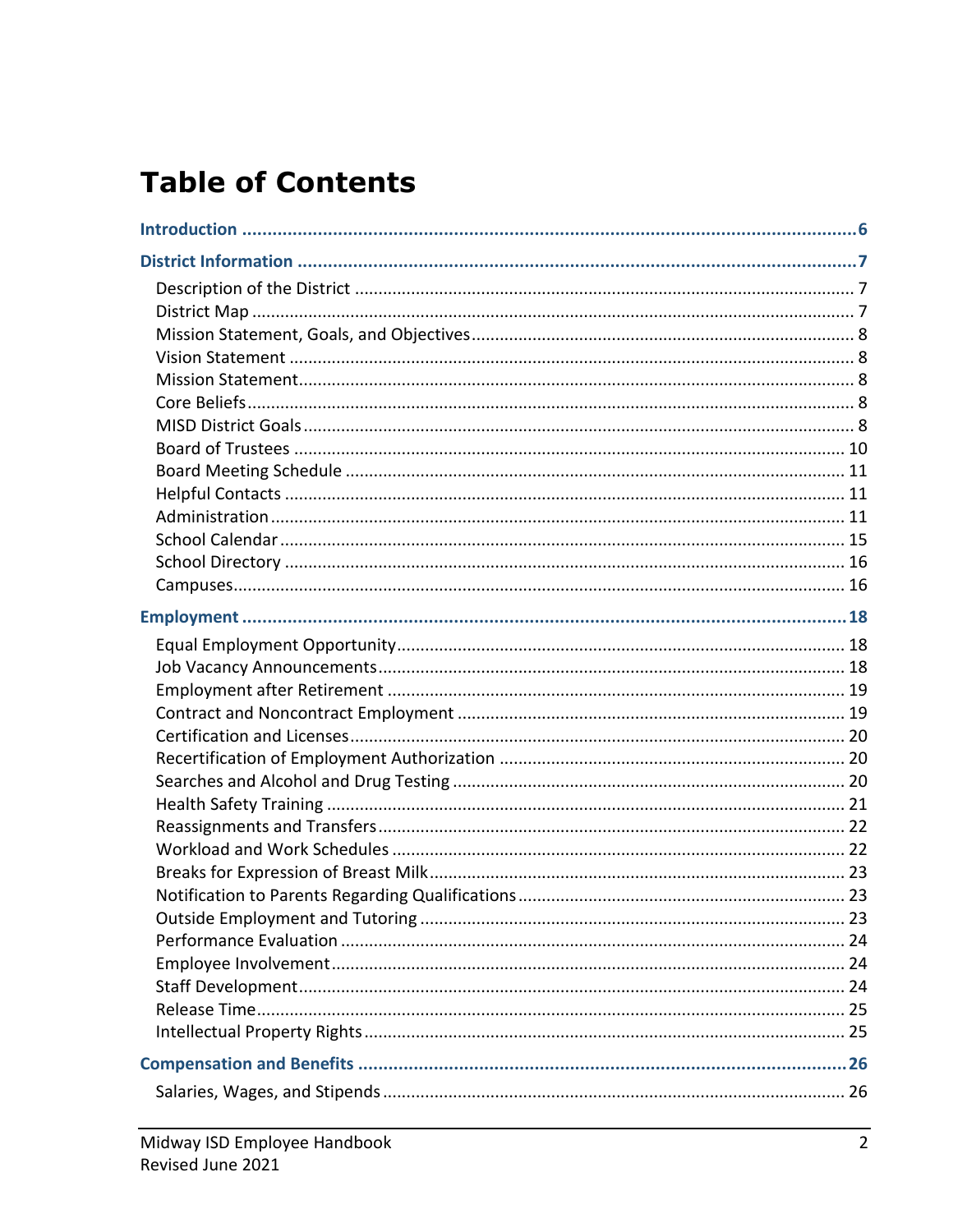| Local Procedures for Implementing Family and Medical Leave<br>and the control of the control of the control of the control of the control of the control of the control of the |  |
|--------------------------------------------------------------------------------------------------------------------------------------------------------------------------------|--|
|                                                                                                                                                                                |  |
|                                                                                                                                                                                |  |
|                                                                                                                                                                                |  |
|                                                                                                                                                                                |  |
|                                                                                                                                                                                |  |
|                                                                                                                                                                                |  |
|                                                                                                                                                                                |  |
|                                                                                                                                                                                |  |
|                                                                                                                                                                                |  |
|                                                                                                                                                                                |  |
|                                                                                                                                                                                |  |
|                                                                                                                                                                                |  |
|                                                                                                                                                                                |  |
|                                                                                                                                                                                |  |
|                                                                                                                                                                                |  |
|                                                                                                                                                                                |  |
|                                                                                                                                                                                |  |
|                                                                                                                                                                                |  |
|                                                                                                                                                                                |  |
|                                                                                                                                                                                |  |
|                                                                                                                                                                                |  |
|                                                                                                                                                                                |  |
|                                                                                                                                                                                |  |
|                                                                                                                                                                                |  |
|                                                                                                                                                                                |  |
|                                                                                                                                                                                |  |
|                                                                                                                                                                                |  |
|                                                                                                                                                                                |  |
|                                                                                                                                                                                |  |
|                                                                                                                                                                                |  |
|                                                                                                                                                                                |  |
|                                                                                                                                                                                |  |
|                                                                                                                                                                                |  |
|                                                                                                                                                                                |  |
|                                                                                                                                                                                |  |
|                                                                                                                                                                                |  |
|                                                                                                                                                                                |  |
|                                                                                                                                                                                |  |
|                                                                                                                                                                                |  |
|                                                                                                                                                                                |  |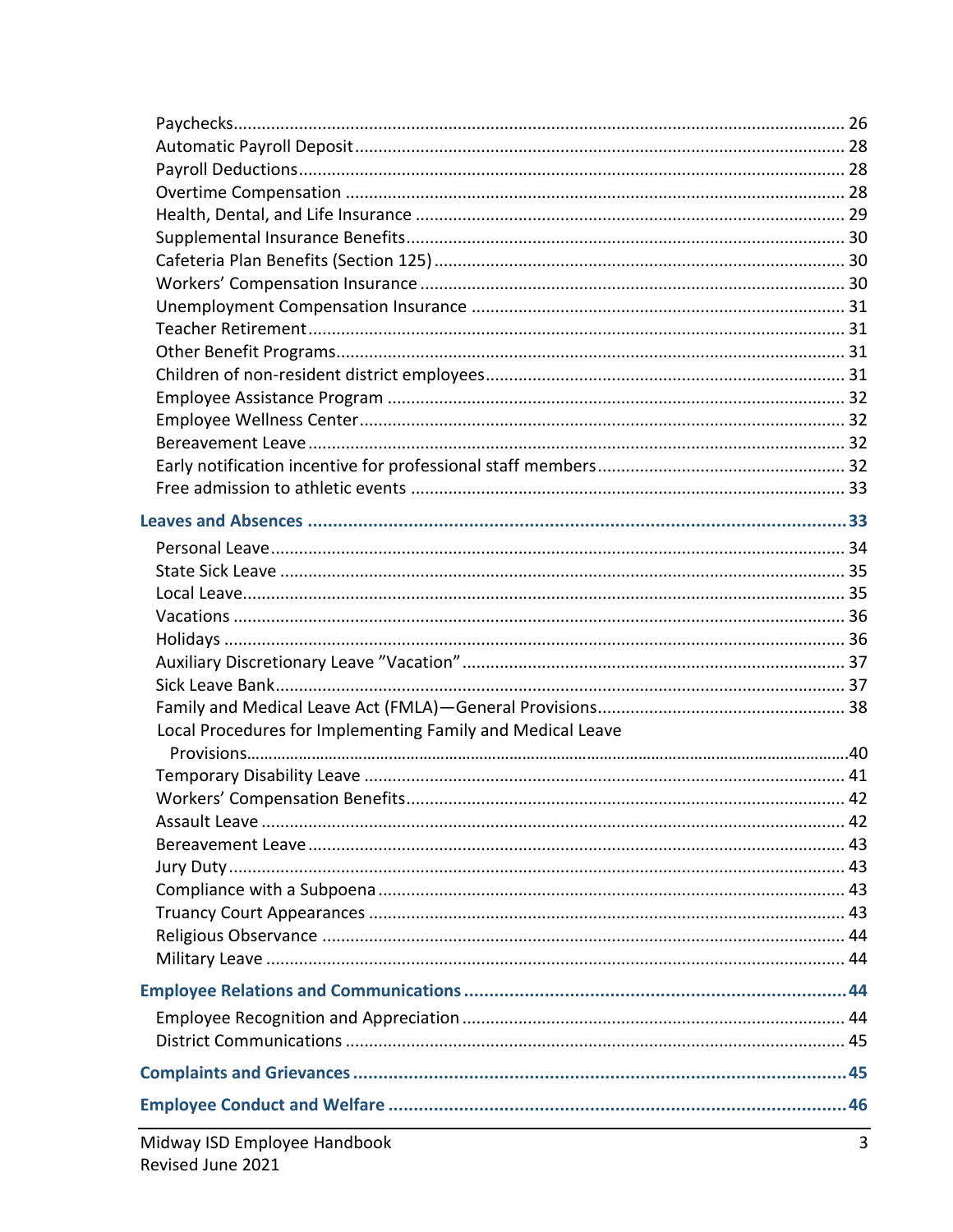| Electronic Communications between Employees, Students, and Parents  55 |  |
|------------------------------------------------------------------------|--|
|                                                                        |  |
|                                                                        |  |
|                                                                        |  |
|                                                                        |  |
|                                                                        |  |
|                                                                        |  |
|                                                                        |  |
|                                                                        |  |
|                                                                        |  |
|                                                                        |  |
|                                                                        |  |
|                                                                        |  |
|                                                                        |  |
|                                                                        |  |
|                                                                        |  |
|                                                                        |  |
|                                                                        |  |
|                                                                        |  |
|                                                                        |  |
|                                                                        |  |
|                                                                        |  |
|                                                                        |  |
|                                                                        |  |
|                                                                        |  |
|                                                                        |  |
|                                                                        |  |
|                                                                        |  |
|                                                                        |  |
|                                                                        |  |
|                                                                        |  |
|                                                                        |  |
|                                                                        |  |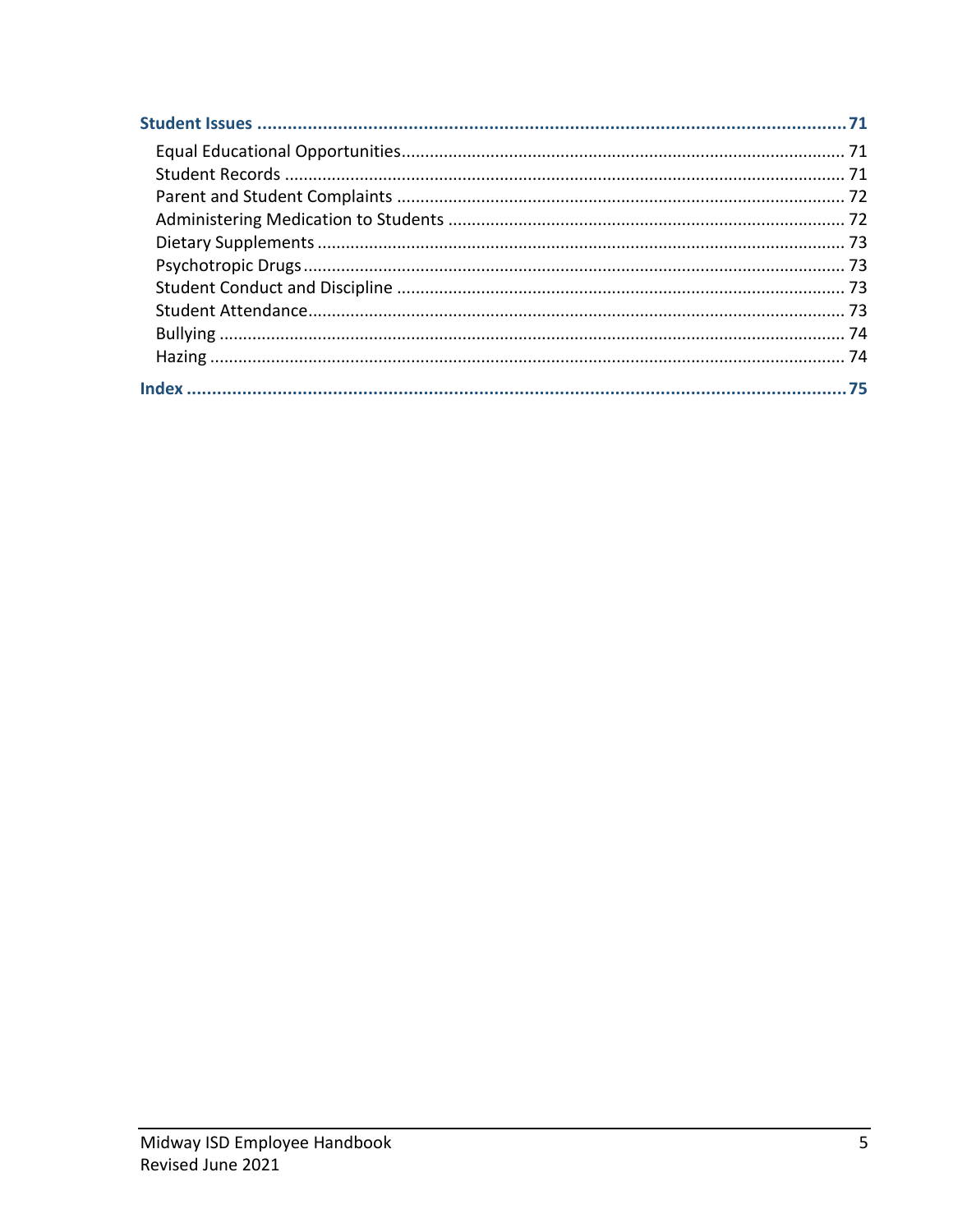# <span id="page-5-0"></span>**Introduction**

The purpose of this handbook is to provide information that will help with questions and pave the way for a successful year. Not all district policies and procedures are included. Those that are, have been summarized. Suggestions for additions and improvements to this handbook are welcome and may be sent to Mary Lou Glaesmann.

This handbook is neither a contract nor a substitute for the official district policy manual. Nor is it intended to alter the at-will status of noncontract employees in any way. Rather, it is a guide to and a brief explanation of district policies and procedures related to employment. These policies and procedures can change at any time; these changes shall supersede any handbook provisions that are not compatible with the change. For more information, employees may refer to the policy codes that are associated with handbook topics, confer with their supervisor, or call the appropriate district office. District policies can be accessed online at midwayisd.org.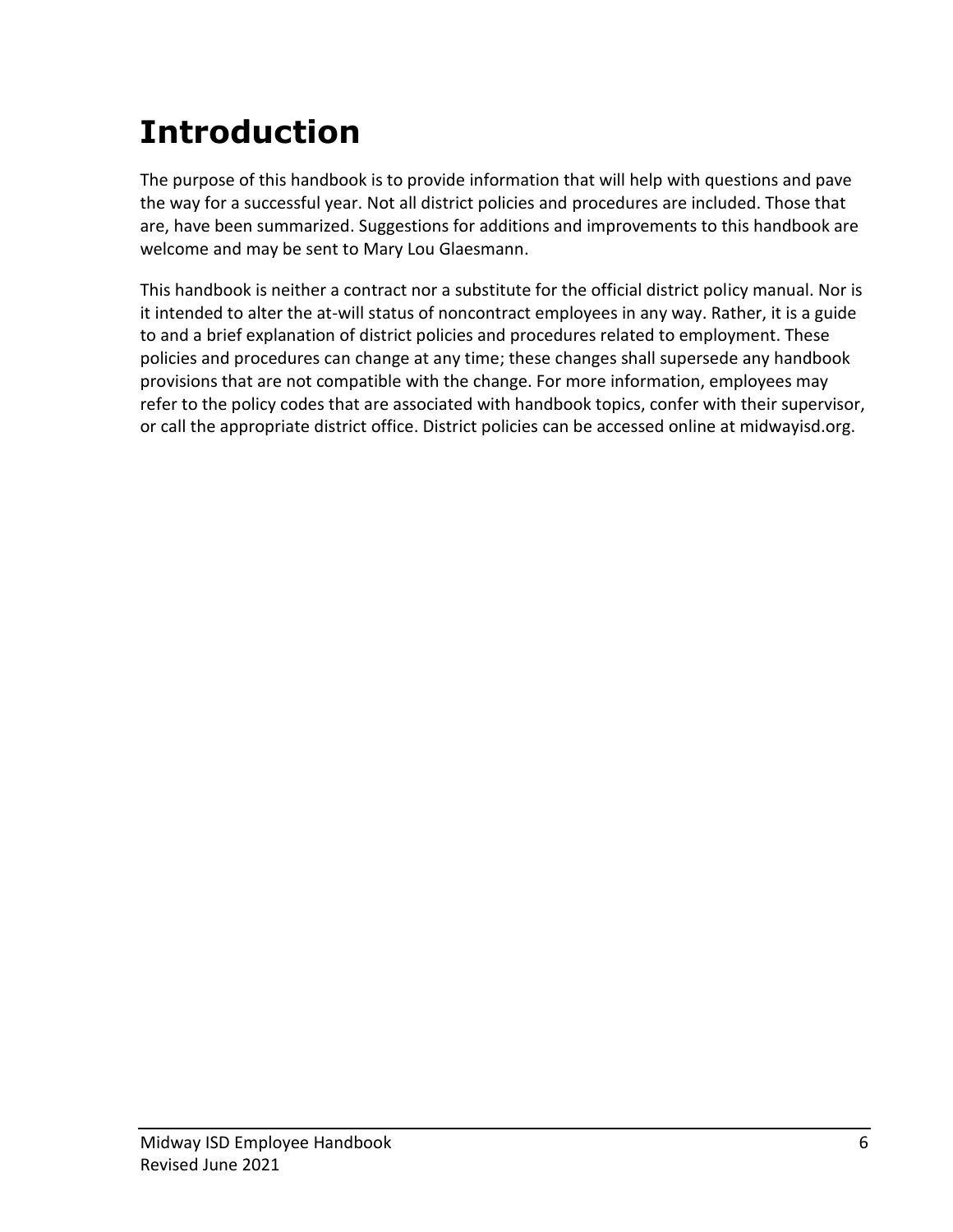# <span id="page-6-0"></span>**District Information**

## <span id="page-6-1"></span>**Description of the District**

Midway ISD is a sought-after district in the Central Texas area with nationally recognized teachers, custom cutting-edge curricula, and supportive community involvement. Midway's PK-12 enrollment has grown to more than 8000 students at six elementary schools, two intermediate schools, a middle school and a high school, while maintaining the highest expectations in academics.

Midway's curriculum focuses on providing a learner-centered environment to engage and challenge students. Staff and students alike can utilize advanced technology every day with the district's progressive 1.1 Initiative, which provides a digital tablet for every student. Midway graduates are work and college-ready through nationally renowned programs like Project Lead the Way, with numerous options for state endorsements to suit the individual student. MISD curriculum also showcases award-winning fine arts, distinctive career and technical education programs, and competitive 6A athletics. Faculty and students benefit from Professional Development School partnerships with Baylor University.

# <span id="page-6-2"></span>**District Map**

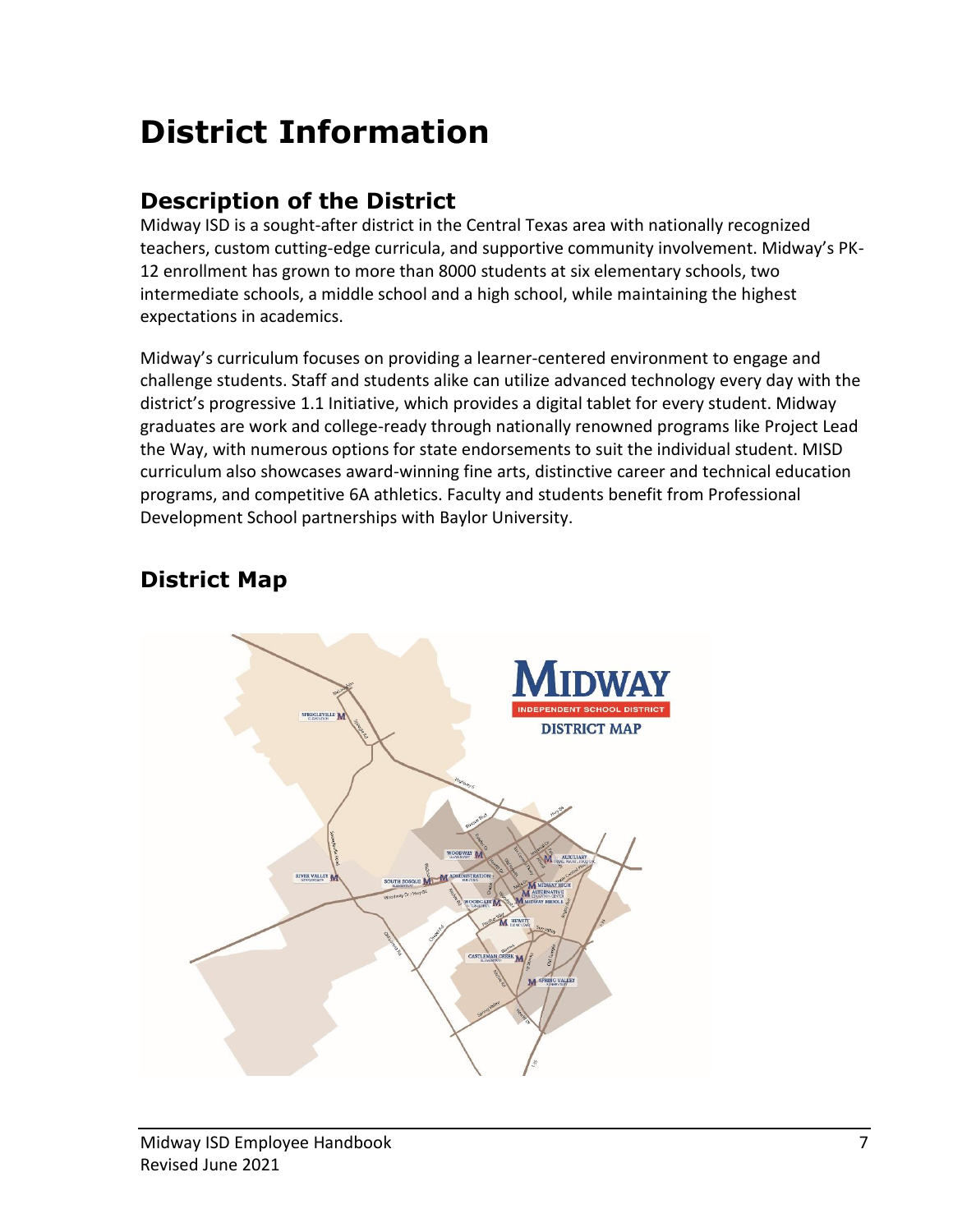#### <span id="page-7-0"></span>**Mission Statement, Goals, and Objectives**

*Policy AE*

#### <span id="page-7-1"></span>**Vision Statement**

Innovation, Commitment, and Excellence

#### <span id="page-7-2"></span>**Mission Statement**

Midway ISD will maximize individual potential within a learner-centered and supportive environment to prepare students to excel in a global society.

#### <span id="page-7-3"></span>**Core Beliefs**

- Every person has inherent worth.
- Every person can learn and has unique academic, social, spiritual and physical needs.
- A well-educated citizenry is central to a free society.
- Students learn best in a partnership between the home, the community, and the school district that shares accountability and high expectations for a quality educational experience.
- Rules and laws combined with personal responsibility are the foundation for a quality educational experience.
- Efficiency and effectiveness are fundamental to a successful organization.
- Personal integrity is essential to maintain trust.
- Respect for others is essential for a well-functioning society.
- Good role models are crucial to the positive development of our children; parents, guardians and district personnel are among the most influential role models.

## <span id="page-7-4"></span>**MISD District Goals**

#### **Goal 1: Meet the academic, social, spiritual and physical needs of a diverse student population**

*Critical Issues and action items identified by the Board of Trustees*

- Respond appropriately to the needs of all students and their families
- Develop engaging curriculum that meets the changing needs of all children
- Provide and support extracurricular offerings tailored to the size and diversity of the student population
- Sustain and support the use of digital learning in the classroom to enhance student academics and success
- Support, communicate, and develop curricular offerings and student experiences that promote full participation in the endorsement academies including career exposure for high school students through internships.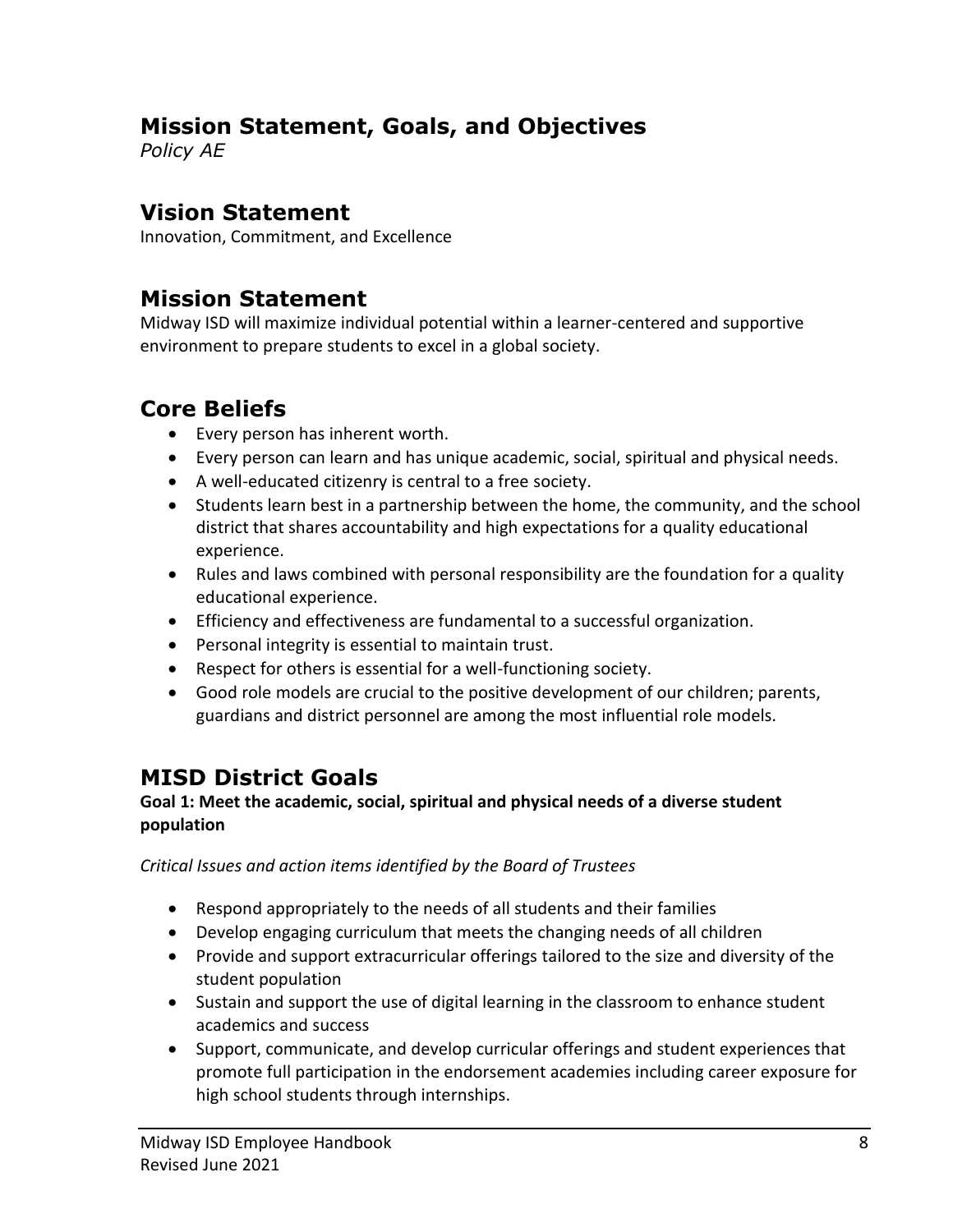#### **Goal 2: Provide influential role models through the recruitment, retention, and support of highly qualified faculty and staff**

#### *Critical Issues and action items identified by the Board of Trustees*

- Hire quality personnel including staff that matches the diversity of the district's student population
- Retain quality personnel by promoting a positive work environment throughout the district
- Remain cognizant of increasing competition locally and state-wide for quality personnel by prioritizing salary, stipends, and benefits in order to attract the brightest and best employees
- Provide sufficient staffing to meet the needs of a robust curriculum that reflects student demographics and state requirements
- Focus staff development on meeting the needs of the district's diverse student and staff population
- Focus staff development on addressing the needs of our special education students
- Provide ongoing staff development that does not interfere with instructional time or day to day responsibilities
- Promote more opportunities for cross-campus collaboration to share ideas, strategies, and training

#### **Goal 3: In partnership with our community, provide a safe and secure, supportive, attractive and technologically-advanced environment**

#### *Critical Issues and action items identified by the Board of Trustees*

- Promote physical and emotional well-being of students ensuring that the proper structure is in place to provide essential knowledge and skills
- Continue innovative plans for addressing parental involvement in schools and at home
- Effectively communicate accurate information about the district
- Maximize collaborative efforts with local school districts and local government entities for the benefit of our community
- Identify and utilize community resources to address the needs of students
- Promote digital citizenship and provide a technologically-appropriate learning environment

**Goal 4: Advocacy: The District provides input and feedback to the legislature, State Board of Education, and the Texas Education Agency regarding issues in public education to ensure maximum effectiveness and benefit to students.**

*Critical Issues and action items identified by the Board of Trustees*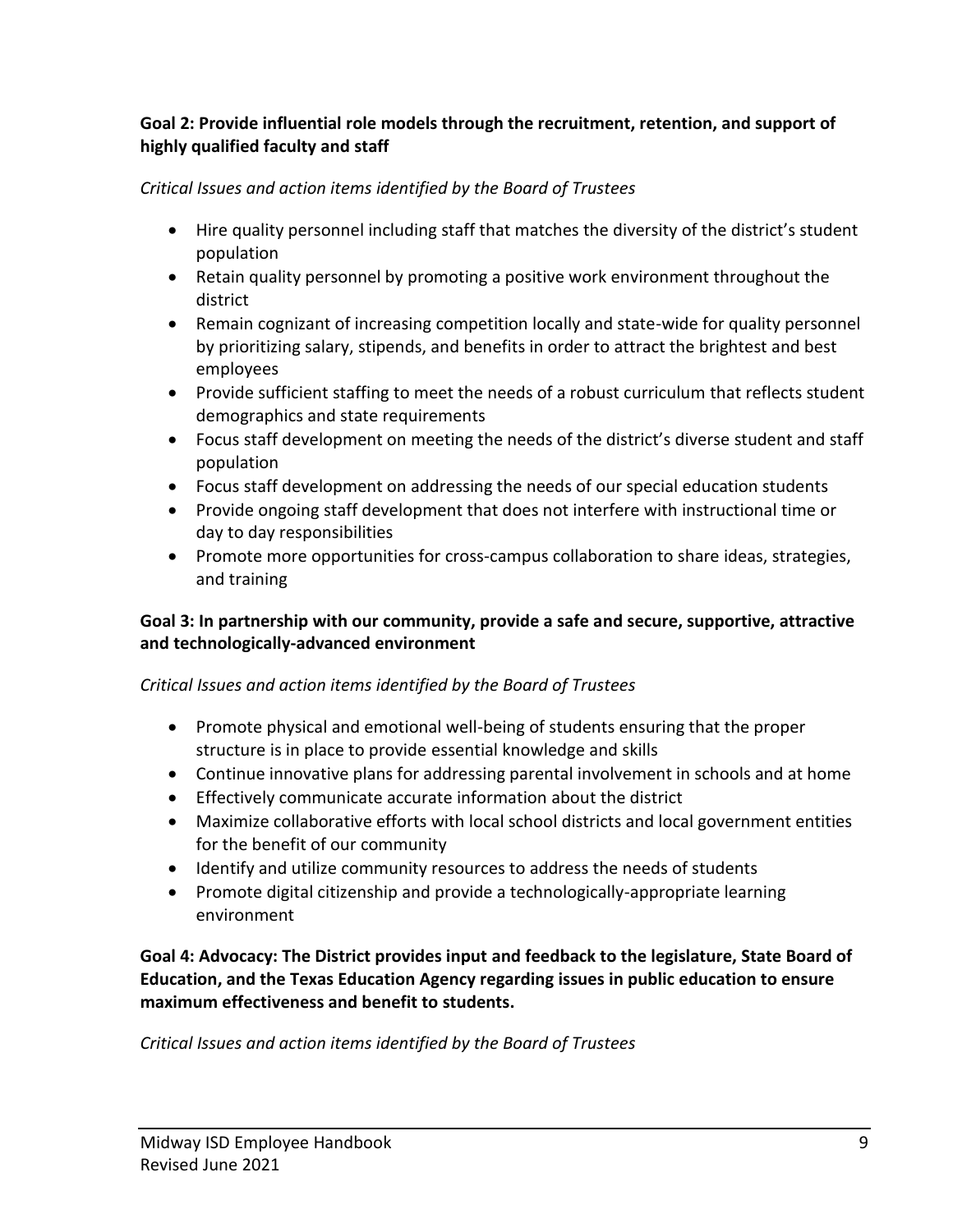- Advocate for an updated school finance system which takes changing student and district characteristics into account and rising state expectations based on a lack of adequate and sustainable funding currently in place for all district programs
- Actively oppose any legislation that further erodes local control
- Inform staff members and the school board on issues and proposed bills affecting education
- Educate local representatives on the business of education and issues facing schools
- Foster relationships with elected officials
- Utilize staff involved in state organizations
- Closely monitor the state accountability system to promote a system that does not focus solely on standardized assessments and takes into account other indicators of student success

#### <span id="page-9-0"></span>**Board of Trustees**

#### *Policies BA, BB series, BD series, and BE series*

Texas law grants the board of trustees the power to govern and oversee the management of the district's schools. The board is the policy-making body within the district and has overall responsibility for the curriculum, school taxes, annual budget, employment of the superintendent and other professional staff, and facilities. The board has complete and final control over school matters within limits established by state and federal laws and regulations.

The board of trustees is elected by the citizens of the district to represent the community's commitment to a strong educational program for the district's children. Board members are elected by position or place and serve three-year terms. Board members serve without compensation, must be qualified voters, and must reside in the district.

Current board members include:

- Pete Rusek, President
- Colin Witt, Member
- Susan Vick, Vice-President
- Brad Alford, Member
- Dr. Andy Popejoy, Member
- Rick Tullis, Member
- Pam Watts, Secretary

The board usually meets monthly on the third Tuesday at 7:00 p.m. at the central administration building. Special meetings may be called when necessary. A written notice of regular and special meetings will be posted on the district website and at the central administration office at least 72 hours before the scheduled meeting time. The written notice will show the date, time, place, and subjects of each meeting. In emergencies, a meeting may be held with a one-hour notice.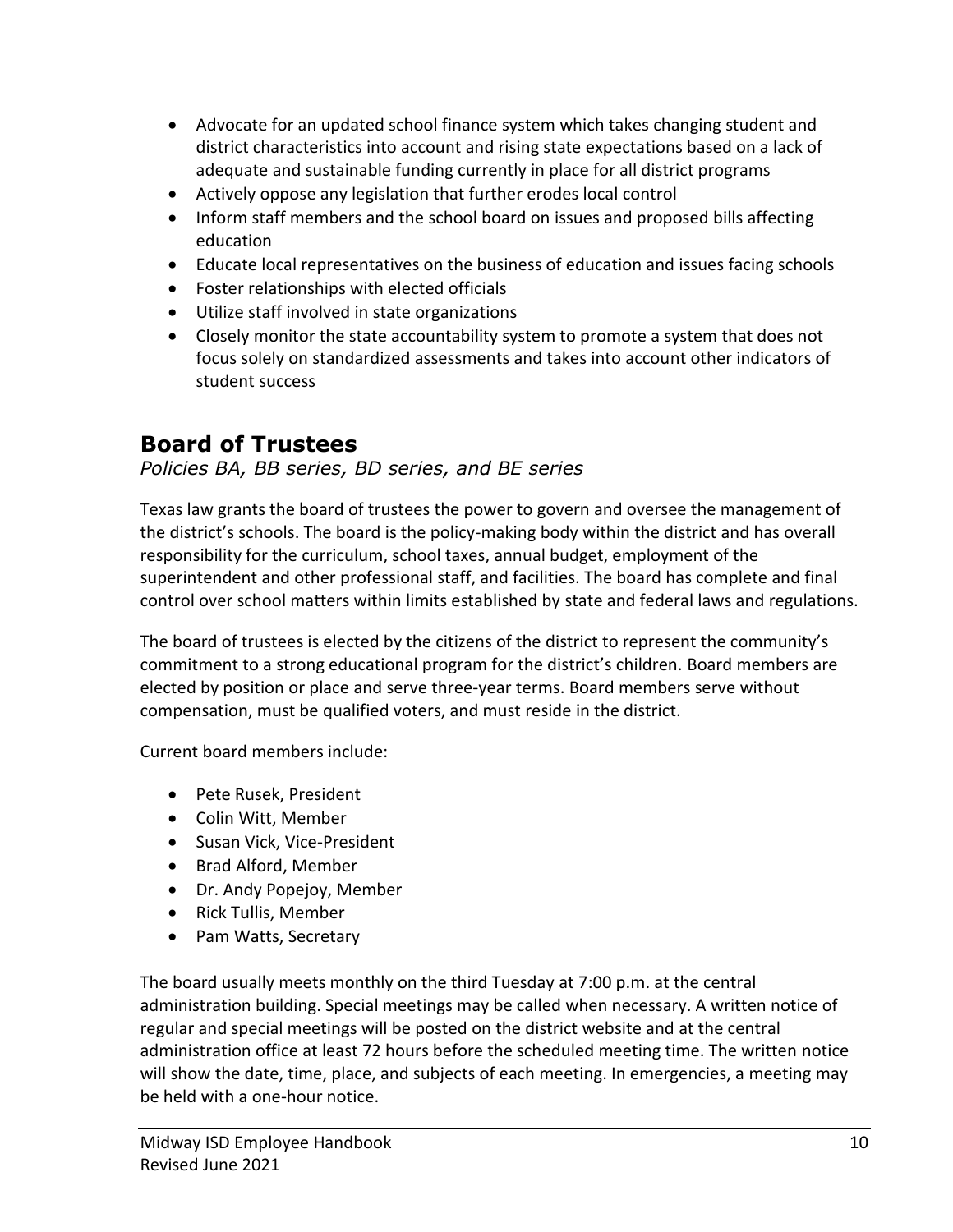All meetings are open to the public. In certain circumstances, Texas law permits the board to go into a closed session from which the public and others are excluded. Closed session may occur for such things as discussing prospective gifts or donations, real-property acquisition, certain personnel matters including employee complaints, security matters, student discipline, or consulting with attorneys regarding pending litigation.

#### <span id="page-10-0"></span>**Board Meeting Schedule**

August 17, 2021 September 21, 2021 October 19, 2021 November 16, 2021 December 14, 2021 January 18, 2022 February 15, 2022 March 22, 2022 April 19, 2022 May 17, 2022 June 21, 2022 July 19, 2022

#### <span id="page-10-1"></span>**Helpful Contacts**

From time to time, employees have questions or concerns. If those questions or concerns cannot be answered by supervisors or at the campus or department level, the employee is encouraged to contact the appropriate department as listed below.

#### <span id="page-10-2"></span>**Administration** *Superintendent's Office*

Secretary **Carolyn Wynn** 

Superintendent Dr. George Kazanas

#### *Administrative Services - (254) 761-5610*

Asst. Superintendent for Admin. Services Dr. Jeanie Johnson Secretary **Kim Byrd** Facilitator to DAEP and Truancy Marva Harrison Panther Kids Program Manager Geoffrey Nelson Assistant for Panther Kids Program Annette O'Dell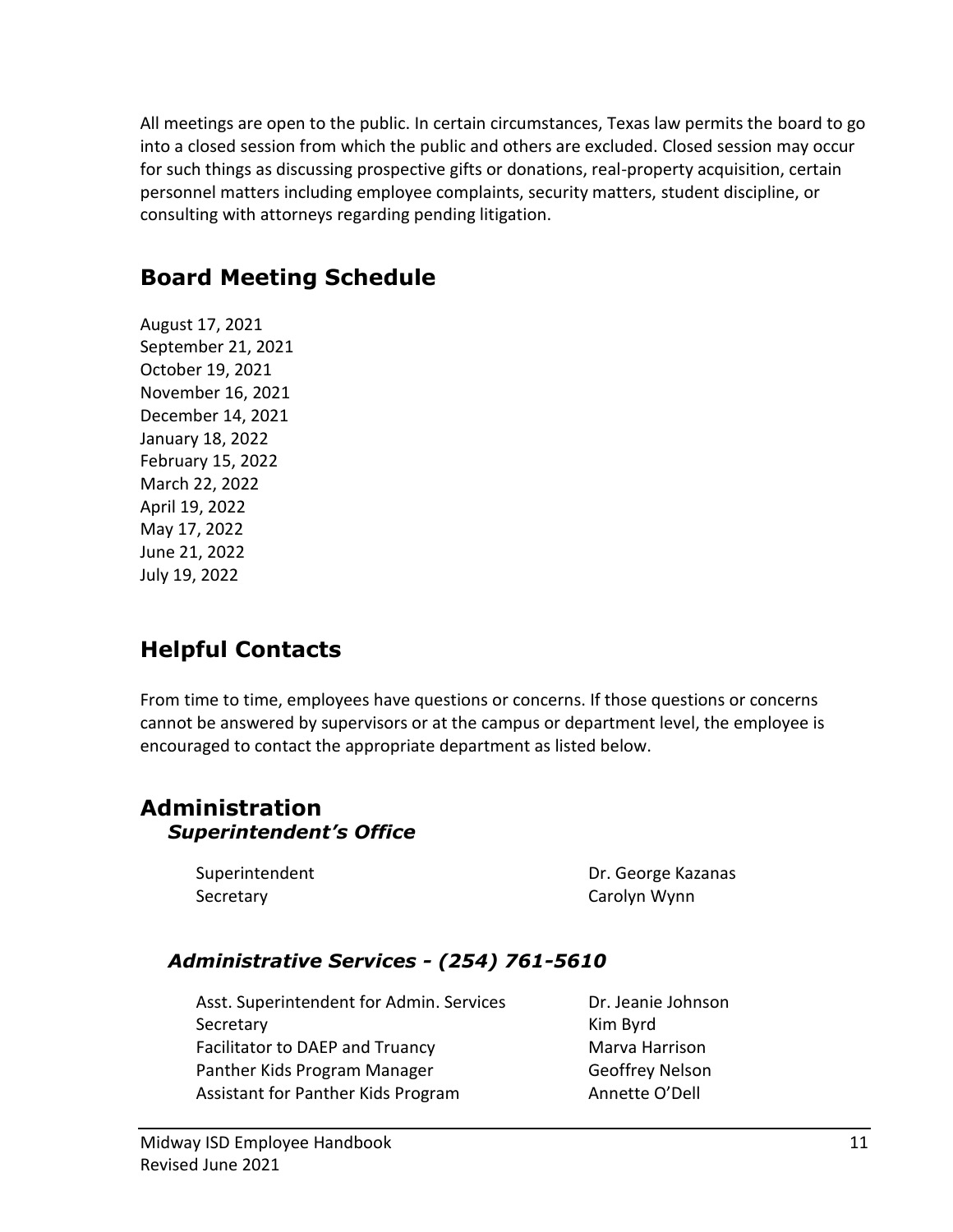Asst. for Panther Kids/Dist. Receipts Clerk Carolyn Wachsmann Lead Counselor for Student Support Services(7-12) Anne-Marie Zellers Student Support Service (K-6) Brooke Baker DAEP/EXCEL/PEP Social Worker Joy Pfanner DAEP/Excel Clerk Anthony Thibodeaux At-Risk Mentor Cullen Zellers Director for Fine Arts **Darrell Umhoefer** Secretary for Fine Arts **Rhonda Millington** Director for Athletics **Brad Shelton** Secretary for Athletics **Denise Sampson** School Resource Officer (RVI/WWE/SBE/SPE) Kyle Isbell School Resource Officer (MHS) School Resource Officer (MHS) School Resource Officer (MHS) Chris Marek School Resource Officer (MMS) Justin Johnson School Resource Officer (WGI/HE/CCE/SVE) Angel Sims

#### *Business Office - (254) 761-5612*

Assistant Superintendent for Finance Wesley Brooks Secretary **Virginia Olson** Coordinator, Business and Finance Services Cindy Poynter Accounts Payable **Accounts** Payable **Jana Welch** Accounts Payable Clerk Kathy Weingeist Accounting Clerk **Darlene Jordan** Payroll Supervisor National Shana McCune Purchasing Supervisor **Mary Kay Hopper-Miller** Mary Kay Hopper-Miller Mail Clerk Cecily Kelly

#### *Curriculum & Instruction - (254) 761-5616*

Asst. Superintendent for Curriculum & Instruction Dr. Aaron Peña Secretary **Glynis Kersey** Director **Director** Dr. Stacey Voigt Elementary Curriculum & Instruction Director Dr. Lorri Sapp Secondary Curriculum & Instruction Director **Director** Dr. Becky Odajima Innovation & Learning Director **Director** Dr. Ashley Canuteson College & Career Readiness Director Lisa Cochran Special Education & 504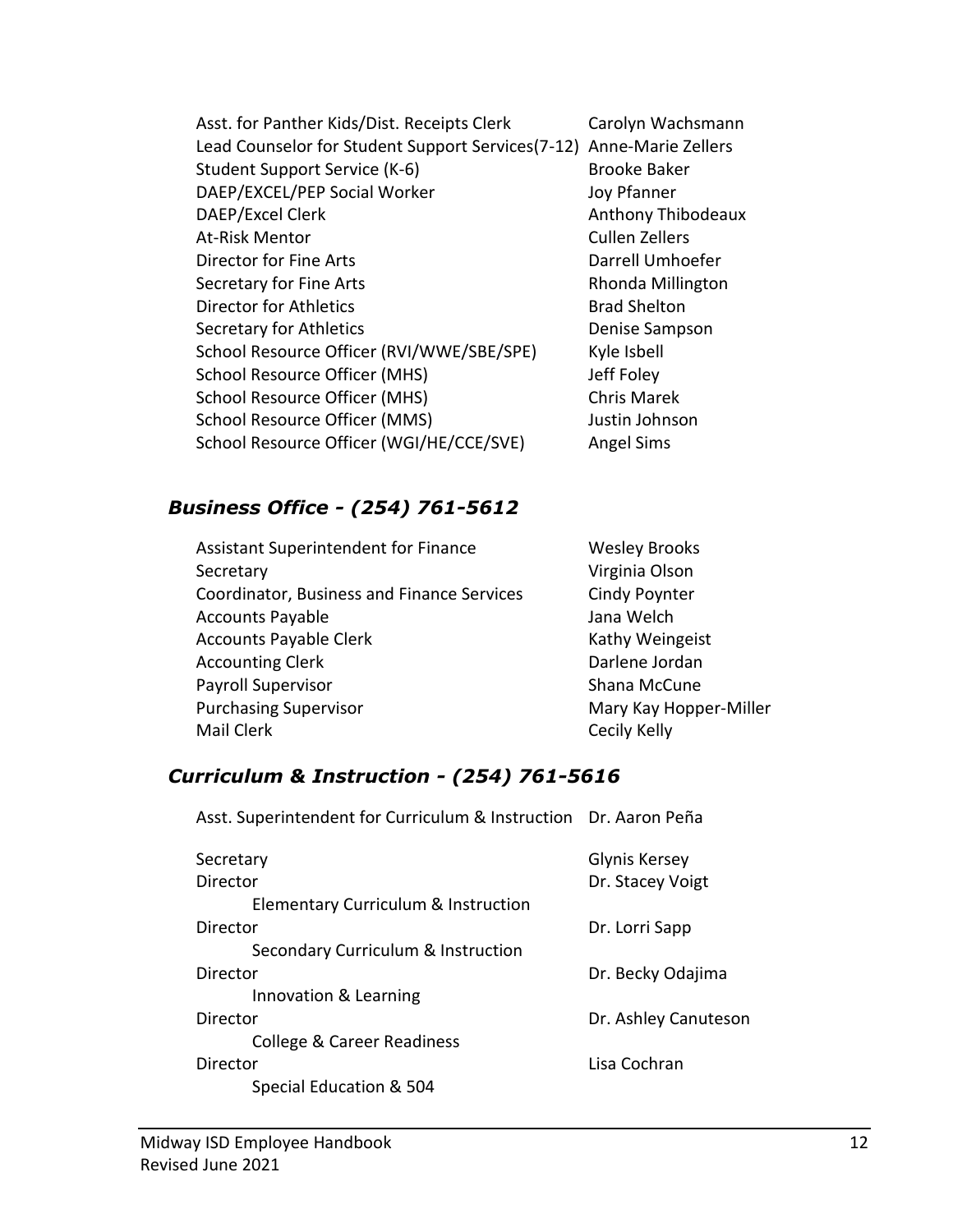| <b>District Coordinator</b>                       | <b>Julie Rush</b>     |
|---------------------------------------------------|-----------------------|
| Secondary Curriculum - Math                       |                       |
| <b>District Coordinator</b>                       | Melissa Sulak         |
| Early Childhood, RTI                              |                       |
| <b>District Coordinator</b>                       | Gayle White           |
| <b>ELAR-Social Studies</b>                        |                       |
| <b>District Coordinator</b>                       | Rebecca Hanhe         |
| <b>ELAR - Social Studies</b>                      |                       |
| <b>District Coordinator</b>                       | Ashley Duncan         |
| Science - ELL                                     |                       |
| <b>District Coordinator</b>                       | Kim Johnston          |
| <b>Mathematics and Science</b>                    |                       |
| District Coordinator of PEIMS/Student Data        | Vickie Payne          |
| <b>Student Data Specialist</b>                    | <b>Tammy Smith</b>    |
| <b>Student Data Specialist</b>                    | Joella McKeel         |
| Director of Special Education                     | Lisa Cochran          |
| Secretary to Special Education                    | Debbie Lopez          |
| <b>District Coordinator for Special Education</b> | David Kahn            |
| Elementary Instruction & Intervention Spec.       | <b>Katrina Reeves</b> |
| Secondary Instruction & Intervention Spec.        | <b>Kim Rankin</b>     |
| <b>Transitional Services Specialist</b>           | Kim Johnson           |
| Licensed Specialist in School Psychology (LSSP)   | Joe Kunkle            |
| Licensed Specialist in School Psychology (LSSP)   | <b>Marcy Gonzalez</b> |
| <b>Occupational Therapist</b>                     | Amanda Hoff           |
| <b>Occupational Therapist</b>                     | Erica Scarbrough      |
| <b>Physical Therapist</b>                         | Lori Anderson         |
| <b>Physical Therapy Assistant</b>                 | Paige Brooks          |
| <b>Assistive Technology Specialist</b>            | Chelsi Hansen         |
| <b>Visual Impairment Specialist</b>               | <b>Vicky Anderson</b> |
| Deaf Education/Homebound Teacher                  | Nancy Yoxall          |
|                                                   |                       |

#### *Human Resources Office - (254) 761-5611*

| <b>Assistant Superintendent for Human Resources</b> | Mary Lou Glaesmann     |
|-----------------------------------------------------|------------------------|
| Secretary                                           | <b>Brandy Vowels</b>   |
| Human Resource Manager                              | <b>Kelcie Griggs</b>   |
| Human Resource Manager                              | Juliann Acosta-Segarra |
| Staff Absences/Substitute Pay                       | Melisa Erbe            |
| <b>Communication Officer</b>                        | <b>Traci Marlin</b>    |
| Multimedia Specialist                               | Robert Pryor           |
| Human Resource Clerk                                | Gabrielle Chadwick     |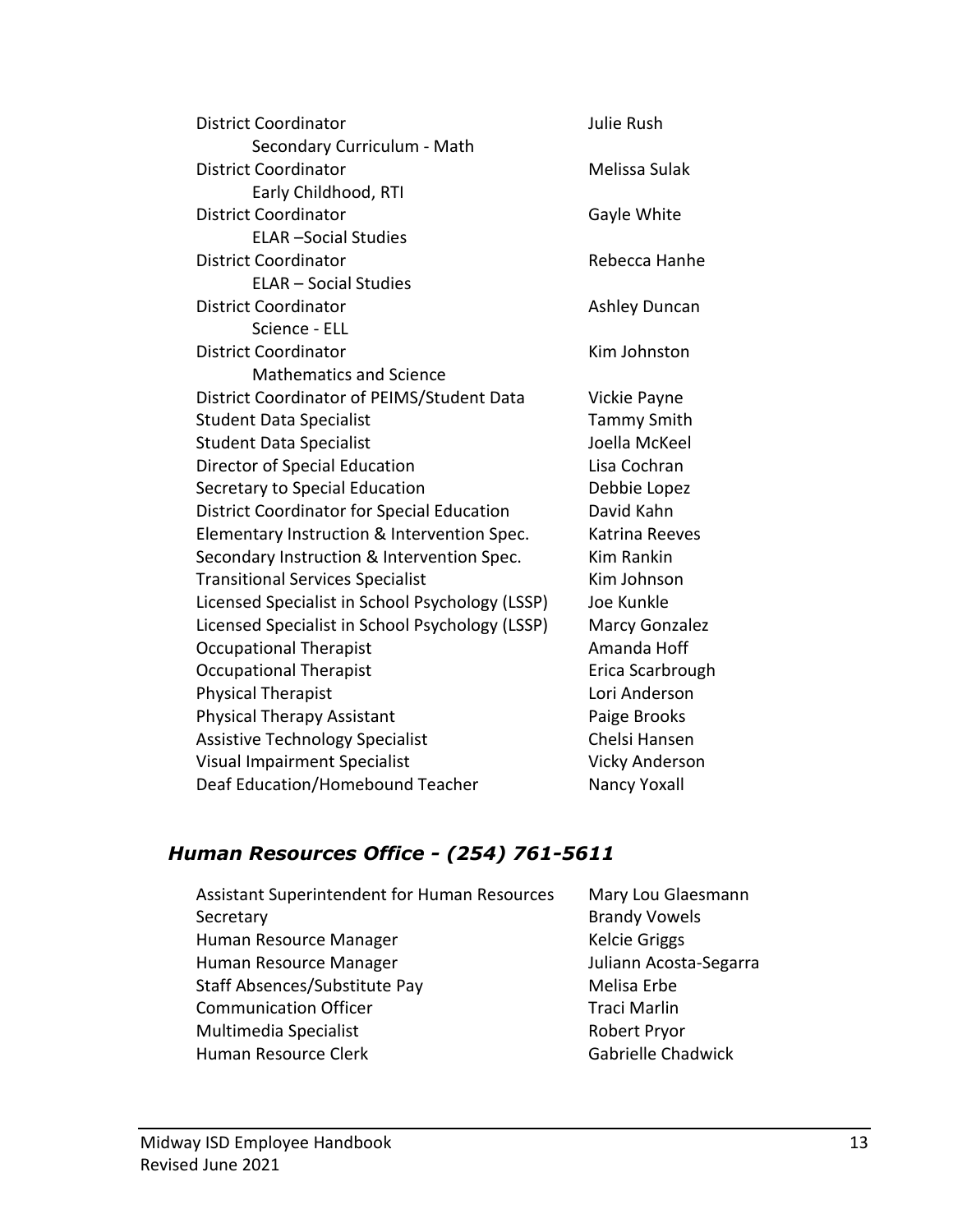#### *Technology Services - (254) 761-5630*

- Executive Director of Technology **Same School** Desse Garn Secretary **Shannon Head** Client Systems Engineer and The Mean Systems Engineer and The Jeremy Neal Network and Security Administrator Fig. 2016. Russell Seiler Systems Engineer Kevin Sauer Systems Communications Engineer **Rick Schrader** Applications Support Engineer **Austin Crider** Austin Crider Coordinator of Tech Support Services Mike Ward Technology Support Specialist Scott Jansing Technology Support Specialist Marissa O'Sullivan Technology Support Specialist **Isaac Murphy** Technology Support Specialist Sergio Salcido-Rodriguez
	-

#### *Office of Operations - (254) 761-5620*

Director **Buddy Freeman** Secretary **Secretary Joanne Sharp** Coordinator of Transportation **Robert Anderson** Coordinator of Maintenance Thomas Yourman Coordinator of Custodians **Kevin Summers** Kevin Summers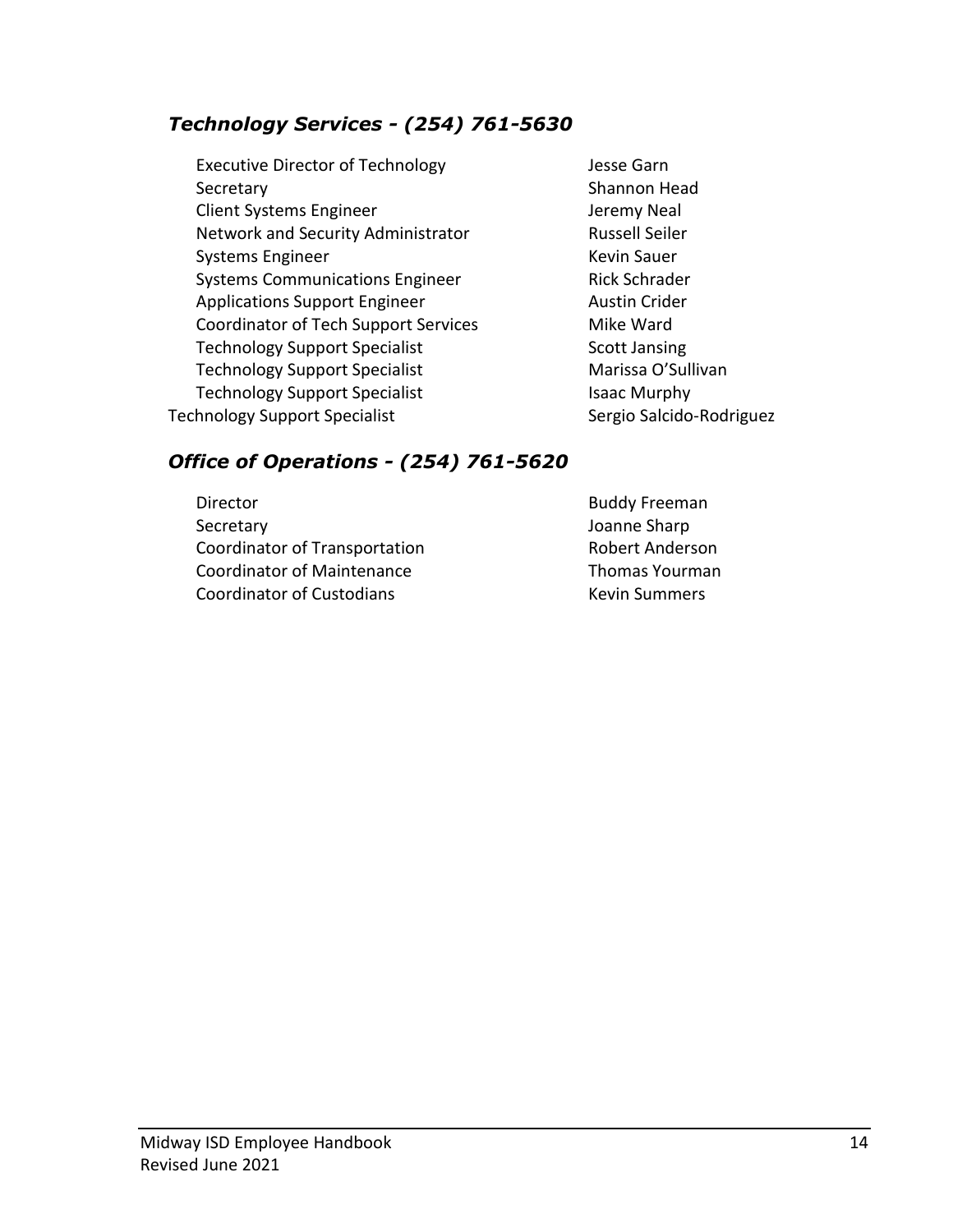#### <span id="page-14-0"></span>**School Calendar**

 $\mathbf{T}$ 

 $\overline{17}$ 

 $31$ Aug. 3-6: New Staff Orientation Aug. 9-16: Staff Development Days

> T W

 $\mathbf{Q}$  $10<sub>o</sub>$ 

16

30 Nov. 23-26: Thanksgiving Break

> T W

8

15

Aug. 17: First Day of School

ĭ  $\overline{\mathbf{2}}$  $\overline{\mathbf{3}}$ 4

 $\mathbf{R}$ 

15

14

 $21$  $22$ 

 $\overline{2}$  $\overline{\mathbf{x}}$ Á

 $\bullet$ 10

 $16$ 

W

 $\mathbf{u}$  $\overline{D}$ 

 $\overline{18}$ 19 20

25

17 18

24

 $\overline{2}$  $\mathbf{I}$ 

> $\overline{9}$ 10

16  $17$ 

23 24

s м

 $\mathbb{R}$ 

15

 $\overline{22}$ 23 24

29 30

S M

31

 $\overline{7}$ 

14  $21$ 22 23

 $\overline{28}$ 29

S M

 $6$ n

 $\overline{13}$ 

20

27 28 August 2021

13 14

S

 $\overline{2}$ 

S

13

 $20$ 

s  $\overline{\mathbf{5}}$ 

19

т F

s. 6  $\overline{7}$ 

26 27  $\overline{28}$ 

November 2021

5 6

19

**February 2022** 

 $\mathbf{n}$  $12$ 

18

25 26

T F

 $\mathbf{n}$  $12$ 

25 26 27

 $T$ F

 $\overline{\mathbf{3}}$ 4



# 2021-2022 Academic Calendar

|    |    |     |    |    |    | October 2021 |
|----|----|-----|----|----|----|--------------|
| s  | м  | -11 | w  |    |    | s<br>2       |
| τ  |    |     |    |    | я  | 9            |
| 10 | 11 | 12  | 13 | 14 | 15 | 16           |
| 17 | 18 | 19  | 20 | 21 | 22 | 23           |
| 24 | 25 | 26  | 27 | 28 | 29 | 30           |

|                 |    |    |    |    |    | September 2021 |
|-----------------|----|----|----|----|----|----------------|
| ς               | м  |    | w  |    |    | ς              |
|                 |    |    |    |    |    | 4              |
| 5               |    |    | я  |    | ю  | n              |
| $\overline{12}$ |    | 14 | 15 | 16 | 17 | 18             |
| 19              | 20 | 21 | 22 | 23 | 24 | 75             |
|                 |    | 28 |    |    |    |                |

Sept. 6: Staff & Student Holiday

|    |                          |    |    | December 2021 |    |    |
|----|--------------------------|----|----|---------------|----|----|
| ς  | м                        |    | w  |               |    | s  |
|    |                          |    | ٦  |               |    | 4  |
| 5  |                          |    | 8  |               | 10 | n  |
| 12 | 13                       | 14 | 15 | 16            |    | 18 |
| 19 |                          | 21 | 22 | 23            |    | 25 |
| 26 |                          | 28 | 29 |               |    |    |
|    | Dec. 17: Early Dismissal |    |    |               |    |    |

Dec. 20-31: Winter Break

|    |                                                                                                                 |    |    |    | <b>March 2022</b> |    |
|----|-----------------------------------------------------------------------------------------------------------------|----|----|----|-------------------|----|
| ς  | м                                                                                                               |    | w  |    |                   | s  |
|    |                                                                                                                 |    |    |    |                   | 5  |
|    |                                                                                                                 |    |    | 10 |                   | 12 |
| 13 | 14                                                                                                              | 15 | 16 | 17 | 18                | 19 |
| 20 | 21                                                                                                              | 22 | 23 | 24 | 25                | 26 |
| 27 | 28                                                                                                              | 29 | 30 | 31 |                   |    |
|    | the contract of the contract of the contract of the contract of the contract of the contract of the contract of |    |    |    |                   |    |

March 7-11: Spring Break

New Staff Orientation Staff Development/No School First Day of School

Staff & Student Holiday

Early Dismissal

Staff Comp Day/Student Holiday

|    |    |    |    |    | <b>May 2022</b> |    |  |
|----|----|----|----|----|-----------------|----|--|
|    | м  |    | w  |    |                 | s  |  |
| 1  | 2  |    |    |    | 6               | 7  |  |
| 8  |    | 10 | 11 | 12 | 13              | 14 |  |
| 15 | 16 | 17 | 18 | 19 | 20              | 21 |  |
| 22 | 23 | 24 | 25 | 26 | 27              | 28 |  |
|    |    | 31 |    |    |                 |    |  |

May 26: Early Dismissal May 27: Staff Development/No School May 30: Memorial Day

|                                      | Regular Hours                       | <b>Early Dismissal</b>                 |
|--------------------------------------|-------------------------------------|----------------------------------------|
| <b>MHS</b><br><b>MMS</b><br>Woodgate | 8:30-4:00<br>8:25-3:55<br>8:25-3:55 | 8:30-12:35<br>8:25-12:30<br>8:25-12:30 |



Calendar generously sponsored by Peavy Homes

#### PEAVY HOMES syncthe MISD calendar at www.midwayisd.org/events Making Your Ideas Become Your Dream Home. peavyhomes.com | 254.230.9682

Oct. 11: Staff Comp Day/Student Holiday

#### **January 2022**

| s<br>F.                     |
|-----------------------------|
| 8<br>$\blacksquare$         |
| $14$ 15<br>13               |
| 20 <sup>2</sup><br>21<br>22 |
| 27<br>28<br>29              |
|                             |
|                             |

Jan. 3: Staff Development/No School Jan. 17: Staff & Student Holiday

|                          |    |    |    |    |    | April 2022 |
|--------------------------|----|----|----|----|----|------------|
| s                        | м  |    | w  |    |    | s          |
|                          |    |    |    |    | ı  | 2          |
| 3                        |    |    |    |    | 8  | 9          |
| 10                       | 11 | 12 | 13 | 14 | 15 | 16         |
| 17                       | 18 | 19 | 20 | 21 | 22 | つて         |
| 24                       | 25 | 26 | 27 | 28 | 29 | 30         |
| 15: Good Fridav<br>April |    |    |    |    |    |            |

April 18: Staff Comp Day/Student Holiday

#### **Reporting Days**

| <b>1st Grading Period</b> | 28 |
|---------------------------|----|
| 2nd Grading Period        | 24 |
| <b>3rd Grading Period</b> | 30 |
| First Semester Days: 82   |    |
| 4th Grading Period        | 28 |
| 5th Grading Period        | 34 |
| 6th Grading Period        | 32 |
|                           |    |

Second Semester Days: 94 **Total School Days: 176** 

#### **Instructional Minutes: 78,790**

|                     | Regular Hours | <b>Early Dismissal</b> |
|---------------------|---------------|------------------------|
| Elementaries        | $7:40 - 3:10$ | 7:40-11:45             |
| <b>River Valley</b> | 7:40-3:10     | 7:40-11:45             |

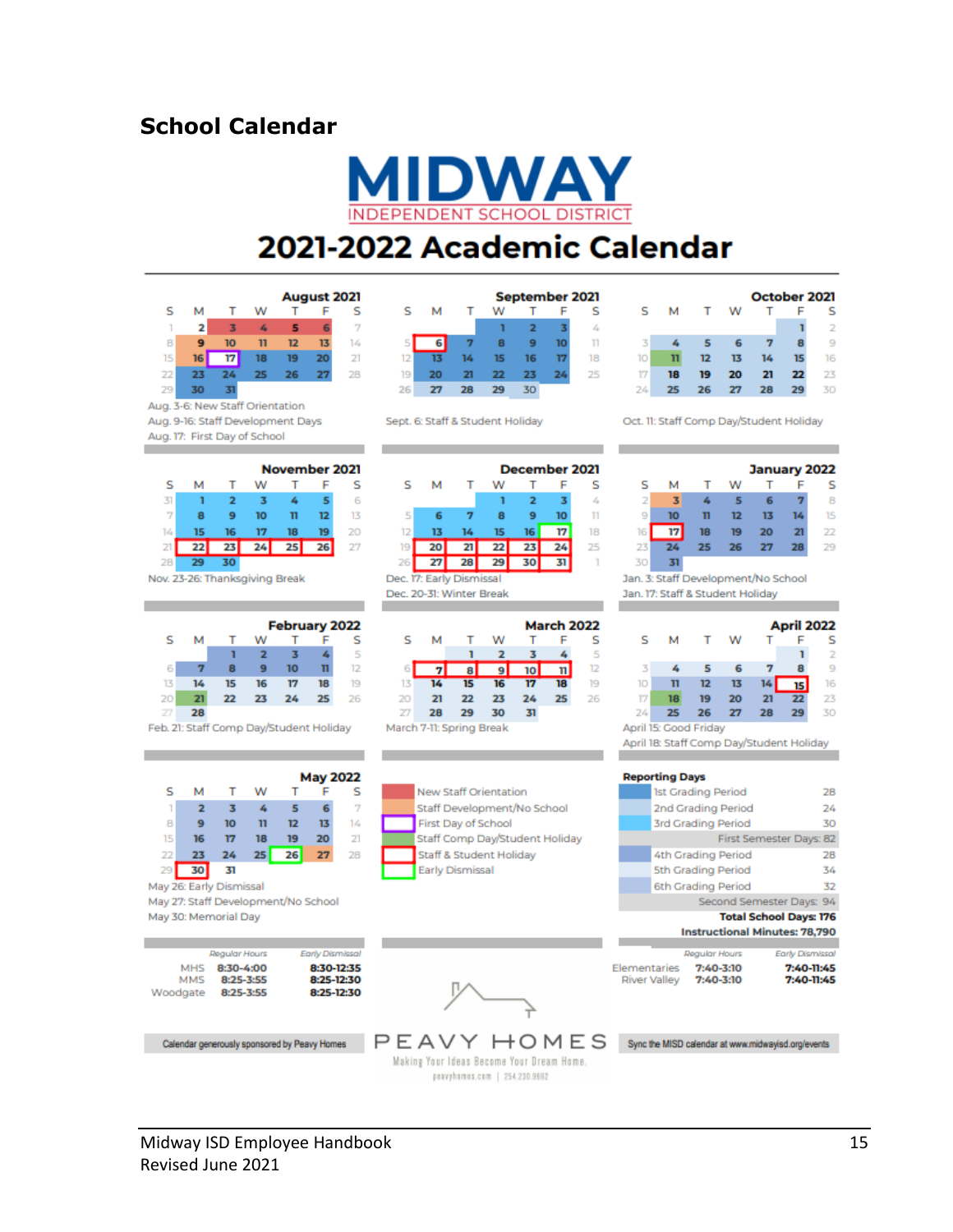#### <span id="page-15-1"></span><span id="page-15-0"></span>**School Directory**

#### **Campuses**

High School – 761-5650

Principal **Alison Smith** Principal Secretary **Angie Sipes** Angie Sipes Associate Principal and Tess Wheeler Assistant Principal **Ashleigh Weeaks** Ashleigh Weeaks Assistant Principal **Ronald Derrick** Ronald Derrick Assistant Principal **Kelly Levesque** Kelly Levesque Assistant Principal **Kayla Brown** Kayla Brown Assistant Principal Walter Smith Assistant Principal Secretary Manuel Aubrey Bradley Facilitator to EXCEL **Kim Coker** Kim Coker Director of Athletics and Shelton Brad Shelton Athletics Secretary **Denise Sampson** Athletics Assistant and Tennifer Worthen

Middle School – 761-5680

Principal Jay Fischer Principal Secretary **Mariorie Bowman** Assistant Principal Qunisha Johnson Assistant Principal April Harris April Harris Assistant Principal **Lack Contract Contract Contract Contract Contract Contract Contract Contract Contract Contract Contract Contract Contract Contract Contract Contract Contract Contract Contract Contract Contract Contrac** 

River Valley Intermediate – 761-5669

Principal **Principal** Paul Offill Principal Secretary **Amy Reed Amy Reed** Assistant Principal **Chelsea** Lippe

Woodgate Intermediate – 761-5690

Principal Wes Kanawyer Principal Secretary **Melanie Eaker** Melanie Eaker Assistant Principal **Kim Hawkins** Assistant Principal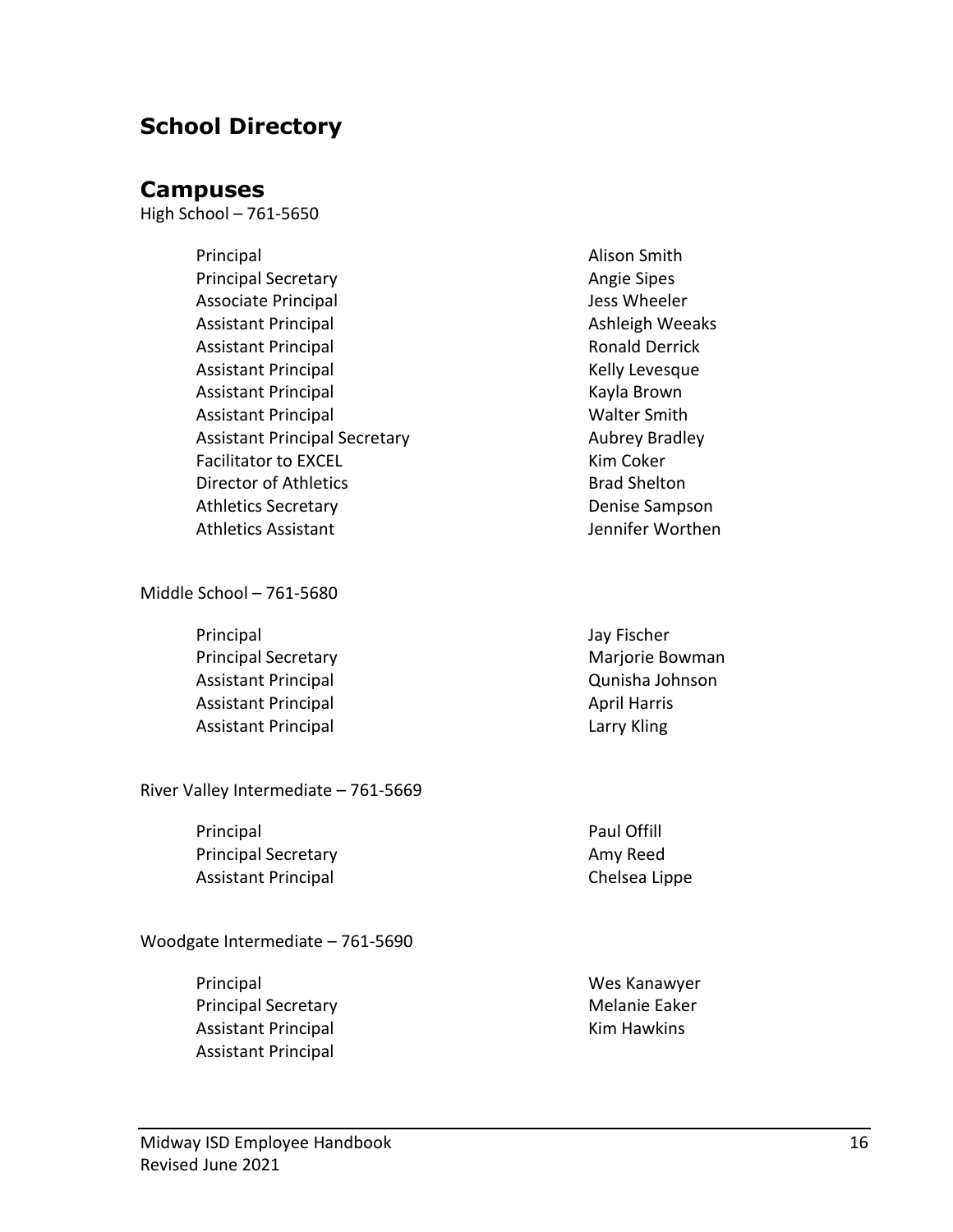#### Castleman Creek Elementary – 761-5755

Principal Secretary **Shannon Olsen** Assistant Principal **Christy Bowling** 

Hewitt Elementary - 761-5750

Principal **Christy Watley** Principal Secretary **Diane Frank** Assistant Principal Nicole Grygar

South Bosque Elementary – 761-5720

Principal Sheri Burns Principal Secretary **Adrigation** Barry Adrienne Barry Assistant Principal **Laura Christian** 

Speegleville Elementary – 761-5730

Principal Mandi Bronstad Principal Secretary **Suzie Devorsky** Suzie Devorsky

Spring Valley Elementary – 761-5710

Principal **Exercise Services** Contract Contract Contract Contract Contract Contract Contract Contract Contract Contract Contract Contract Contract Contract Contract Contract Contract Contract Contract Contract Contract Con Principal Secretary **Kristi Ziegelt** Kristi Ziegelt Assistant Principal **Christy Yourman** 

Woodway Elementary – 761-5740

Principal **Angela Kirkpatrick** Assistant Principal **Lora Sims** 

Principal Dr. Mandy Johnson Assistant Principal **Dr.** Clint Glaesmann

Principal Secretary **Lashonda Sumbler**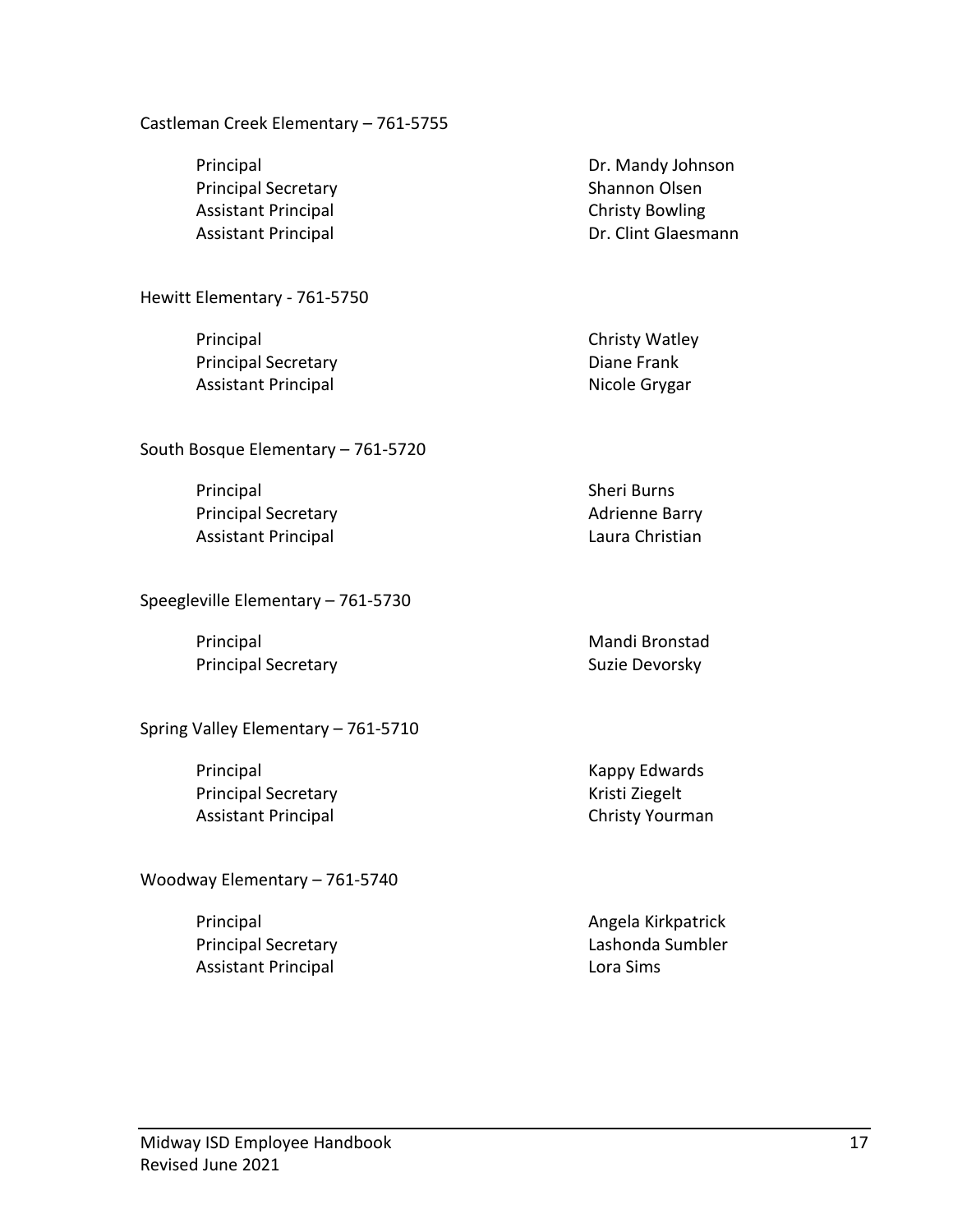# <span id="page-17-0"></span>**Employment**

#### <span id="page-17-1"></span>**Equal Employment Opportunity**

*Policies DAA, DIA*

In its efforts to promote nondiscrimination and as required by law, Midway ISD does not discriminate against any employee or applicant for employment because of race, color, religion, sex (including pregnancy, sexual orientation, or gender identity), national origin, age, disability, military status, genetic information, or on any other basis prohibited by law. Additionally, the district does not discriminate against an employee or applicant who acts to oppose such discrimination or participates in the investigation of a complaint related to a discriminatory employment practice. Employment decisions will be made on the basis of each applicant's job qualifications, experience, and abilities.

In accordance with Title IX, the district does not discriminate on the basis of sex and is required not to discriminate on the basis of sex in its educational programs or activities. The requirement not to discriminate extends to employment. Inquiries about the application of Title IX may be referred to the district's Title IX coordinator, to the Assistant Secretary for Civil Rights of the Department of Education, or both.

The district designates and authorizes the following employee as the Title IX coordinator for employees to address concerns or inquiries regarding discrimination based on sex, including sexual harassment: Dr. Jeanie Johnson, Assistant Superintendent for Administrative Services, 13885 Woodway Drive, Woodway, Texas 76712, [jeanie.johnson@midwayisd.org,](mailto:jeanie.johnson@midwayisd.org) 245-751- 5610. Reports can be made at any time and by any person, including during non-business hours, by mail, email, or phone. During district business hours, reports may also be made in person.

The district designates and authorizes the following employee as the ADA/Section 504 coordinator for employees for concerns regarding discrimination on the bases of a disability: Lisa Cochran, Director of Special Education, 13885 Woodway Drive, Woodway, Texas 76712, [lisa.cochran@midwayisd.org,](mailto:lisa.cochran@midwayisd.org) 254-761-5625.

Questions or concerns relating to discrimination for any other reason should be directed to the Superintendent.

#### <span id="page-17-2"></span>**Job Vacancy Announcements**

*Policy DC*

Announcements of job vacancies by position and location are posted on a regular basis to the district's website.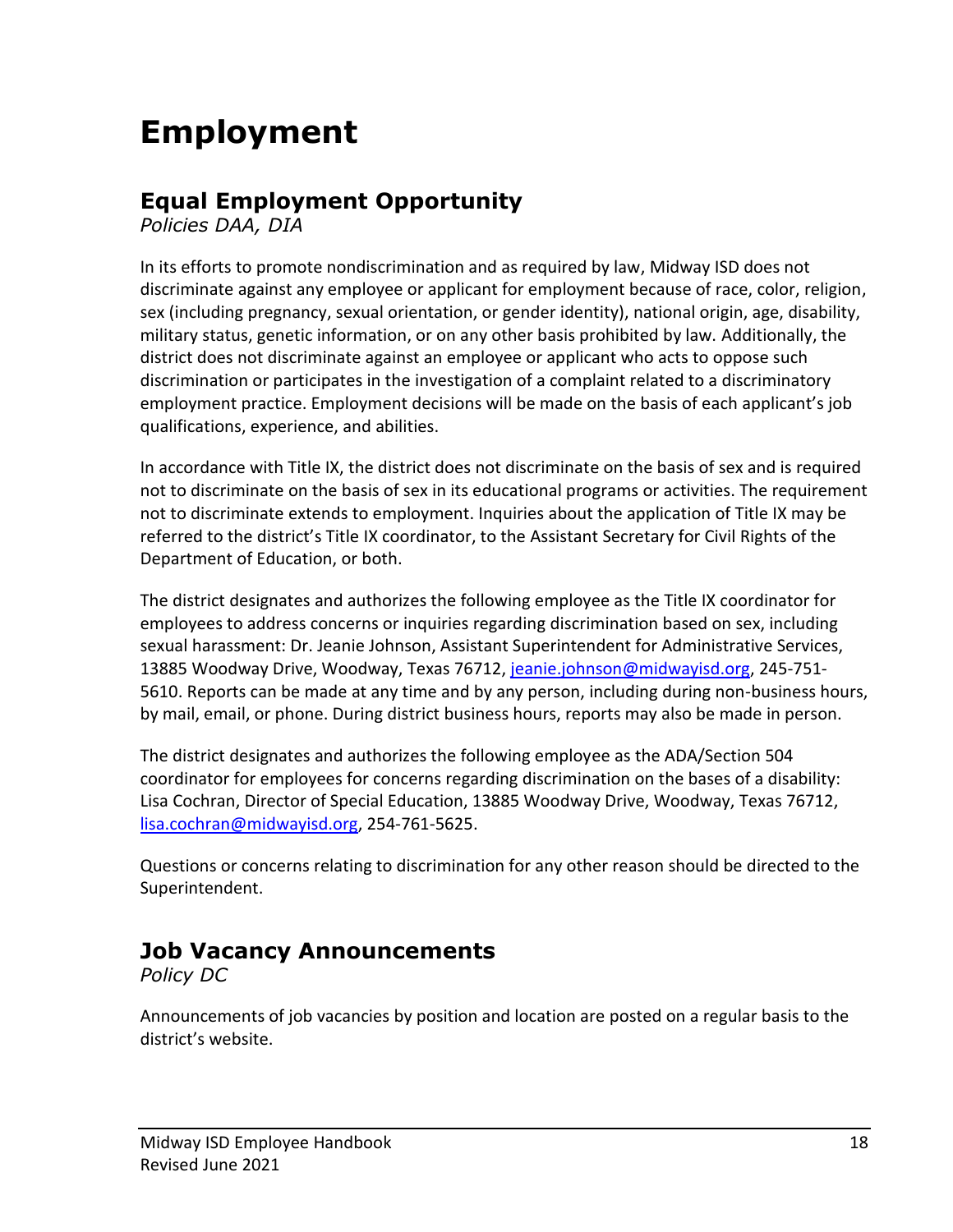#### <span id="page-18-0"></span>**Employment after Retirement**

*Policy DC*

Individuals receiving retirement benefits from the Teacher Retirement System (TRS) may be employed under certain circumstances on a full or part-time basis without affecting their benefits, according to TRS rules and state law. Detailed information about employment after retirement is available in the TRS publication *Employment after Retirement*. Employees can contact TRS for additional information by calling 800-223-8778 or 512-542-6400. Information is also available on the TRS Website [\(www.trs.texas.gov\)](http://www.trs.texas.gov/).

## <span id="page-18-1"></span>**Contract and Noncontract Employment**

*Policy DC series*

State law requires the district to employ all full-time professional employees in positions requiring a certificate from the State Board for Educator Certification (SBEC) and nurses under probationary, term, or continuing contracts. Employees in all other positions are employed atwill or by a contract that is not subject to the procedures for nonrenewal or termination under Chapter 21 of the Texas Education Code. The paragraphs that follow provide a general description of the employment arrangements used by the district.

**Probationary Contracts.** Nurses and full-time professional employees new to the district and employed in positions requiring SBEC certification must receive a probationary contract during their first year of employment. Former employees who are hired after a two-year lapse in district employment or employees who move to a position requiring a new class of certification may also be employed by probationary contract. Probationary contracts are one-year contracts. The probationary period for those who have been employed as a teacher in public education for at least five of the eight years preceding employment with the district may be issued for up to two years.

For those with less experience, the probationary period will be three school years (i.e., three one-year contracts) with an optional fourth school year if the board determines it is doubtful whether a term or continuing contract should be given.

**Term Contracts.** Full-time professionals employed in positions requiring certification and nurses will be employed by term contracts after they have successfully completed the probationary period. The terms and conditions of employment are detailed in the contract and employment policies. All employees will receive a copy of their contract. Employment policies can be accessed online or copies will be provided upon request.

**Noncertified Professional and Administrative Employees.** Employees in professional and administrative positions that do not require SBEC certification (such as noninstructional administrators) are employed at-will or by a one-year contract that is not subject to the provisions for nonrenewal or termination under the Texas Education Code.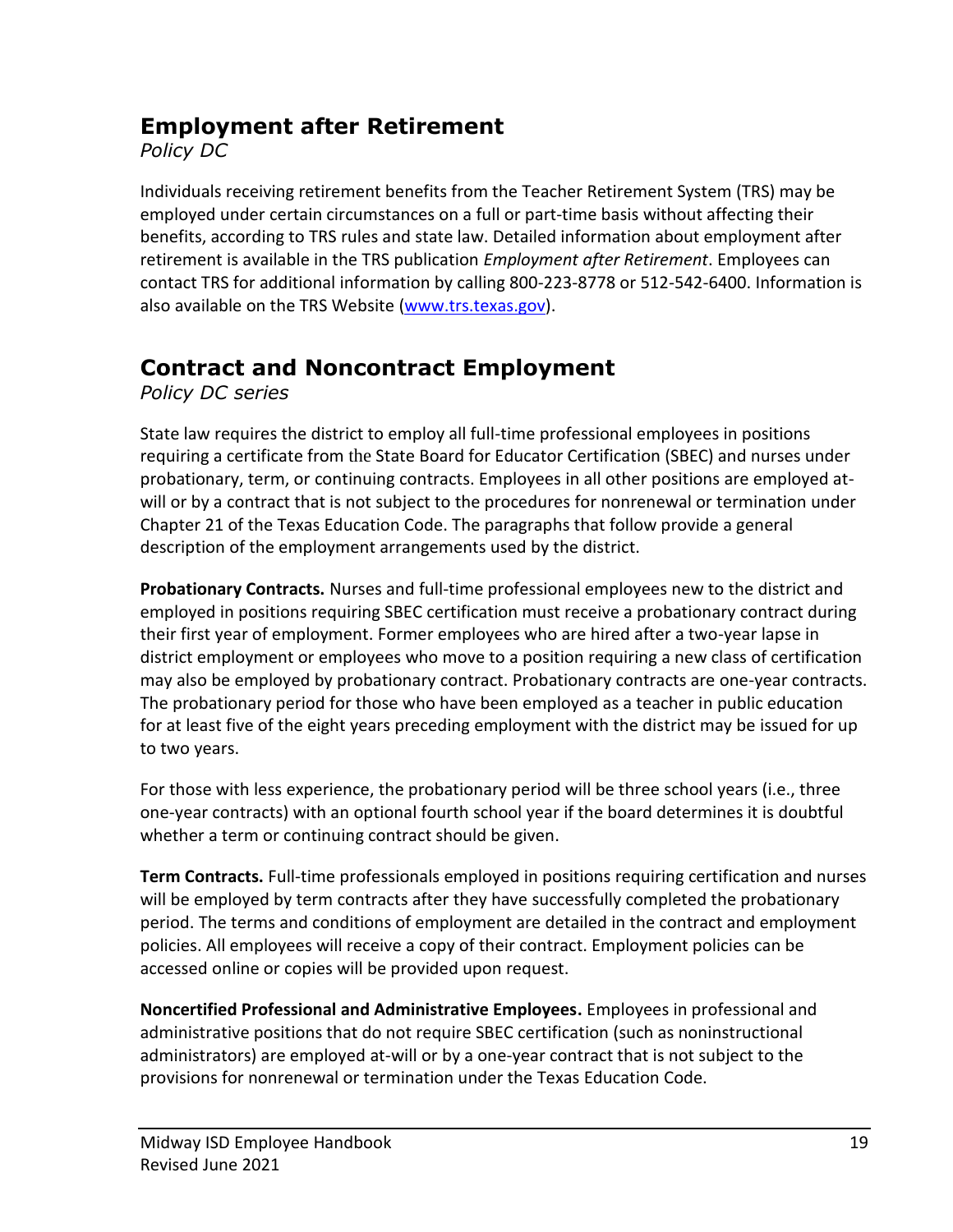**Paraprofessional and Auxiliary Employees.** All paraprofessional and auxiliary employees, regardless of certification, are employed at will and not by contract. Employment is not for any specified term and may be terminated at any time by either the employee or the district.

#### <span id="page-19-0"></span>**Certification and Licenses**

*Policies DBA, DF*

Professional employees whose positions require SBEC certification or professional license are responsible for taking actions to ensure their credentials do not lapse. Employees must submit documentation that they have passed the required certification exam and/or obtained or renewed their credentials to Human Resources Department in a timely manner. Employees licensed by the Department of Licensing and Regulations (TDLR) must notify Human Resources Department when there is action against, or revocation of, their license.

A certified employee's contract may be voided without Chapter 21 due process and employment terminated if the individual does not hold a valid certificate or fails to fulfill the requirements necessary to renew or extend a temporary certificate, emergency certificate, probationary certificate, or permit. A contract may also be voided if SBEC suspends or revokes certification because of an individual's failure to comply with criminal history background checks. Contact Human Resource Department if you have any questions regarding certification or licensure requirements.

# <span id="page-19-1"></span>**Recertification of Employment Authorization**

*Policy DC*

At the time of hire all employees must complete the Employment Eligibility Verification Form (Form I-9) and present documents to verify identity and employment authorization.

Employees whose immigration status, employment authorization, or employment authorization documents have expired must present new documents that show current employment authorization. Employees should file the necessary application or petition sufficiently in advance to ensure that they maintain continuous employment authorization or valid employment authorization documents. Contact the Human Resource Department if you have any questions regarding reverification of employment authorization.

## <span id="page-19-2"></span>**Searches and Alcohol and Drug Testing**

*Policy CQ, DHE*

Noninvestigatory searches in the workplace including accessing an employee's desk, file cabinets, or work area to obtain information needed for usual business purposes may occur when an employee is unavailable. Therefore, employees are hereby notified that they have no legitimate expectation of privacy in those places. In addition, the district reserves the right to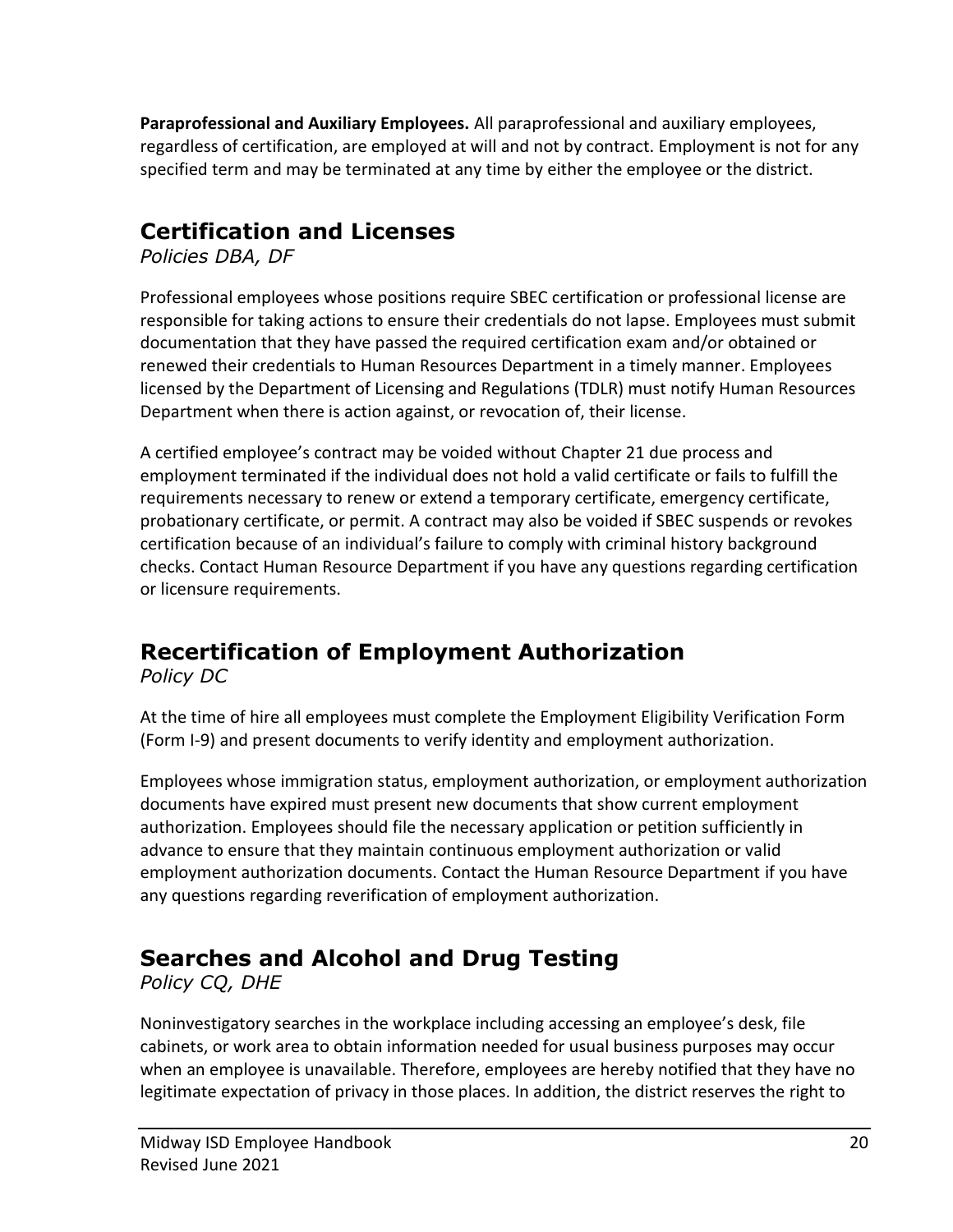conduct searches when there is reasonable cause to believe a search will uncover evidence of work-related misconduct. Such an investigatory search may include drug and alcohol testing if the suspected violation relates to drug or alcohol use. The district may search the employee, the employee's personal items, and work areas including district-owned technology resources, lockers, and private vehicles parked on district premises or work sites or used in district business.

**Employees Required to Have a Commercial Driver's License.** Any employee whose duties require a commercial driver's license (CDL) is subject to drug and alcohol testing. This includes all drivers who operate a motor vehicle designed to transport 16 or more people counting the driver, drivers of large vehicles, or drivers of vehicles used in the transportation of hazardous materials. Teachers, coaches, or other employees who primarily perform duties other than driving are subject to testing requirements if their duties include driving a commercial motor vehicle.

Drug testing will be conducted before an individual assumes driving responsibilities. Alcohol and drug tests will be conducted when reasonable suspicion exists, at random, when an employee returns to duty after engaging in prohibited conduct, and as a follow-up measure. Testing may be conducted following accidents. Return-to-duty and follow-up testing will be conducted if an employee who has violated the prohibited alcohol conduct standards or tested positive for alcohol or drugs is allowed to return to duty.

All employees required to have a CDL or who otherwise are subject to alcohol and drug testing will receive a copy of the district's policy, the testing requirements, and detailed information on alcohol and drug abuse and the availability of assistance programs.

Employees with questions or concerns relating to alcohol and drug policies and related educational material should contact the Director of Support Services at 761-5620.

## <span id="page-20-0"></span>**Health Safety Training**

*Policies DBA, DMA*

Certain employees who are involved in physical activities for students must maintain and submit to the district proof of current certification or training in first aid, cardiopulmonary resuscitation (CPR), the use of an automated external defibrillator (AED), concussion, and extracurricular athletic activity safety. Certification or documentation of training must be issued by the American Red Cross, the American Heart Association, or another organization that provides equivalent training and certification. Employees subject to this requirement must submit their certification or documentation to Brad Shelton, Athletic Director by September 1st.

School nurses and employees with regular contact with students must complete a Texas Education Agency approved, online training regarding seizure disorder awareness, recognition, and related first aid.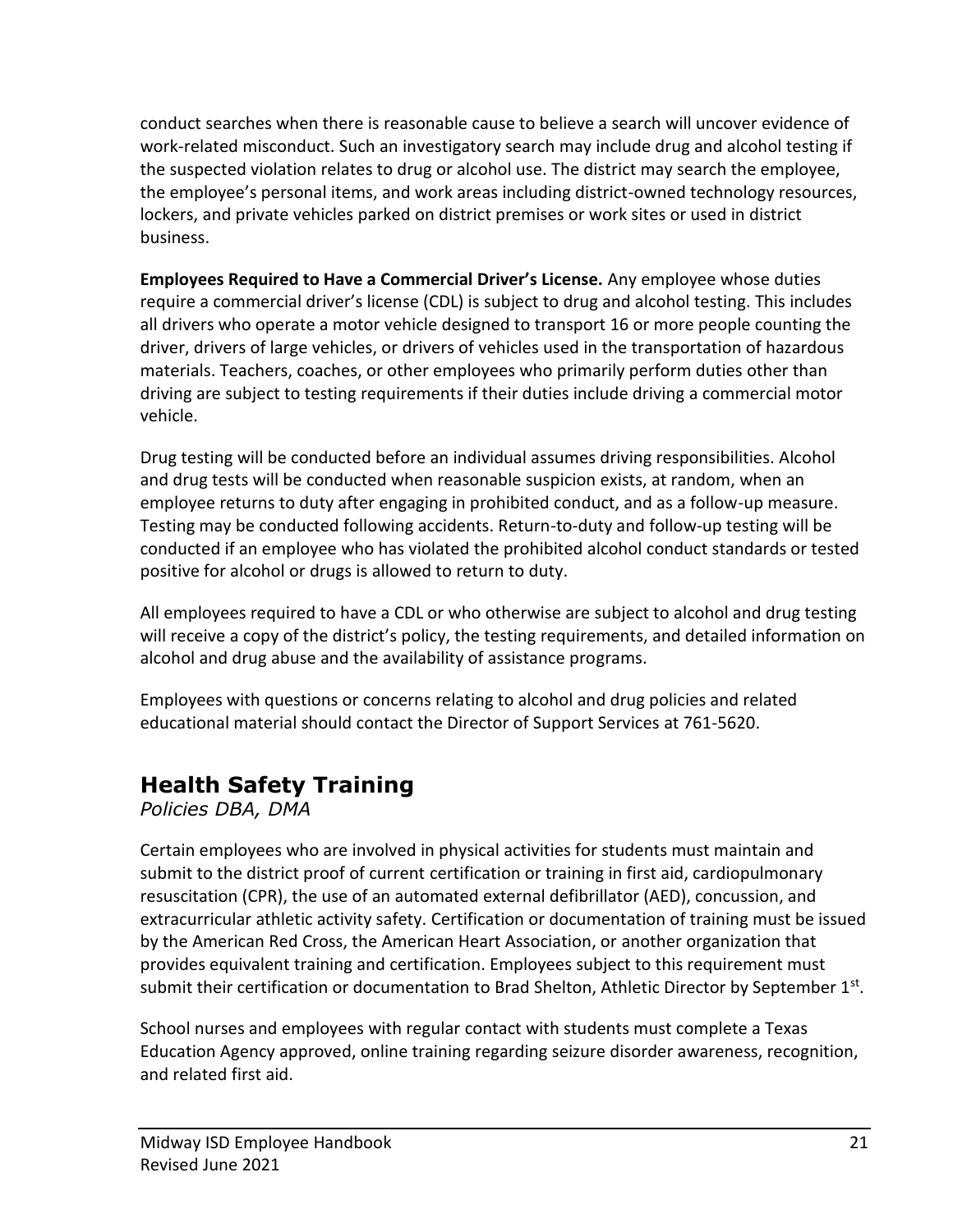#### <span id="page-21-0"></span>**Reassignments and Transfers**

*Policy DK*

All personnel are subject to assignment and reassignment by the superintendent or designee when the superintendent or designee determines that the assignment or reassignment is in the best interest of the district. Reassignment is a transfer to another position, department, or facility that does not necessitate a change in the employment contract. Campus reassignments must be approved by the principal at the receiving campus except when reassignments are due to enrollment shifts or program changes. Extracurricular or supplemental duty assignments may be reassigned at any time unless an extracurricular or supplemental duty assignment is part of a dual-assignment contract. Employees who object to a reassignment may follow the district process for employee complaints as outlined in this handbook and district policy DGBA (Local).

An employee with the required qualifications for a position may apply online as an internal candidate. Requests for transfer during the school year will be considered only when the change will not adversely affect students and after a replacement has been found. All transfer requests will be coordinated by the Human Resources Department and must be approved by the receiving supervisor.

## <span id="page-21-1"></span>**Workload and Work Schedules**

*Policies DEAB, DK, DL*

**Professional Employees.** Professional employees and academic administrators are exempt from overtime pay and are employed on a 10-, 11-, or 12-month basis, according to the work schedules set by the district. A school calendar is adopted each year designating the work schedule for teachers and all school holidays. Notice of work schedules including start and end dates and scheduled holidays are available on the District website. Professional employees and academic administrators are expected to be at their academic location a minimum of 40 hours a week (excluding lunch).

Classroom teachers will have planning periods for instructional preparation including conferences. The schedule of planning periods is set at the campus level but must provide at least 450 minutes within each two-week period in blocks not less than 45 minutes within the instructional day. Teachers and librarians are entitled to a duty-free lunch period of at least 30 minutes. The district may require teachers to supervise students during lunch one day a week when no other personnel are available.

**Paraprofessional and Auxiliary Employees.** Support employees are employed at will and receive notification of the required duty days, holidays, and hours of work for their position on an annual basis. Paraprofessional and auxiliary employees must be compensated for overtime and are not authorized to work in excess of their assigned schedule without prior approval from their supervisor. See Overtime Compensation on page 27 for additional information.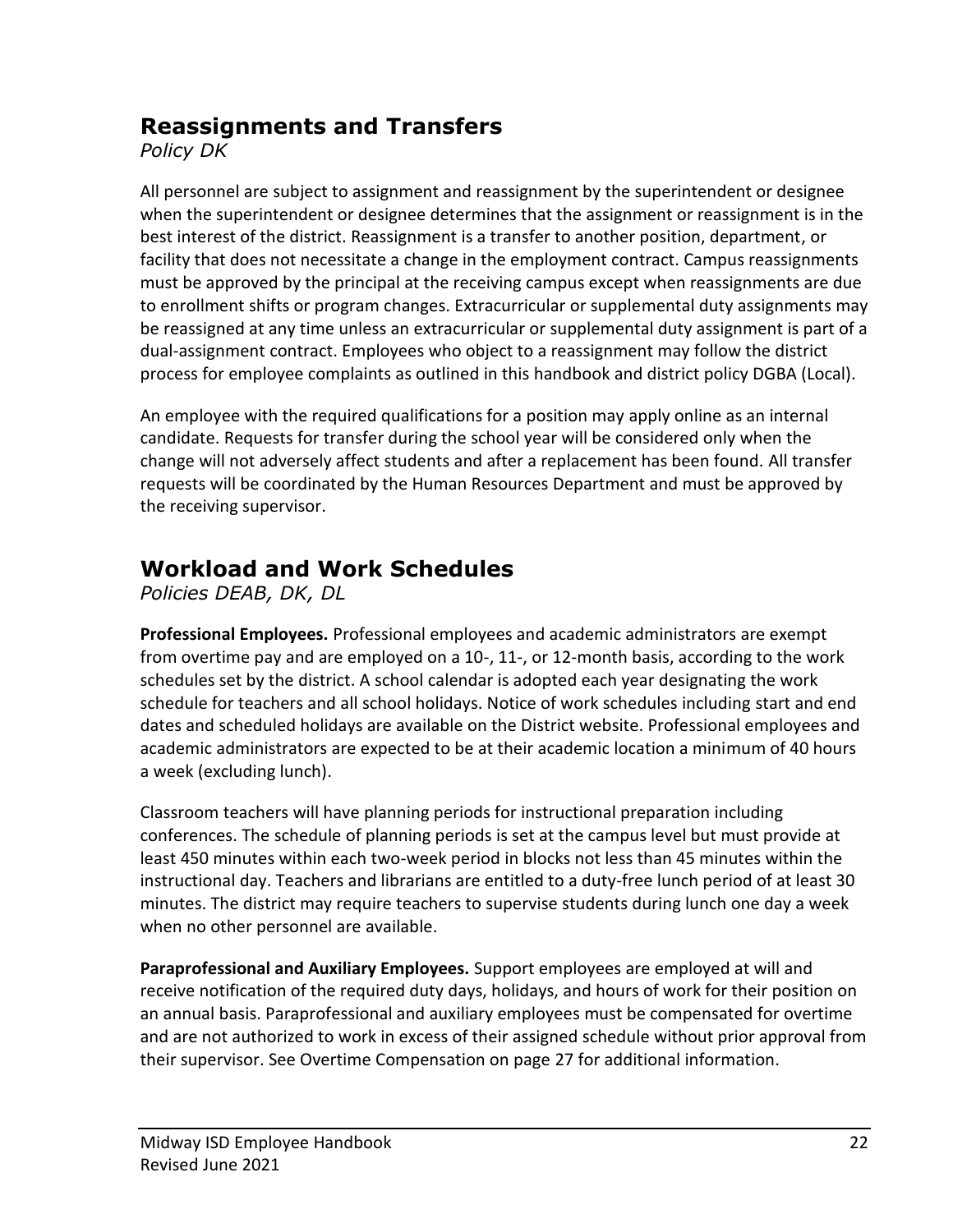#### <span id="page-22-0"></span>**Breaks for Expression of Breast Milk**

*Policies DEAB, DG*

The district supports the practice of expressing breast milk and makes reasonable accommodations for the needs of employees who express breast milk. A place, other than a multiple user bathroom, that is shielded from view and free from intrusion from other employees and the public where the employee can express breast milk will be provided.

A reasonable amount of break time will be provided when the employee has a need to express milk. For nonexempt employees, these breaks are unpaid and are not counted as hours worked. Employees should meet with their supervisor to discuss their needs and arrange break times.

## <span id="page-22-1"></span>**Notification to Parents Regarding Qualifications**

*Policies DK, DBA*

In schools receiving Title I funds, the district is required by the Every Student Succeeds Act (ESSA) to notify parents at the beginning of each school year that they may request information regarding the professional qualifications of their child's teacher. ESSA also requires that parents be notified if their child has been assigned or taught for four or more consecutive weeks by a teacher who does not meet applicable state certification or licensure requirements.

Texas law requires that parents be notified if their child is assigned for more than 30 consecutive instructional days to a teacher who does not hold an appropriate teaching certificate. This notice is not required if parental notice under ESSA is sent. Inappropriately certified or uncertified teachers include individuals on an emergency permit (including individuals waiting to take a certification exam) and individuals who do not hold any certificate or permit. Information relating to teacher certification will be made available to the public upon request. Employees who have questions about their certification status can call the Human Resource Department at 254-761-5611.

#### <span id="page-22-2"></span>**Outside Employment and Tutoring**

*Policy DBD*

Employees are required to disclose in writing to their immediate supervisor any outside employment that may create a potential conflict of interest with their assigned duties and responsibilities or the best interest of the district. Supervisors will consider outside employment on a case-by-case basis and determine whether it should be prohibited because of a conflict of interest.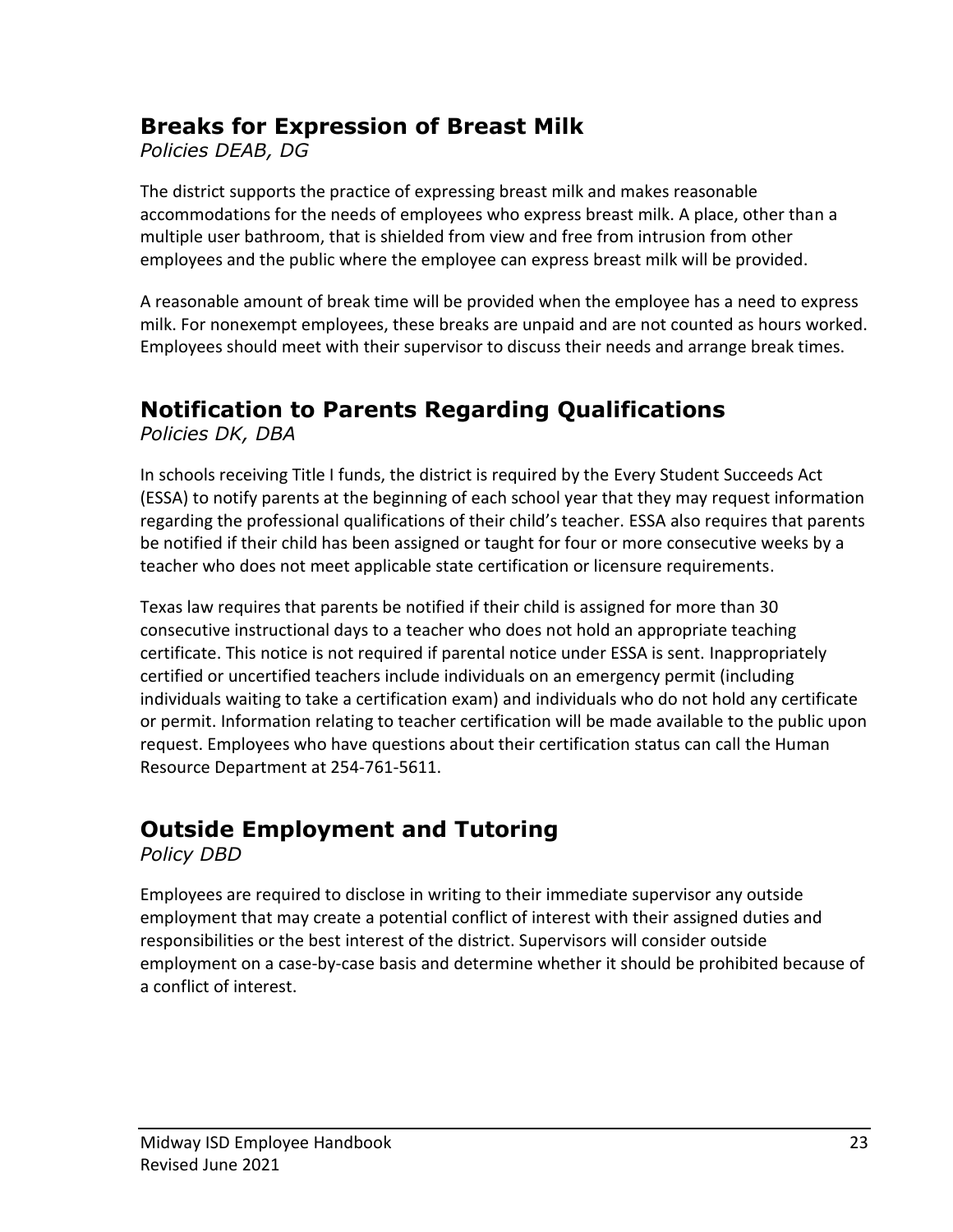#### <span id="page-23-0"></span>**Performance Evaluation**

*Policy DN series*

Evaluation of an employee's job performance is a continuous process that focuses on improvement. Performance evaluation is based on an employee's assigned job duties and other job-related criteria. All employees will participate in the evaluation process with their assigned supervisor at least annually. Written evaluations will be completed on forms approved by the district. Reports, correspondence, and memoranda also can be used to document performance information. All employees have access to their evaluation in digital form and/or a paper copy, participate in a performance conference with their supervisor, and have the opportunity to respond to the evaluation.

Upon receiving a report, a nursing review committee may review a nurse's nursing services, qualifications, and quality of patient care, as well as the merits of a complaint concerning a nurse, and a determination or recommendation regarding a complaint. A nurse may request, orally or in writing, a determination by the committee regarding conduct requested of the nurse believed to violate the nurse's duty to a patient.

# <span id="page-23-1"></span>**Employee Involvement**

*Policies BQA, BQB*

At both the campus and district levels, Midway ISD offers opportunities for input in matters that affect employees and influence the instructional effectiveness of the district. As part of the district's planning and decision-making process, employees are elected to serve on district- or campus-level advisory committees. If you are interested in serving on a district planning or decision-making committee, please contact your principal or the Assistant Superintendent for Curriculum and Instruction.

## <span id="page-23-2"></span>**Staff Development**

*Policy DMA*

Staff development activities are organized to meet the needs of employees and the district. Staff development for instructional personnel is predominantly campus-based, related to achieving campus performance objectives, addressed in the campus improvement plan, and approved by a campus-level advisory committee. Staff development for noninstructional personnel is designed to meet specific licensing requirements (e.g., bus drivers) and continued employee skill development.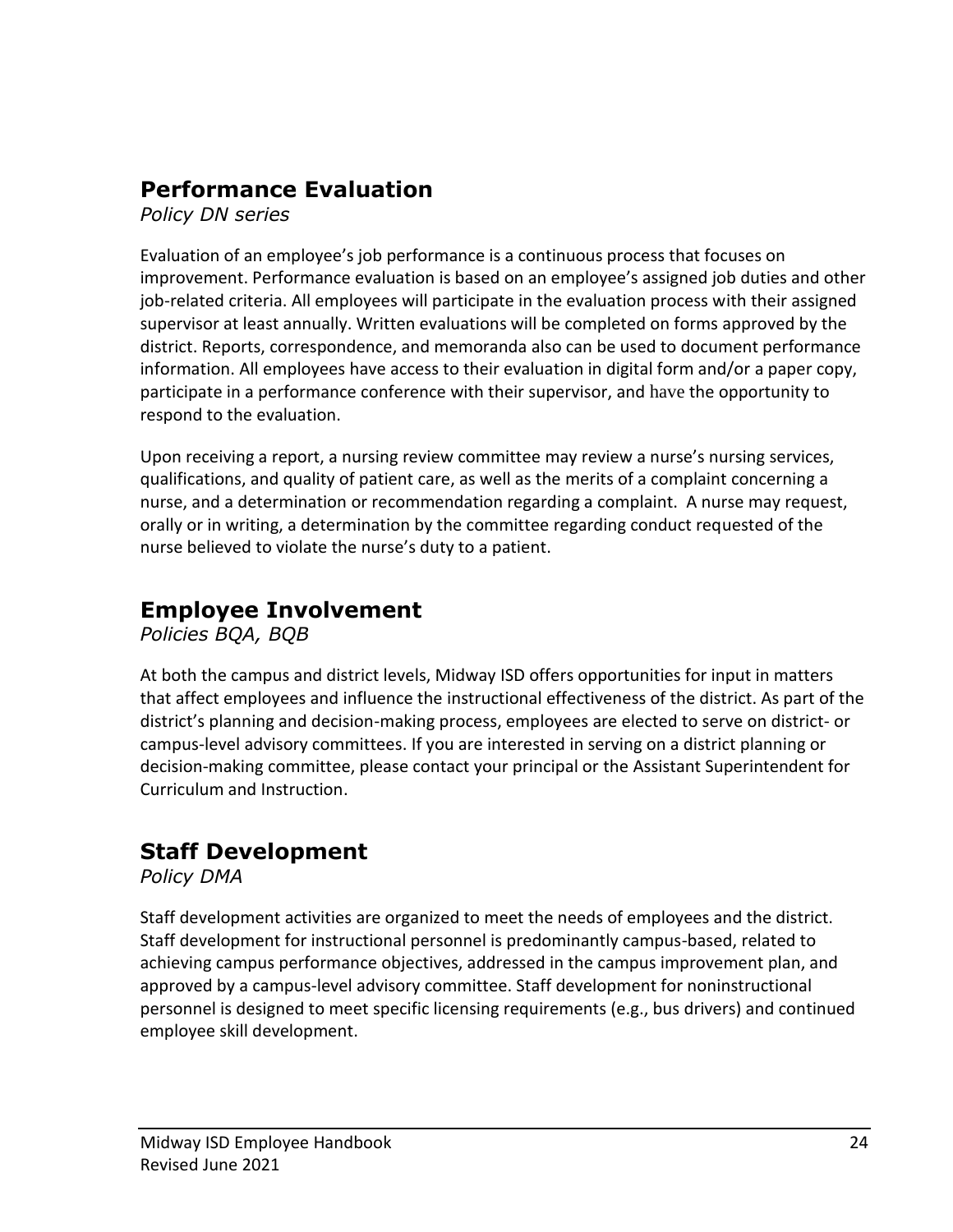Individuals holding renewable SBEC certificates are responsible for obtaining the required training hours and maintaining appropriate documentation. The district maintains a transcript of district-attended sessions for staff who sign in through PowerSchool.

Teachers and instructional paraprofessional staff may earn "comp" credit (when days are so designated on the official school calendar) by attending in-service workshops. In-service for comp credit must be acquired during the summer, on Saturday or after school hours. The district will specify dates for which comp credit can be earned, but it cannot be earned for sessions attended during regular school time.

Teachers and instructional paraprofessionals who do not choose in-service options for comp credit will be charged a personal day.

Paraprofessional who serve as instructional assistants in the classroom on a regular basis must complete the same number of staff development days as the professional staff. The building principal shall establish the calendar and schedule of work days for all other paraprofessionals whose duties are non-instructional.

#### <span id="page-24-0"></span>**Release Time**

Requests for release time with pay to attend employee organization meetings, other than any such meetings approved for required staff development purposes, shall be considered on a case-by-case basis. The responsibility for justifying the school-related purpose to be accomplished by attendance shall rest with the employee. Approval shall be given only if the employee is on the program, has some official function, or can obtain specific information related to his or her job description that will assist the District in improving the instructional program.

# <span id="page-24-1"></span>**Intellectual Property Rights**

*Policy DGC (local)*

Any work or product produced by a District employee in the course and scope of his or her employment is owned by the District including the right to obtain patents and copyrights.

Any work or work product produced by an employee on his or her own time, away from his or her job, and with personal equipment and materials is owned by the employee including the right to obtain patents or copyrights.

A District employee may apply by letter to the Superintendent or designee to use District materials and equipment in his or her creative projects provided the employee agrees either to grant to the District a nonexclusive, nontransferable, perpetual, royalty-free, District-wide license to use the work, or permits the District to be listed as co-author or co-inventor if the district contribution to the work is substantial.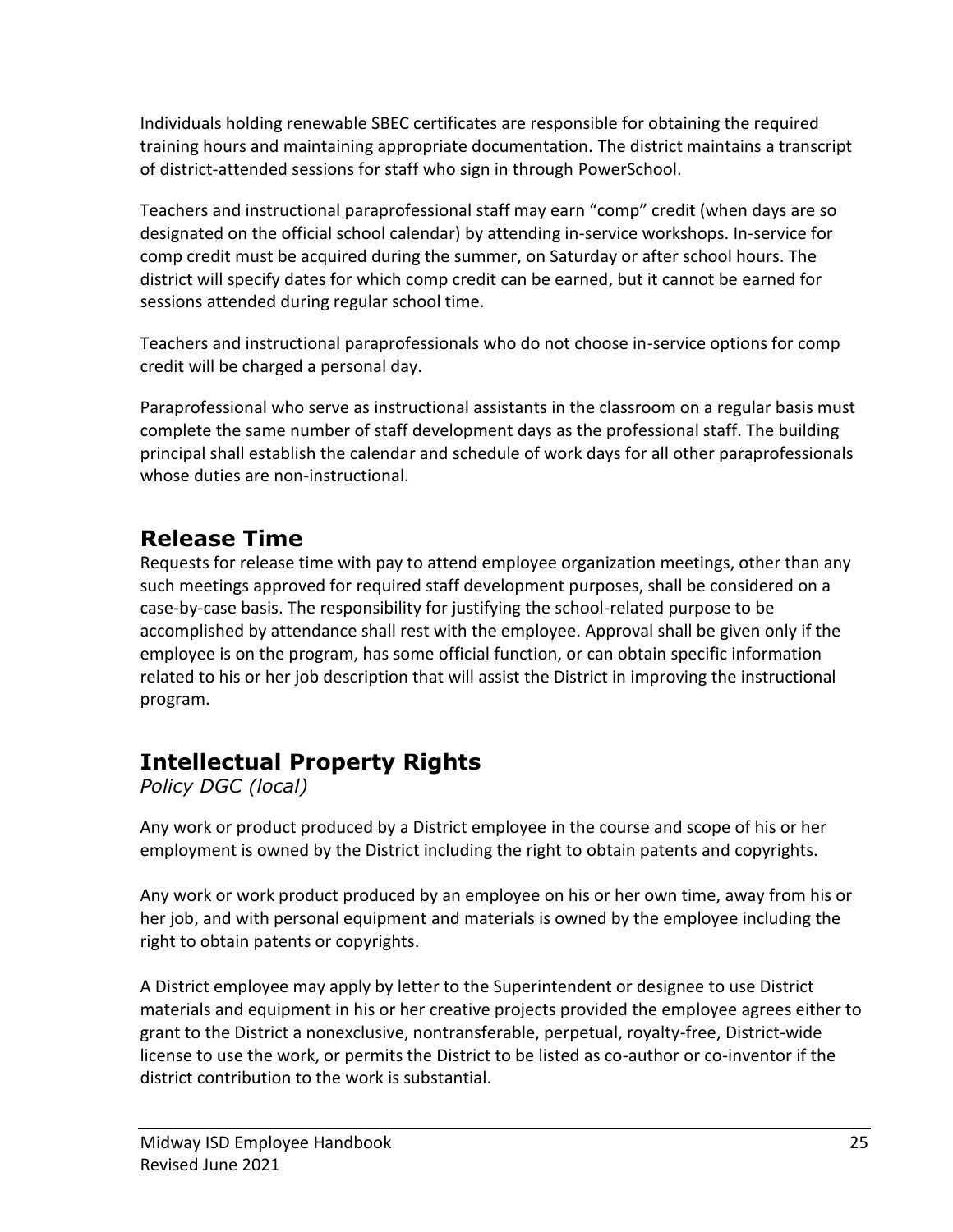The District may contract with employees or others for specially commissioned work(s) under a written works-made-for-hire agreement that provides that the work product created under the agreement is owned by the District as permitted by copyright law.

# <span id="page-25-0"></span>**Compensation and Benefits**

#### <span id="page-25-1"></span>**Salaries, Wages, and Stipends**

*Policies DEA, DEAA, DEAB*

Employees are paid in accordance with administrative guidelines and an established pay structure. The district's pay plans are reviewed by the administration each year and adjusted as needed. All district positions are classified as exempt or nonexempt according to federal law. Professional employees and academic administrators are generally classified as exempt and are paid monthly salaries. They are not entitled to overtime compensation. Other employees are generally classified as nonexempt and are paid an hourly wage or salary and receive compensatory time or overtime pay for each hour worked beyond 40 in a workweek. (See *Overtime Compensation*, page 28.)

All employees will be able to access their pay information through Employee Access Center at the start of each school year. Classroom teachers, full-time librarians, full-time nurses, and fulltime counselors will be paid no less than the minimum state salary schedule. Contract employees who perform extracurricular or supplemental duties may be paid a stipend in addition to their salary according to the district's extra-duty pay schedule.

Employees should contact the Human Resources Office for more information about the district's pay schedules or their own pay.

## <span id="page-25-2"></span>**Paychecks**

All professional and salaried employees are paid on the  $15<sup>th</sup>$  of each month. Auxiliary employees are paid every two weeks. Paychecks will not be released to any person other than the district employee named on the check without the employee's written authorization.

The schedule of pay dates for the 2020-2021 school year follows:

#### **Monthly Pay Dates for Professionals and Paraprofessionals:**

09/15/2021 10/15/2021 11/15/2021 12/15/2021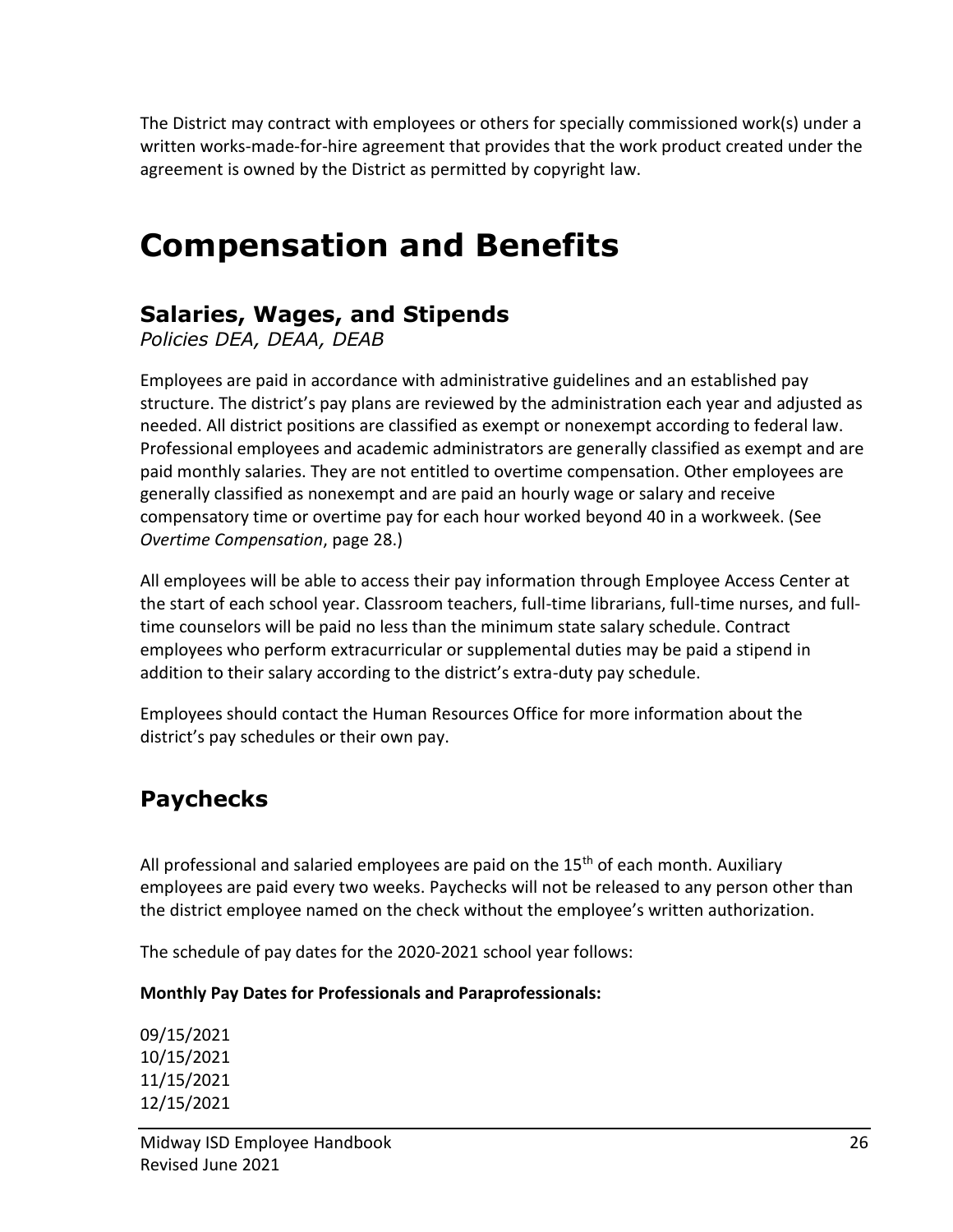01/14/2022 02/15/2022 03/15/2022 04/15/2022 05/13/2022 06/15/2022 07/15/2022 08/15/2022

**Bi-Weekly Pay Dates (Custodian/Maintenance/Supplemental Nutrition and Transportation) share the same bi-weekly pay dates excluding June, July, and August pay dates**

09/03/2021 09/17/2021 10/01/2021 10/15/2021 10/29/2021 11/12/2021 11/26/2021 12/10/2021 12/24/2021 01/07/2022 01/21/2022 02/04/2022 02/18/2022 03/04/2022 03/18/2022 04/01/2022 04/15/2022 04/29/2022 05/13/2022 05/27/2022 06/10/2022 06/24/2022 07/08/2022 07/22/2022 08/05/2022 08/19/2022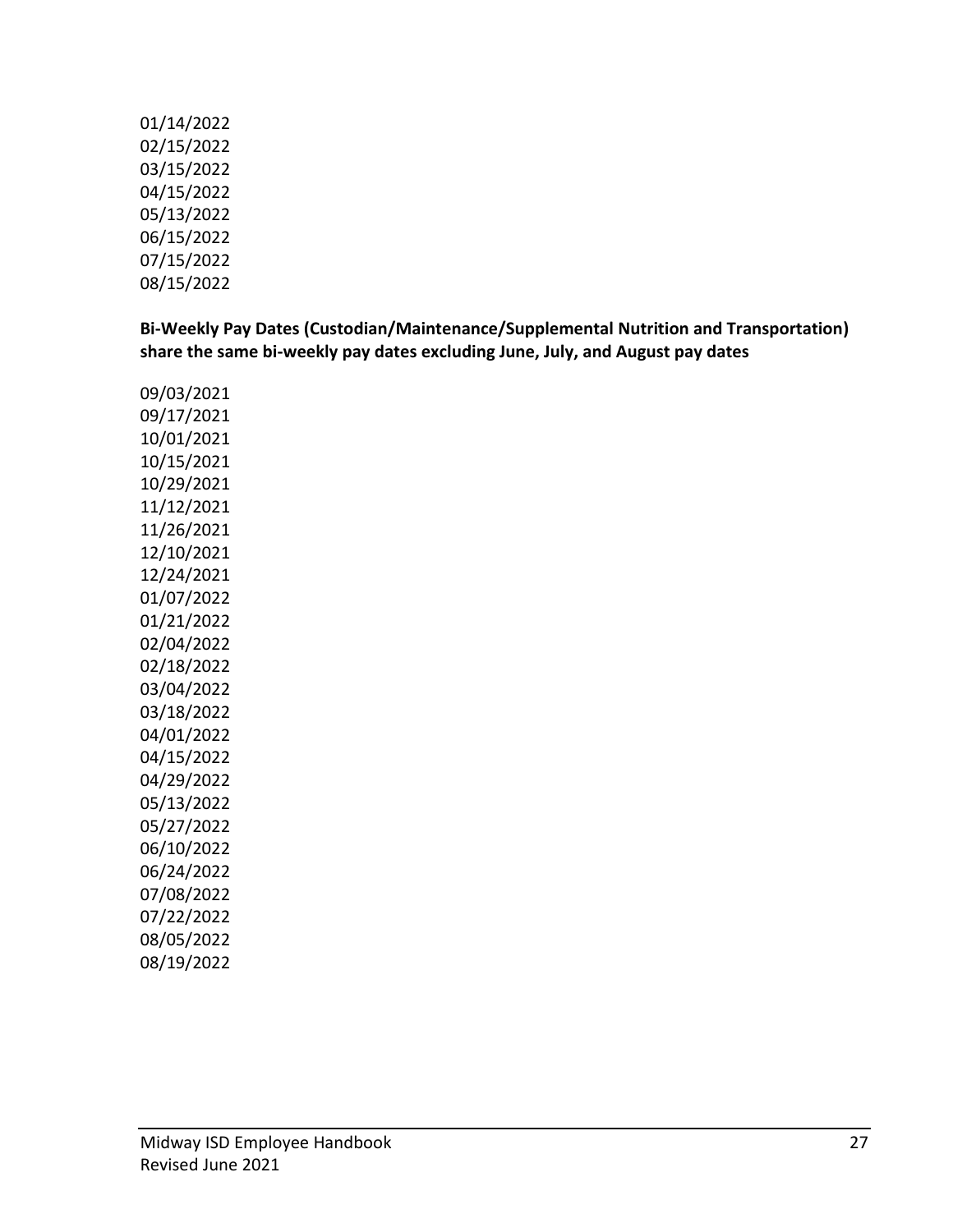## <span id="page-27-0"></span>**Automatic Payroll Deposit**

Employees can have their paychecks electronically deposited into a designated account. A notification period of two weeks is necessary to activate this service. Contact the business office at 761-5612 for more information about the automatic payroll deposit service.

#### <span id="page-27-1"></span>**Payroll Deductions**

*Policy CFEA*

The district is required to make the following automatic payroll deductions:

- Teacher Retirement System of Texas (TRS) or Social Security employee contributions
- Federal income tax required for all full-time employees
- Medicare tax (applicable only to employees hired after March 31, 1986)
- Child support and spousal maintenance, if applicable
- Delinquent federal education loan payments, if applicable

Other payroll deductions employees may elect include deductions for the employee's share of premiums for health, dental, life, and vision insurance; annuities; and higher education savings plans or prepaid tuition programs; Education Foundation; health and wellness center; and United Way. Employees also may request payroll deduction for payment of membership dues to professional organizations. Salary deductions are automatically made for unauthorized or unpaid leave.

#### <span id="page-27-2"></span>**Overtime Compensation**

*Policies DEAB, DEC*

The district compensates overtime for nonexempt employees in accordance with federal wage and hour laws. Only nonexempt employees (hourly employees and paraprofessional employees) are entitled to overtime compensation. Nonexempt employees are not authorized to work beyond their normal work schedule without advance approval from their supervisor. A nonexempt employee who works overtime without prior approval will be subject to disciplinary action.

Overtime is legally defined as all hours worked in excess of 40 hours in a workweek and is not measured by the day or by the employee's regular work schedule. For the purpose of calculating overtime, a workweek begins at 12:01 a.m. Sunday and ends at midnight Saturday.

Nonexempt employees that are paid on a salary basis are paid for a 40-hour workweek and do not earn additional pay unless they work more than 40 hours.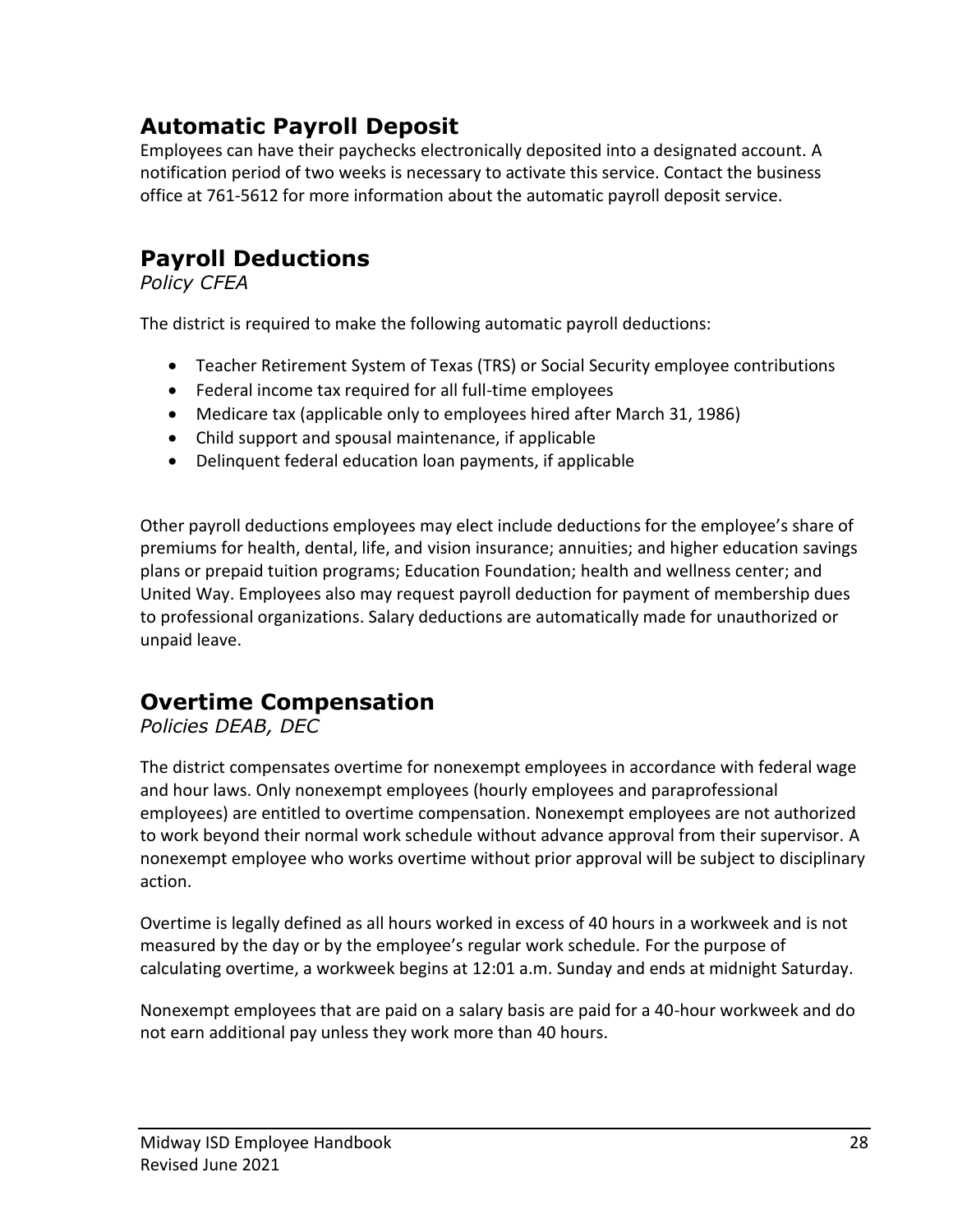Employees shall be compensated for overtime (i.e., hours beyond 40 in a workweek) at timeand-a-half rate with compensatory time off (comp time) or direct pay. The following applies to all nonexempt employees:

- Employees can accumulate up to 60 hours of comp time.
- Comp time must be used in the duty year that it is earned.
- Use of comp time may be at the employee's request with supervisor approval, as workload permits, or at the supervisor's direction.
- An employee is required to use comp time before using available paid leave (e.g., sick, personal, vacation).
- Weekly time records will be maintained on all nonexempt employees for the purpose of wage and salary administration.

#### **Travel Expense Reimbursement**

*Policy DEE*

Before any travel expenses are incurred by an employee, the employee's supervisor and the business office must give approval. For approved travel, employees will be reimbursed for mileage and other travel expenditures according to the current rate schedule established by the district. To be reimbursed for expenses other than mileage, employees must attach receipts to the form supplied by their building principal and submit the completed form to the business office.

#### <span id="page-28-0"></span>**Health, Dental, and Life Insurance**

*Policy CRD*

Group health insurance coverage is provided through TRS-ActiveCare, the statewide public school employee health insurance program. The district's contribution to employee insurance premiums is determined annually by the board of trustees. Employees eligible for health insurance coverage include the following:

- Employees who are active, contributing TRS members
- Employees who are not contributing TRS members and who are employed for 10 or more regularly scheduled hours per week

TRS retirees who are enrolled in TRS-Care (retiree health insurance program) are not eligible to participate in TRS-ActiveCare.

The insurance plan year is from September 1 through August 31. Current employees can make changes in their insurance coverage during open enrollment each year or when they experience a qualifying event (e.g., marriage, divorce, birth). Detailed descriptions of insurance coverage,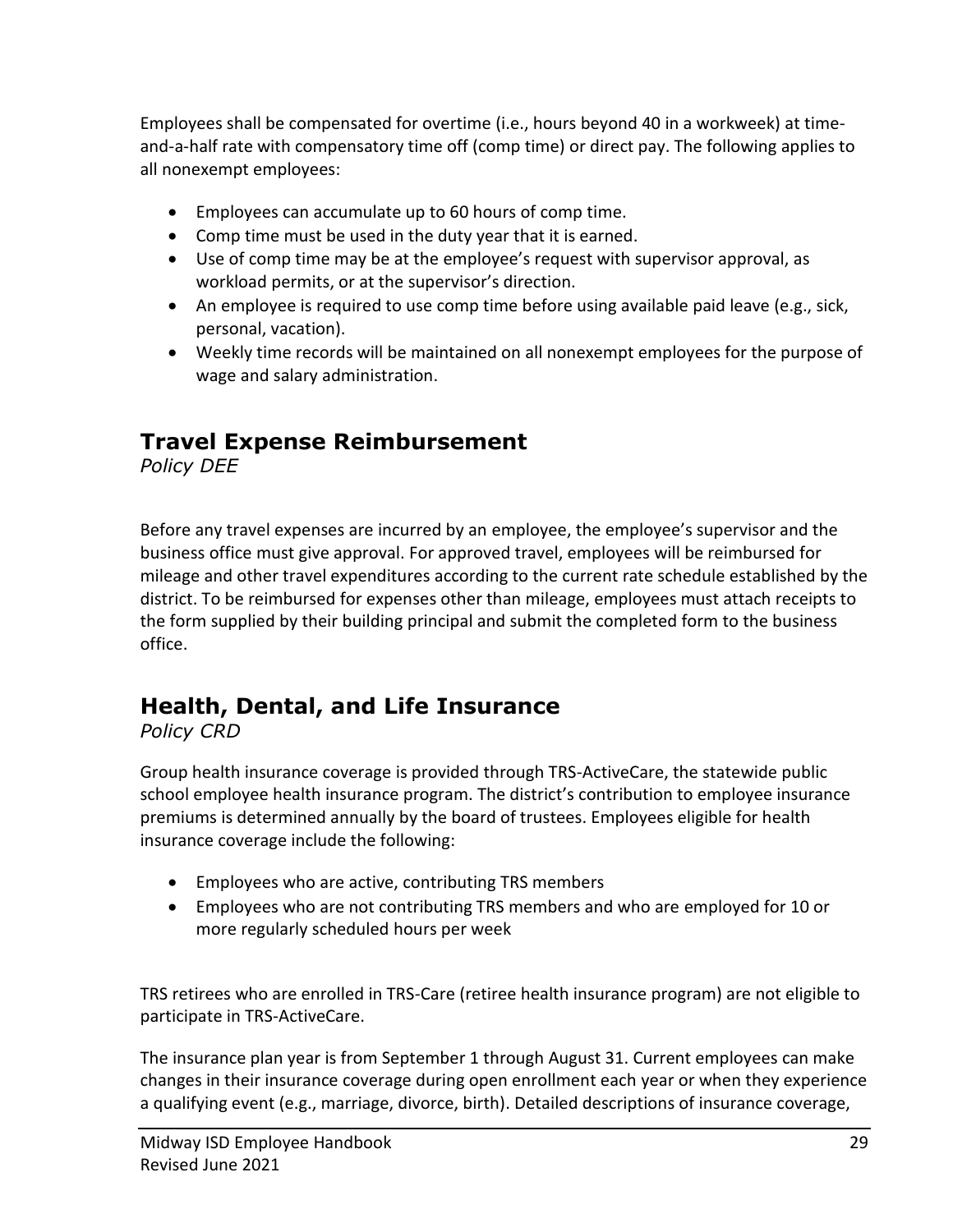employee cost, and eligibility requirements are provided to all employees in a separate booklet. Employees should contact Kelcie Griggs at 254-761-5611 for more information or go to the Midway ISD website, click on For Staff, then My Work Life, then the Health and Wellness icon.

#### <span id="page-29-0"></span>**Supplemental Insurance Benefits**

*Policy CRD*

At their own expense, employees may enroll in supplemental insurance programs for life, dental, vision, cancer and critical illness, medical gap, accident, and disability. Premiums for these programs can be paid by payroll deduction. Employees should contact the Human Resource office at 254-761-5611 for more information.

# <span id="page-29-1"></span>**Cafeteria Plan Benefits (Section 125)**

Information on district benefit plans can be accessed on the web. Once on the district web, go to Staff, then Documents & Forms, the Human Resources (Salary, Benefits & More).

Employees may be eligible to participate in the Cafeteria Plan (Section 125) and, under IRS regulations, must either accept or reject this benefit. This plan enables eligible employees to pay certain insurance premiums on a pretax basis (i.e., accidental death and dismemberment, cancer and critical illness, dental, and additional term life insurance). A third-party administrator handles employee claims made on these accounts.

New employees must accept or reject this benefit during their first month of employment. All employees must accept or reject this benefit on an annual basis and during the specified time period.

# <span id="page-29-2"></span>**Workers' Compensation Insurance**

*Policy CRE*

The district, in accordance with state law, provides workers' compensation benefits to employees who suffer a work-related illness or are injured on the job. The district has workers' compensation coverage from Deep East Texas Insurance Fund, effective June 1, 2001.

Benefits help pay for medical treatment and make up for part of the income lost while recovering. Specific benefits are prescribed by law depending on the circumstances of each case.

All work-related accidents or injuries should be reported immediately to your immediate supervisor and to Kelcie Griggs in the Human Resource office at 254-761-5611. Employees who are unable to work because of a work-related injury will be notified of their rights and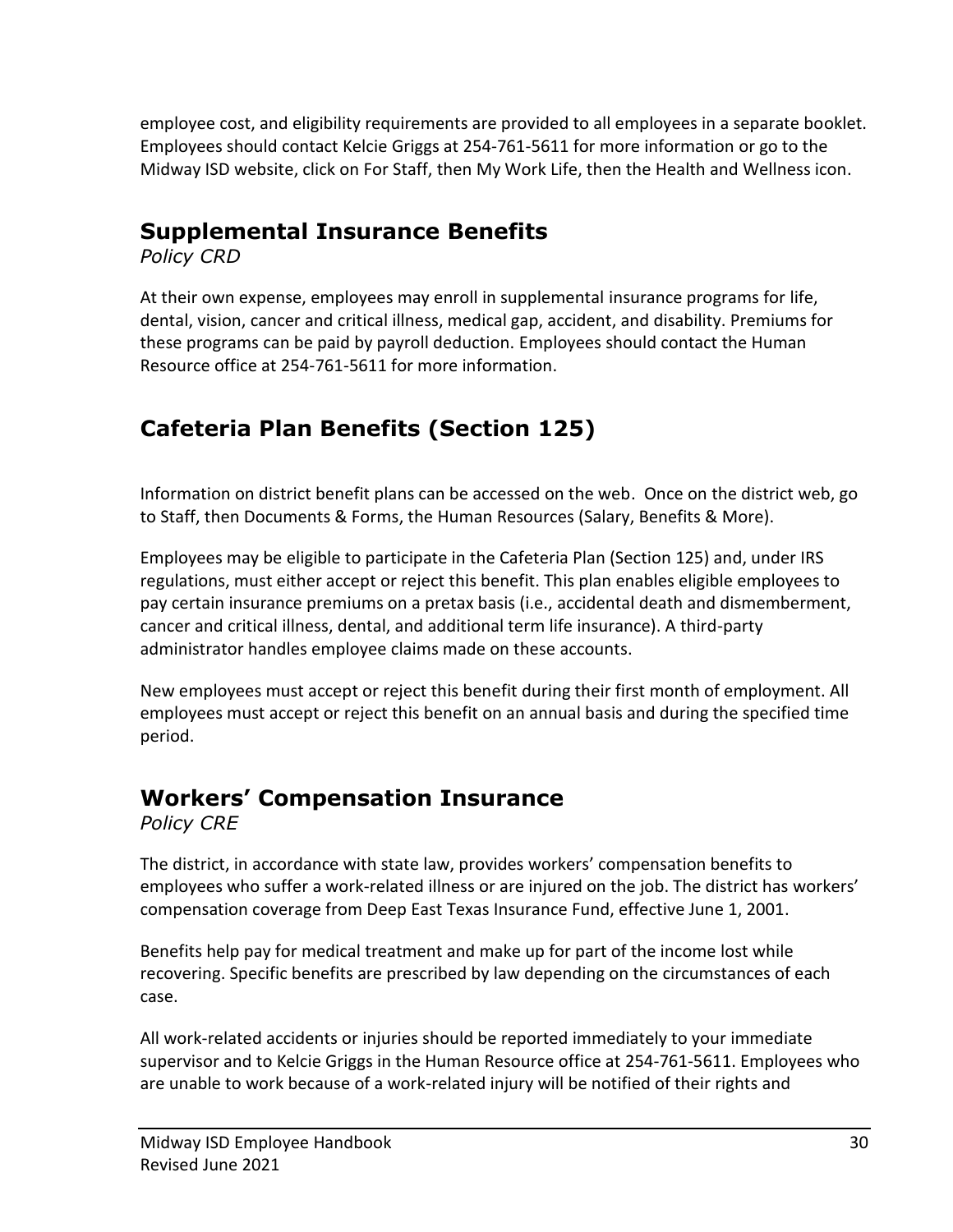responsibilities under the Texas Labor Code. See *Workers' Compensation Benefits,* page 40 for information on use of paid leave for such absences.

#### <span id="page-30-0"></span>**Unemployment Compensation Insurance**

*Policy CRF*

Employees who have been laid off or terminated through no fault of their own may be eligible for unemployment compensation benefits. Employees are not eligible to collect unemployment benefits during regularly scheduled breaks in the school year or the summer months if they have employment contracts or reasonable assurance of returning to service. Employees with questions about unemployment benefits should contact the business office 254-761-5612 or the Texas Employment Commission.

# <span id="page-30-1"></span>**Teacher Retirement**

*Policy DEG*

All personnel employed on a regular basis for at least four and one-half months are members of the Teacher Retirement System of Texas (TRS). Substitutes not receiving TRS service retirement benefits who work at least 90 days a year are eligible to purchase a year of creditable service in TRS. TRS provides members with an annual statement of their account showing all deposits and the total account balance for the year ending August 31, as well as an estimate of their retirement benefits.

Employees who plan to retire under TRS should notify the Human Resources Office as soon as possible. Information on the application procedures for TRS benefits is available from TRS at Teacher Retirement System of Texas, 1000 Red River Street, Austin, TX 78701-2698, or call 800- 223-8778 or 512-542-6400. TRS information is also available on the web [\(www.trs.texas.gov\)](http://www.trs.texas.gov/).

## <span id="page-30-2"></span>**Other Benefit Programs**

## <span id="page-30-3"></span>**Children of non-resident district employees**

A child of a full-time nonresident District employee may attend district schools under the same conditions as a resident student. When the nonresident employee leaves the District, the child is no longer eligible to attend school in the District. A child of an employee who leaves District employment after February 1 may continue in attendance for the remainder of the school year.

An elementary-age child of a full-time nonresident employee may attend the school of choice, if room permits. Initial enrollment shall determine the child's home campus. Subsequent requests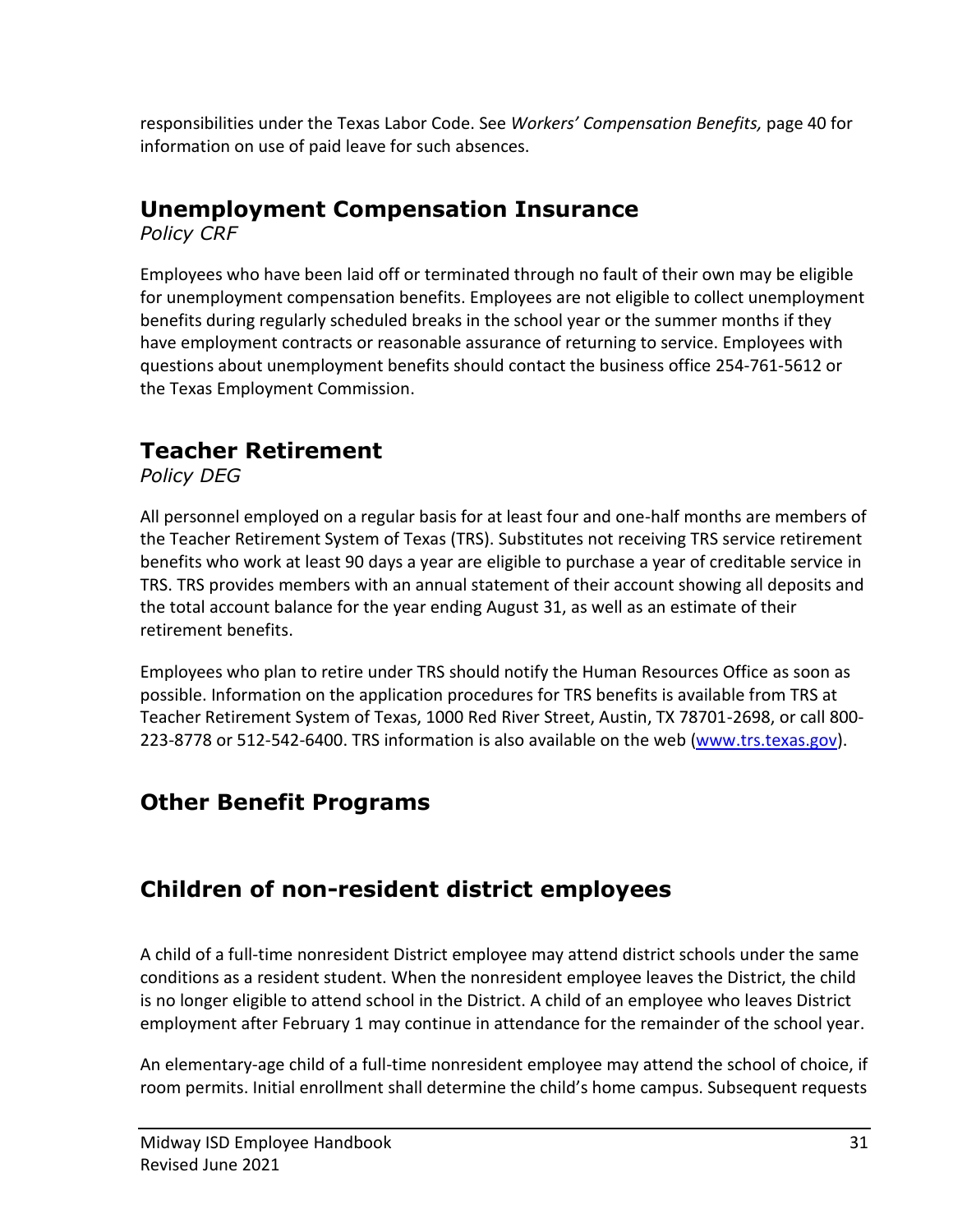for placement at a particular school shall be in accordance with FDB (LOCAL), regarding intradistrict transfers.

A child of a full-time nonresident employee may attend a prekindergarten class based on available classroom space. The employee will be charged tuition.

A child of a district employee may enroll in "Panther Kids", MISD's afterschool program at a discounted rate.

#### <span id="page-31-0"></span>**Employee Assistance Program**

Employees have free access to the Employee Assistance Program (EAP). The employee assistance program provides the employee and their family with immediate and confidential support to help resolve work, health, and life challenges to improve their life.

#### <span id="page-31-1"></span>**Employee Wellness Center**

Employees may join the district wellness center. The monthly charge for professional employees is \$10 a month, paraprofessionals \$5 a month, and auxiliary employees \$3 a month.

#### <span id="page-31-2"></span>**Bereavement Leave**

The District shall provide three leave days of paid bereavement leave, per occurrence, for absences related to the death of an employee's immediate family member. The employee shall be required to submit appropriate documentation in accordance with administrative regulations. Immediate family members defined on page 33.

# <span id="page-31-3"></span>**Early notification incentive for professional staff members**

The district will pay an incentive to professional staff for early notification of retirement or resignation. A copy of the notification must be in writing and received in the Superintendent's Office by January 21, 2022. Employees must fulfill their contractual obligations to receive the incentive. This incentive is provided as an attempt to help the district acquire quality teachers and administrators during a critical shortage time.

Incentives:

Resignation notification: \$500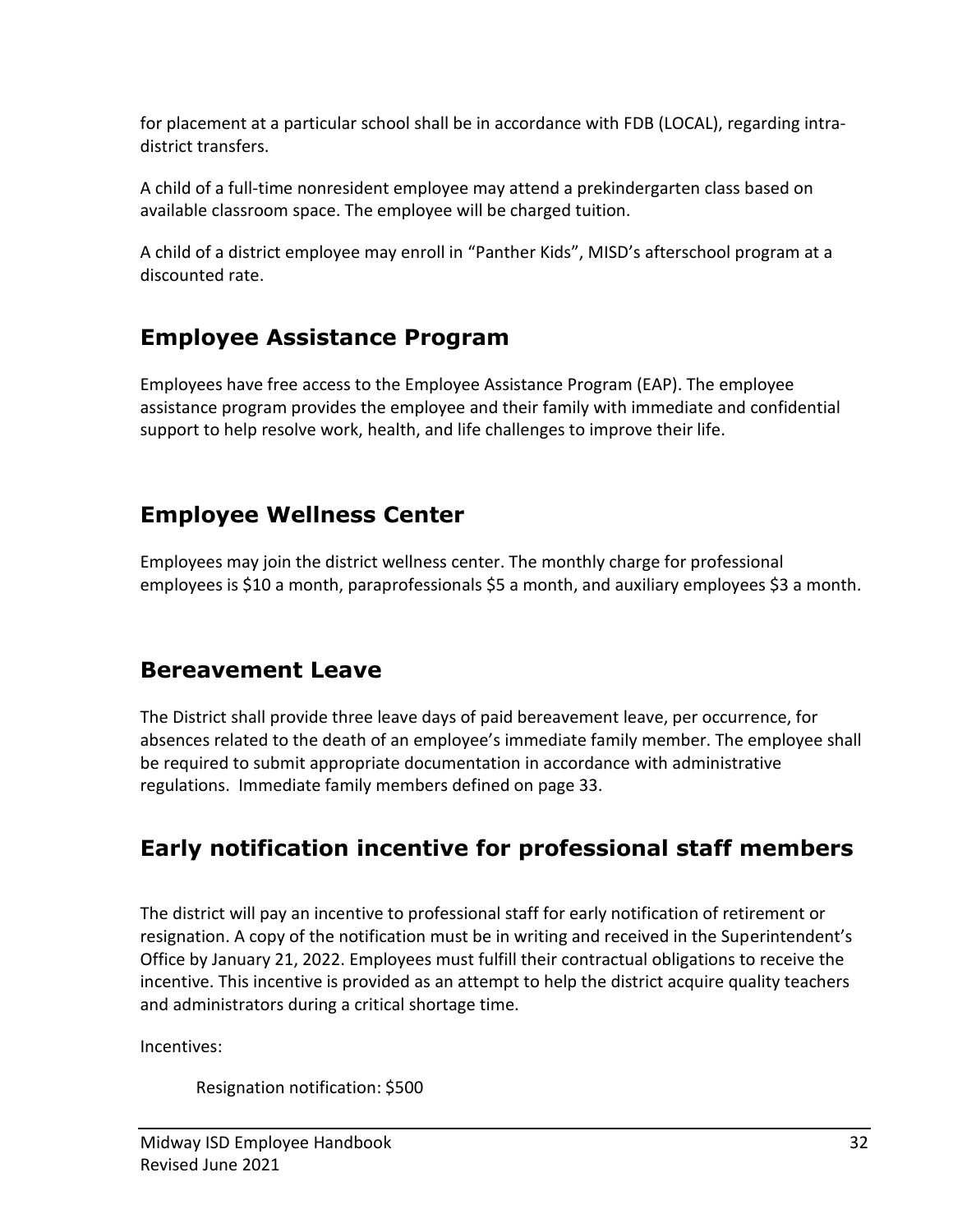Guidelines:

- Handwritten or typed originals preferred
- Emails will be accepted
- Must be received in the office of the Superintendent by January 21, 2022 at noon no exceptions to the date requirement
- Must complete the contractual year to receive the incentive

#### <span id="page-32-0"></span>**Free admission to athletic events**

Employees may attend home athletic events free of charge by showing their employee ID.

# <span id="page-32-1"></span>**Leaves and Absences**

#### *Policies DEC, DECA, DECB*

The district offers employees paid and unpaid leaves of absence in times of personal need. This handbook describes the basic types of leave available and restrictions on leaves of absence. Employees who expect to be absent for an extended period of more than five days should call Kelcie Griggs at 761-5611 for information about applicable leave benefits, payment of insurance premiums, and requirements for communicating with the district (Five consecutive dates of leave for medical reasons will require a doctor's note).

Paid leave must be used in half and whole day increments for employees that require a substitute. Employees that don't require a substitute may use leave in two hour increments. Earned comp time must be used before any available paid state and local leave. Available paid state and local leave will be used in any order. Employees are responsible for creating their absences, making sure those absences are coded correctly and that they use only the time available in their absence bank.

Employees must follow district and department or campus procedures to report or request any leave of absence and complete the appropriate form or certification. Any unapproved absences or absences beyond accumulated or available paid leave shall result in deduction from the employee's pay.

**Immediate Family.** For purposes of leave other than family and medical leave, immediate family is defined as the following:

- Spouse
- Son or daughter, including a biological, adopted, or foster child, a son- or daughter-inlaw, a stepchild, a legal ward, or a child for whom the employee stands in loco parentis.
- Parent, stepparent, parent-in-law, or other individual who stands in loco parentis to the employee.
- Sibling, stepsibling, and sibling-in-law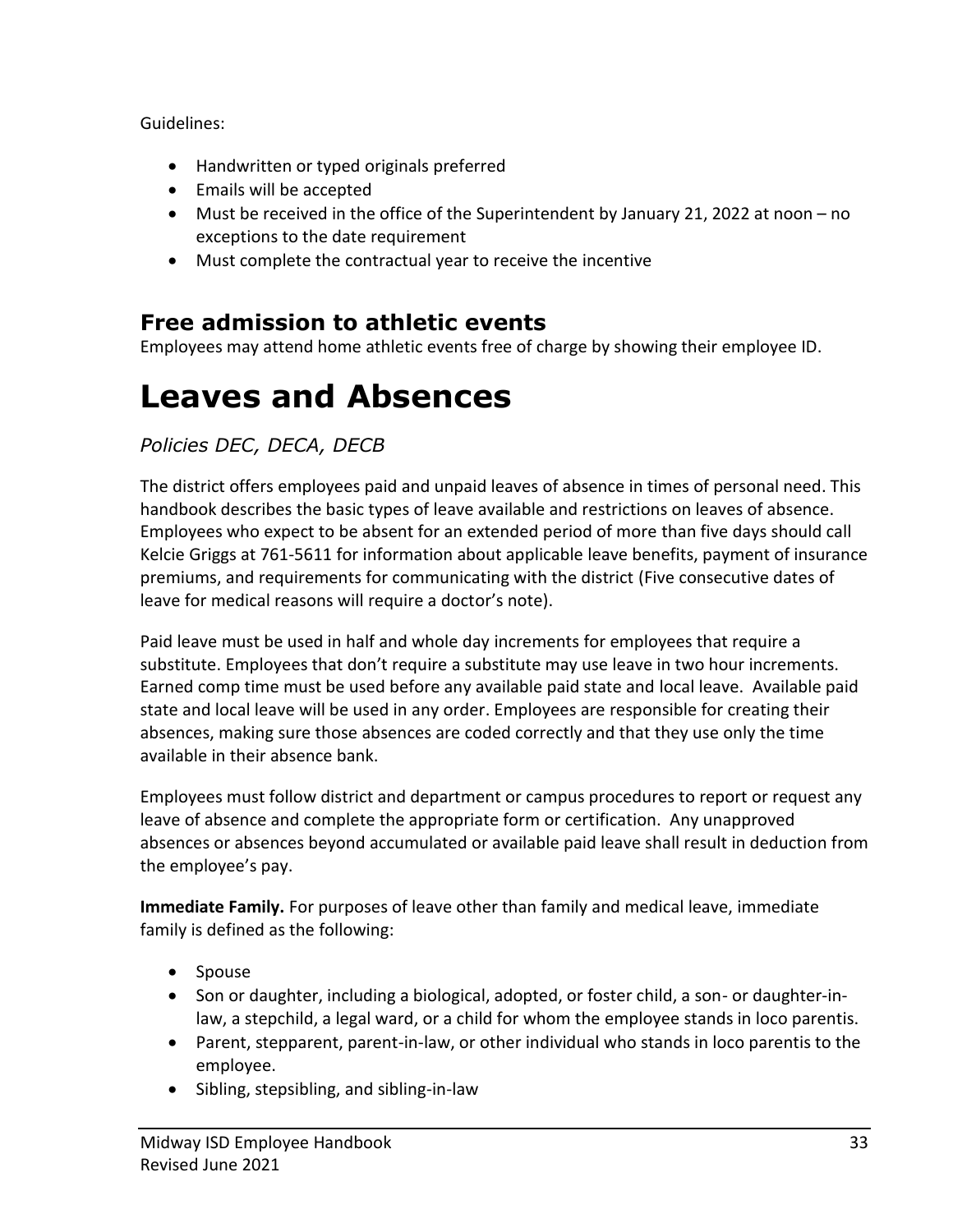- Grandparent and grandchild
- Any person residing in the employee's household at the time of illness or death

For purposes of family and medical leave, the definition of family is limited to spouse, parent, son or daughter, and next of kin. The definition of these are found in Policy DECA (LEGAL).

**Medical Certification.** Any employee who is absent more than five days because of a personal or family illness must submit a medical certification from a qualified health care provider confirming the specific dates of the illness, the reason for the illness, and—in the case of personal illness—the employee's fitness to return to work.

The Genetic Information Nondiscrimination Act of 2008 (GINA) prohibits covered employers from requesting or requiring genetic information of an individual or family member of the individual, except as specifically allowed by this law. To comply with this law, we ask that employees and health care providers do not provide any genetic information in any medical certification. 'Genetic Information,' as defined by GINA, includes an individual's family medical history, the results of an individual's or family member's genetic tests, the fact that an individual or an individual's family member sought or received genetic services, and genetic information of a fetus carried by an individual or an individual's family member or an embryo lawfully held by an individual or family member receiving assistive reproductive services.

**Continuation of Health Insurance.** Employees on an approved leave of absence other than family and medical leave may continue their insurance benefits at their own expense. Health insurance benefits for employees on paid leave and leave designated under the Family and Medical Leave Act will be paid by the district as they were prior to the leave. Otherwise, the district does not pay any portion of insurance premiums for employees who are on unpaid leave.

Under TRS-Active Care rules, an employee is no longer eligible for insurance through the district after six months of unpaid leave other than FML. If an employee's unpaid leave extends for more than six months, the district will provide the employee with notice of COBRA rights.

#### <span id="page-33-0"></span>**Personal Leave**

State law entitles all employees to five days of paid personal leave per year. Personal leave is available for use at the beginning of the year. A day of personal leave is equivalent to the number of hours per day in an employee's usual assignment, whether full-time or part-time. State personal leave accumulates without limit, is transferable to other Texas school districts, and generally transfers to education service centers. Personal leave may be used for two general purposes: nondiscretionary and discretionary.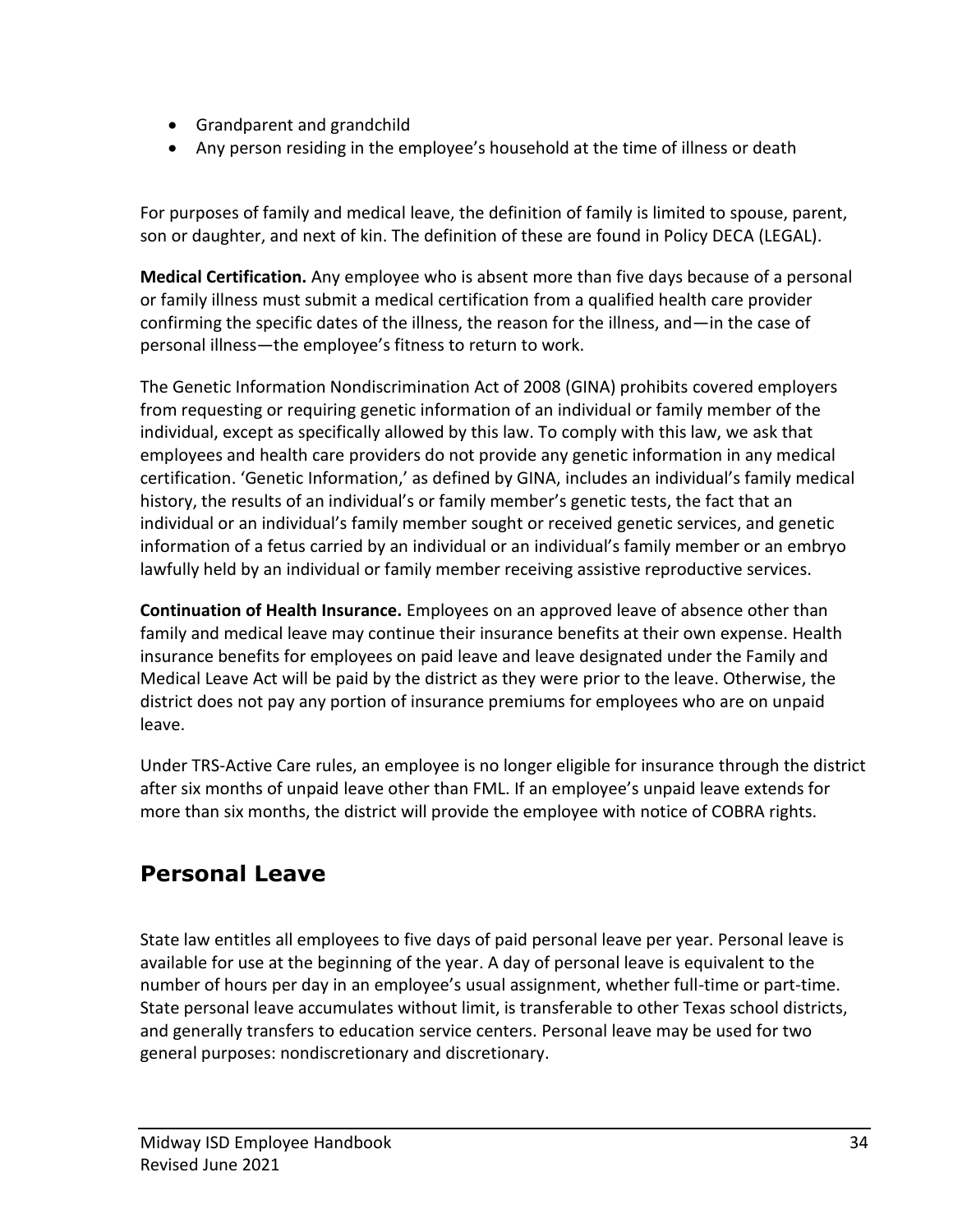**Nondiscretionary.** Leave taken for personal or family illness, family emergency, a death in the family, or active military service is considered nondiscretionary leave. Reasons for this type of leave allow very little, if any, advance planning. Nondiscretionary may be used in the same manner as state sick leave. You must notify your supervisor as soon as you know you are going to be out.

**Discretionary.** Leave taken at an employee's discretion that can be scheduled in advance is considered discretionary leave. An employee wishing to take discretionary personal leave must submit a request to his or her principal or supervisor five days in advance of the anticipated absence. The effect of the employee's absence on the educational program or department operations, as well as the availability of substitutes, will be considered by the principal or supervisor.

**Leave Proration.** If an employee separates from employment with the district before his or her last duty day of the year, or begins employment after the first duty day, state personal leave will be prorated based on the actual time employed. When an employee separates from employment before the last duty day of the school year, the employee's final paycheck will be reduced by the amount of state personal leave the employee used beyond his or her pro rata entitlement for the school year.

## <span id="page-34-0"></span>**State Sick Leave**

State sick leave accumulated before 1995 is available for use and may be transferred to other school districts in Texas. State sick leave may be used for the following reasons only:

- Employee illness
- Illness in the employee's immediate family
- Family emergency (i.e., natural disasters or life-threatening situations)
- Death in the immediate family
- Active military service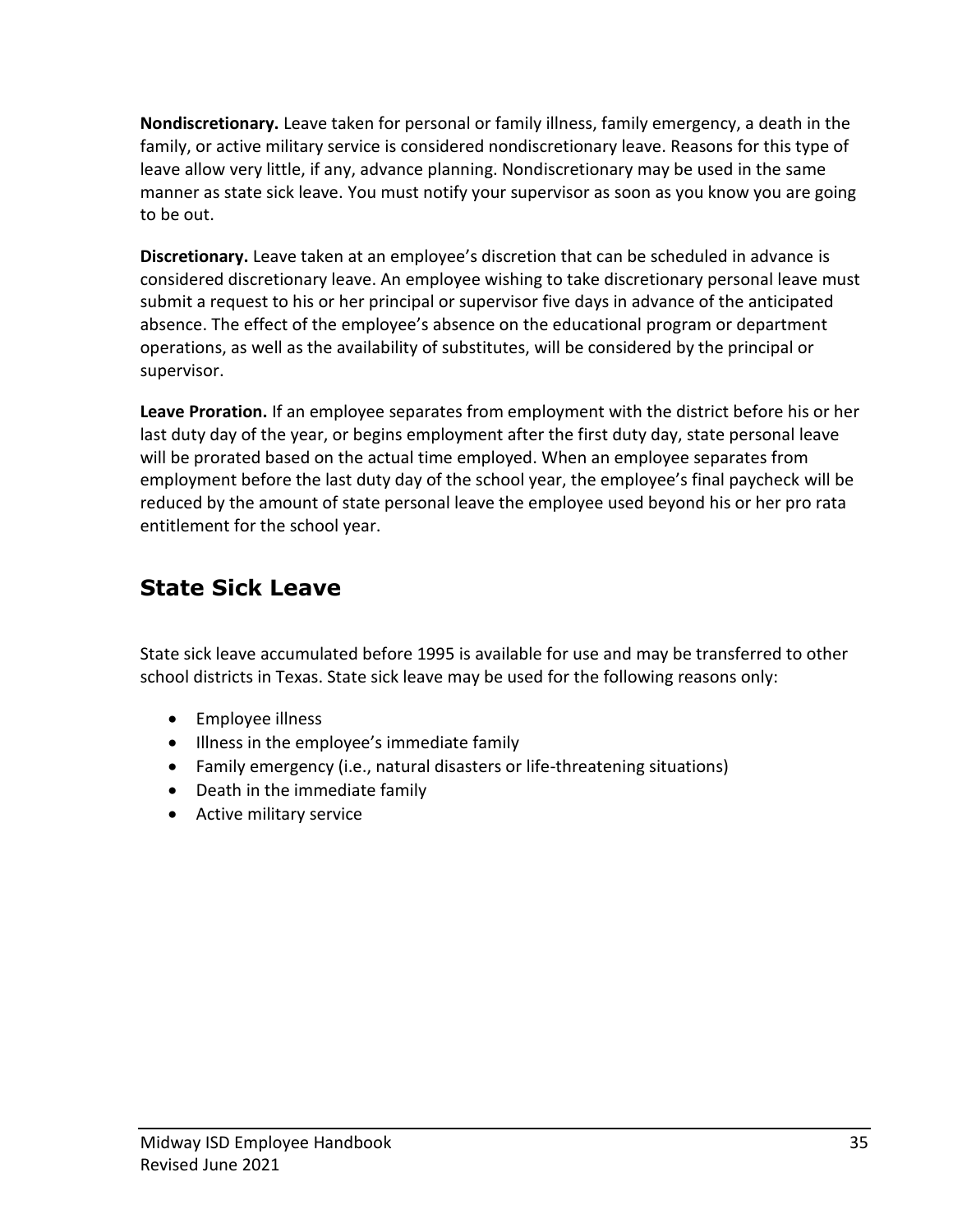#### <span id="page-35-0"></span>**Local Leave**

All full time professional and paraprofessional employees shall earn an additional five workdays of local leave per school year at a rate of one workday for each 18 workdays of employment. Local leave is available for use at the beginning of the year. If the employee leaves prior to the

end of the year, the leave will be prorated. Local leave may be used as discretionary or nondiscretionary reasons.

Leave days shall accumulate at the rate of five days per year to a maximum of 30. At the time of TRS retirement, professional and paraprofessional employees shall be reimbursed at the current rate of substitute pay for up to 20 accumulated local leave days.

#### <span id="page-35-1"></span>**Vacations**

Auxiliary personnel employed on a twelve month basis shall receive five days of paid vacation per year accrued at the rate of one-half day for every 25 regular work days worked. These days may not be used until the employee has completed one full calendar year of employment with the district. After completing the third consecutive year of employment, auxiliary personnel employed on a twelve-month basis shall receive two weeks of paid vacation. Vacation days must be arranged through the employee's immediate supervisor.

## <span id="page-35-2"></span>**Holidays**

Auxiliary (hourly wage) personnel who work on a 12-month basis shall be off on ten official school holidays that are considered paid days. Those ten days are: Labor Day, Thanksgiving Day and the day after, Christmas Day and the day after, New Year's Day and the day after, Memorial Day, Juneteenth, and July 4. In the event that any of the designated holidays falls on a Saturday or Sunday, the day(s) off will be the Friday before and/or the Monday after the actual holiday. Dates other than the official holidays listed may be substituted with prior approval of the employee's supervisor.

| Labor Day            | September 6, 2021     |
|----------------------|-----------------------|
| Thanksgiving         | November 25, 26, 2021 |
| Christmas            | December 23, 24, 2021 |
| New Year's           | December 30, 31, 2021 |
| <b>Memorial Day</b>  | May 30, 2022          |
| Juneteenth           | June 19, 2022         |
| July 4 <sup>th</sup> | July 2, 2022          |
|                      |                       |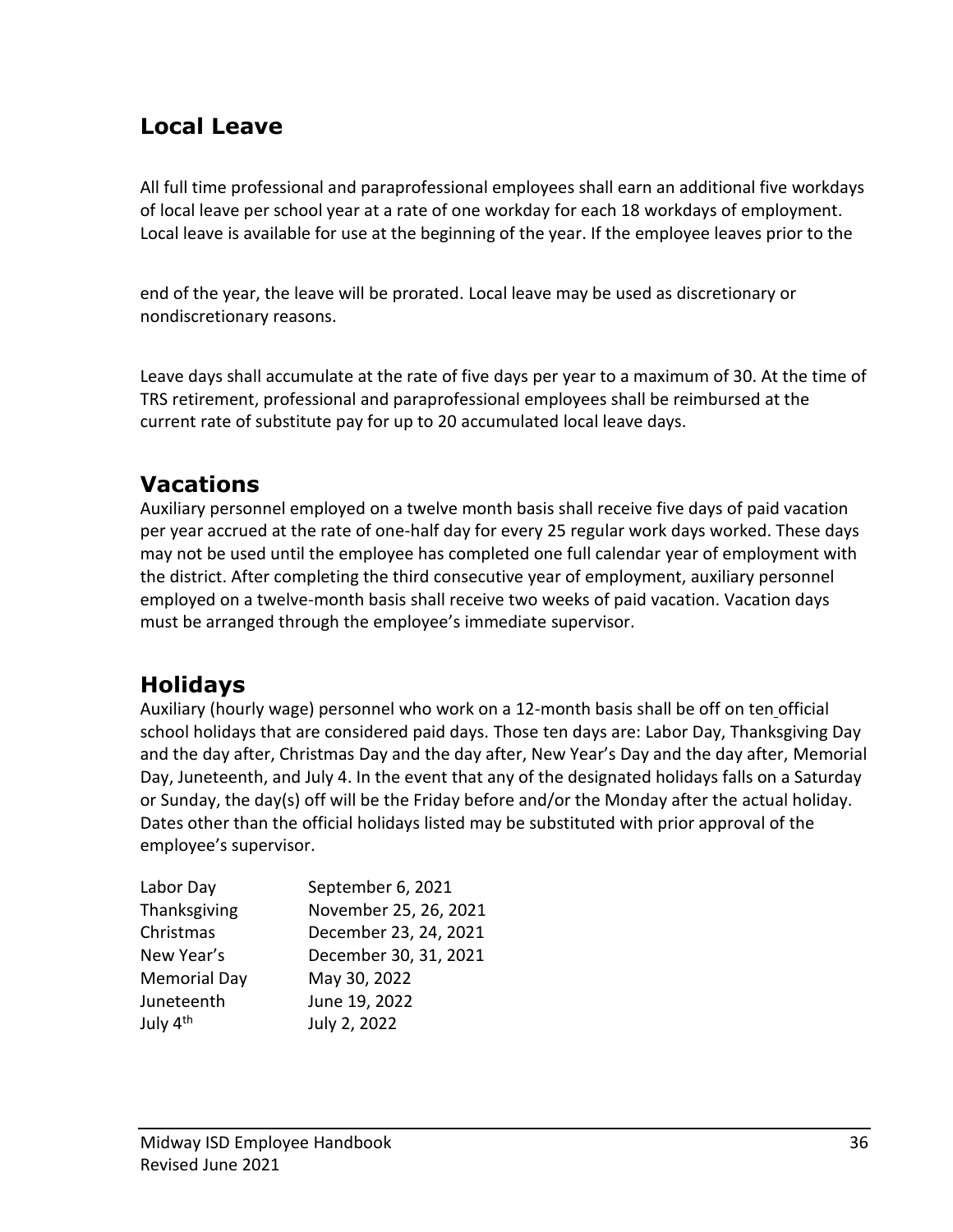## **Auxiliary Discretionary Leave "Vacation"**

Leave taken at an employee's discretion that can be scheduled in advance is considered discretionary leave. An auxiliary employee wishing to take discretionary personal leave must submit a request to his or her supervisor five days in advance of the anticipated absence. The effect of the employee's absence on the department operations, as well as the availability of substitutes, will be considered by the supervisor.

Leave shall be taken the year in which it is earned. Any unused leave must be used by December  $31<sup>st</sup>$  of the following year.

Employees that leave the district will be paid any unused discretionary leave "vacation".

# **Sick Leave Bank**

The District shall establish a sick leave bank that employees may join through contribution of local leave or state personal leave. All personnel of the Midway Independent School District eligible for Teacher Retirement system membership shall be eligible for membership. Retired/Rehired employees are not eligible.

Leave contributed to the bank shall be solely for the use of participating employees. An employee who is a member of the bank may request leave from the bank if the employee experiences a catastrophic illness or injury and has exhausted all paid leave. A catastrophic illness or injury is a severe condition or combination of conditions affecting the mental or physical health of the employee that requires the services of a licensed practitioner for a prolonged period of time and that forces the employee to exhaust all leave time earned by that employee and to lose compensation from the District. Complications resulting from pregnancy shall be treated the same as any other condition. To qualify for the benefits of the program, a catastrophic illness or injury shall, at the time, result in the employee's temporary or permanent incapacity to perform any job function for a minimum of twenty (20) consecutive workdays.

If the employee is unable to request leave from the sick leave bank, a member of the employee's family or the employee's supervisor may submit the request. All decisions regarding sick leave bank may be appealed in accordance with DGBA (LOCAL), beginning at Level One with the Assistant Superintendent for Curriculum and Instruction. Forms and guidelines may be found in Appendix C of this handbook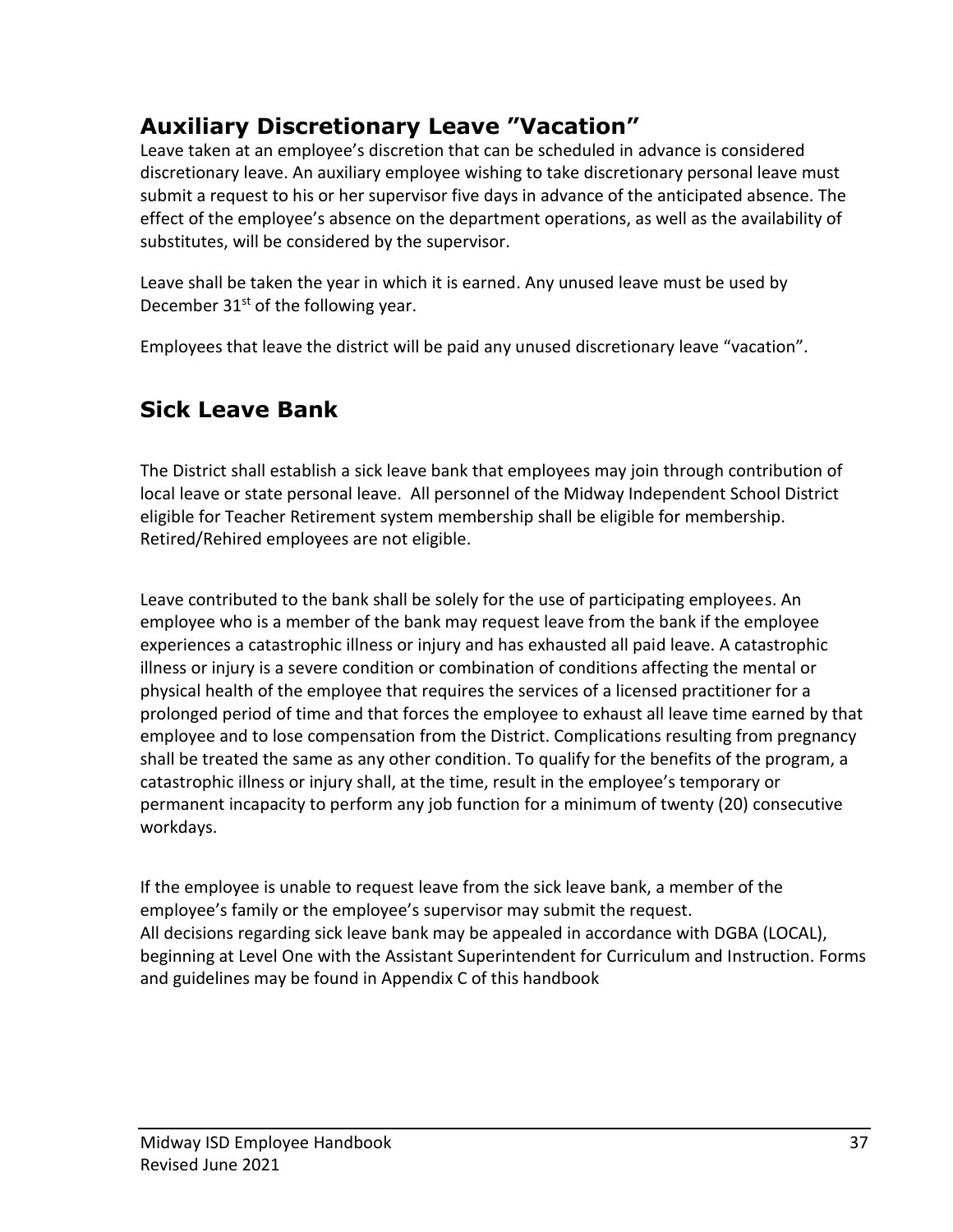# **Family and Medical Leave Act (FMLA)—General Provisions**

The following text is from the federal notice, *Employee Rights and Responsibilities Under the Family and Medical Leave Act*. Specific information that the district has adopted to implement the FMLA follows this general notice.

#### **Leave Entitlements**

Eligible employees who work for a covered employer can take up to 12 weeks of unpaid, jobprotected leave in a 12-month period for the following reasons:

- The birth of a child or placement of a child for adoption or foster care;
- To bond with a child (leave must be taken within 1 year of the child's birth or placement);
- To care for the employee's spouse, child, or parent who has a qualifying serious health condition;
- For the employee's own qualifying serious health condition that makes the employee unable to perform the employee's job;
- For qualifying exigencies related to the foreign deployment of a military member who is the employee's spouse, child, or parent.

An eligible employee who is a covered service member's spouse, child, parent, or next of kin may also take up to 26 weeks of FMLA leave in a single 12-month period to care for the service member with a serious injury or illness.

An employee does not need to use leave in one block. When it is medically necessary or otherwise permitted, employees may take leave intermittently or on a reduced schedule.

Employees may choose, or an employer may require, use of accrued paid leave while taking FMLA leave. If an employee substitutes accrued paid leave for FMLA leave, the employee must comply with the employer's normal paid leave policies.

#### **Benefits and Protections**

While employees are on FMLA leave, employers must continue health insurance coverage as if the employees were not on leave.

Upon return from FMLA leave, most employees must be restored to the same job or one nearly identical to it with equivalent pay, benefits, and other employment terms and conditions.

An employer may not interfere with an individual's FMLA rights or retaliate against someone for using or trying to use FMLA leave, opposing any practice made unlawful by the FMLA, or being involved in any proceeding under or related to the FMLA.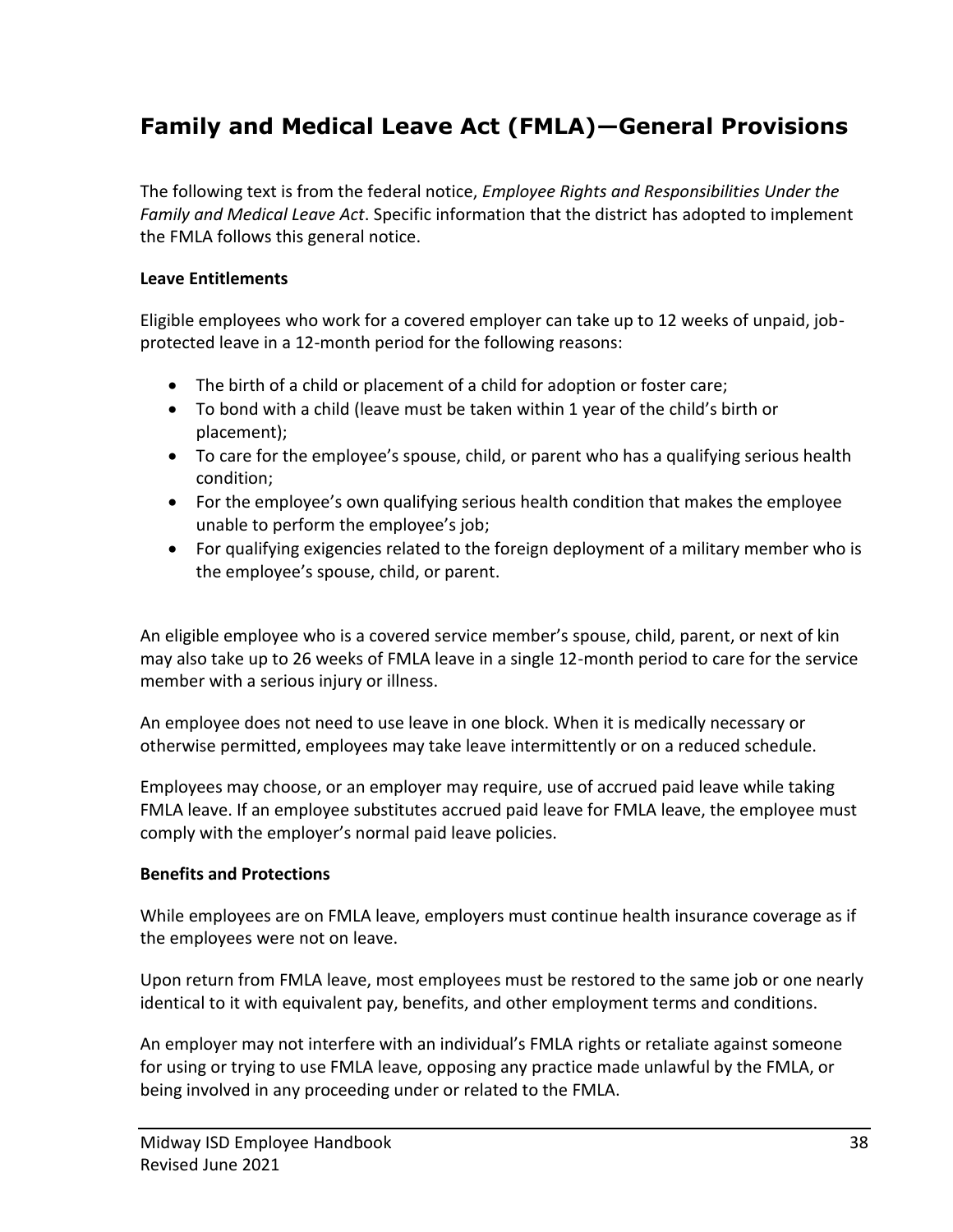#### **Eligibility Requirements**

An employee who works for a covered employer must meet three criteria in order to be eligible for FMLA leave. The employee must:

- Have worked for the employer for at least 12 months;
- Have at least 1,250 hours of service in the 12 months before taking leave; and
- Work at a location where the employer has at least 50 employees within 75 miles of the employee's worksite.

#### **Requesting Leave**

Generally, employees must give a 30-day advance notice of the need for FMLA leave. If it is not possible to give a 30-day advance notice, an employee must notify the employer as soon as possible and, generally, follow the employer's usual procedures.

Employees do not have to share a medical diagnosis, but must provide enough information to the employer so it can determine if the leave qualifies for FMLA protection.

Sufficient information could include informing an employer that the employee is or will be unable to perform his or her job functions, that a family member cannot perform daily activities, or that hospitalization or continuing medical treatment is necessary. Employees must inform the employer if the need for leave is for a reason for which FMLA leave was previously taken or certified.

Employers can require a certification or periodic recertification supporting the need for leave. If the employer determines that the certification is incomplete, it must provide a written notice indicating what additional information is required.

#### **Employer Responsibilities**

Once an employer becomes aware that an employee's need for leave is for a reason that may qualify under the FMLA, the employer must notify the employee if he or she is eligible for FMLA leave and, if eligible, must also provide a notice of rights and responsibilities under the FMLA. If the employee is not eligible, the employer must provide a reason for ineligibility.

Employers must notify its employees if leave will be designated as FMLA leave, and if so, how much leave will be designated as FMLA leave.

#### **Enforcement**

Employees may file a complaint with the U.S. Department of Labor, Wage and Hour Division, or may bring a private lawsuit against an employer.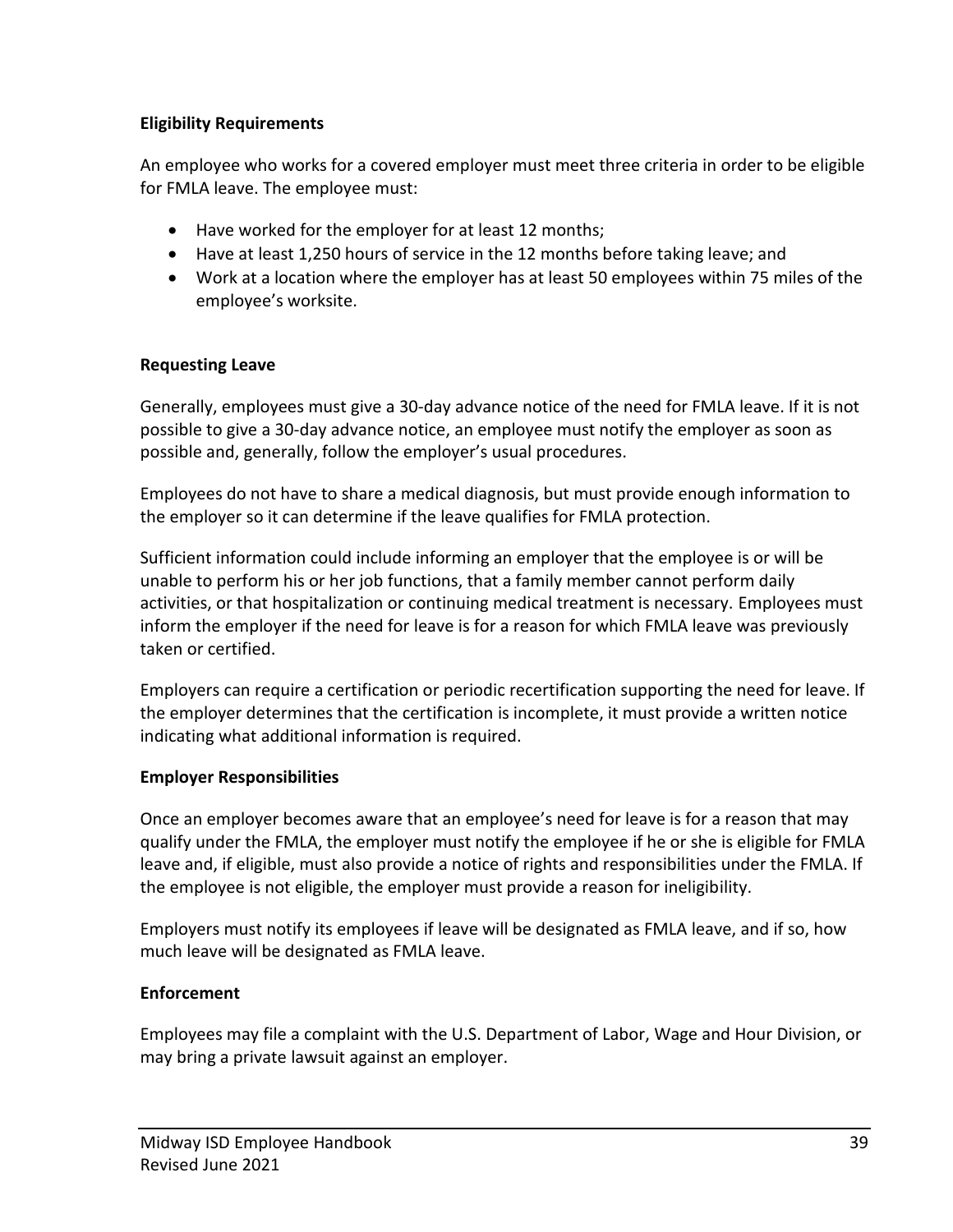The FMLA does not affect any federal or state law prohibiting discrimination or supersede any state or local law or collective bargaining agreement that provides greater family or medical leave rights.

For additional information:

1-866-4US-WAGE (1-866-487-9243) TTY: 1-877-889-5627 [www.wagehour.dol.gov](http://www.wagehour.dol.gov/)

### **Local Procedures for Implementing Family and Medical Leave Provisions**

Eligible employees can take up to 12 weeks of unpaid leave in the 12-month period from July 1 through June 30.

**Use of Paid Leave.** An employee does not need to use this leave entitlement in one block. Leave can be taken intermittently or on a reduced leave schedule when medically necessary. Employees must make reasonable efforts to schedule leave for planned medical treatment so as not to unduly disrupt the employer's operations. Leave due to qualifying exigencies may also be taken on an intermittent basis.

**Combined Leave for Spouses.** Spouses who are employed by the district are limited to a combined total of 12 weeks of FML to care for a parent with a serious health condition; or for the birth, adoption, or foster placement of a child. Military caregiver leave for spouses is limited to a combined total of 26 weeks.

**Intermittent Leave.** When medically necessary or in the case of a qualifying exigency, an employee may take leave intermittently or on a reduced schedule. The district shall permit the use of intermittent or reduced-schedule leave for the care of a newborn child or for adoption or placement of a child with the employee.

**Fitness for Duty.** An employee that takes FML due to the employee's own serious health condition shall provide, before resuming work, a fitness-for-duty certification from the health care provider. When leave is taken for employee's own serious health condition, the certification must address the employee's ability to perform essential job functions. The district shall provide a list of essential job functions (e.g., job description) to the employee with the FML designation notice to share with the health care provider. Fitness for duty is not required when an employee returns to work following leave to care for a family member with a serious health condition; to care for a child following birth, adoption, or foster care placement; or for qualifying exigency leave.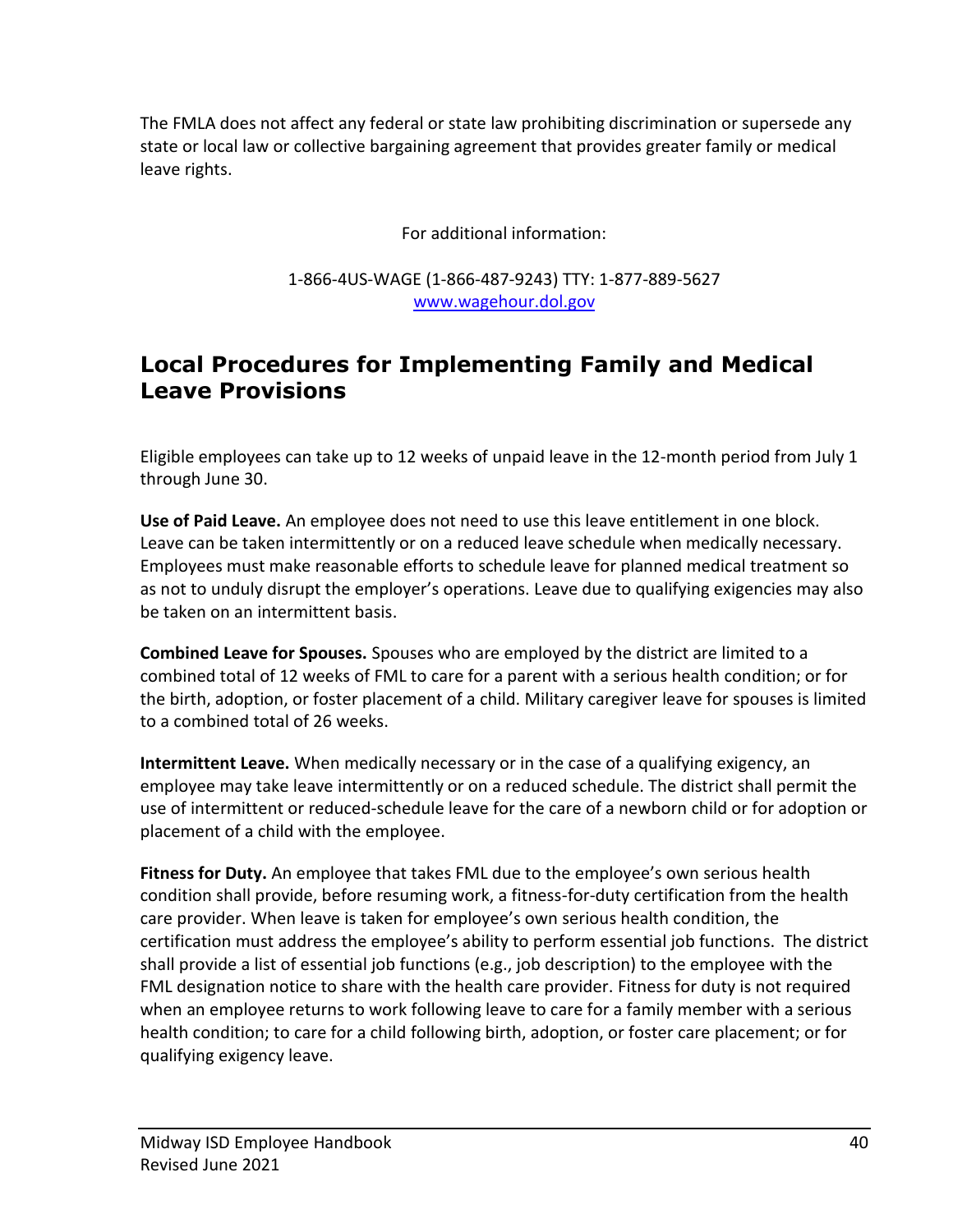**Reinstatement.** An employee returning to work at the end of FML will be returned to the same position held when the leave began or to an equivalent position with equivalent employment benefits, pay, and other terms and conditions of employment.

In certain cases, instructional employees desiring to return to work at or near the conclusion of a semester may be required to continue on family and medical leave until the end of the semester. The additional time off is not counted against the employee's FML entitlement, and the district will maintain the employees group health insurance and reinstate the employee at the end of the leave according the procedures outlined in policy (see DECA (LEGAL)).

**Failure to Return.** If, at the expiration of FML, the employee is able to return to work but chooses not to do so, the district may require the employee to reimburse the district's share of insurance premiums paid during any portion of FML when the employee was on unpaid leave. If the employee fails to return to work for a reason beyond the employee's control, such as a continuing personal or family serious health condition or a spouse being unexpectedly transferred more than 75 miles from the district, the district may not require the employee to reimburse the district's share of premiums paid.

**District Contact.** Employees that require FML or have questions should contact Kelcie Griggs at 254-761-5611 for details on eligibility, requirements, and limitations.

# **Temporary Disability Leave**

**Certified Employees.** Any full-time employee whose position requires certification from the State Board for Educator Certification (SBEC) is eligible for temporary disability leave. The purpose of temporary disability leave is to provide job protection to full-time educators who cannot work for an extended period of time because of a mental or physical disability of a temporary nature. Temporary disability leave must be taken as a continuous block of time. It may not be taken intermittently or on a reduced schedule. Pregnancy and conditions related to pregnancy are treated the same as any other temporary disability.

Employees must request approval for temporary disability leave. An employee's notification of need for extended absence due to the employee's own medical condition shall be accepted as a request for temporary disability leave. The request must be accompanied by a physician's statement confirming the employee's inability to work and estimating a probable date of return. If disability leave is approved, the length of leave is no longer than 180 calendar days.

If an employee is placed on temporary disability leave involuntarily, he or she has the right to request a hearing before the board of trustees. The employee may protest the action and present additional evidence of fitness to work.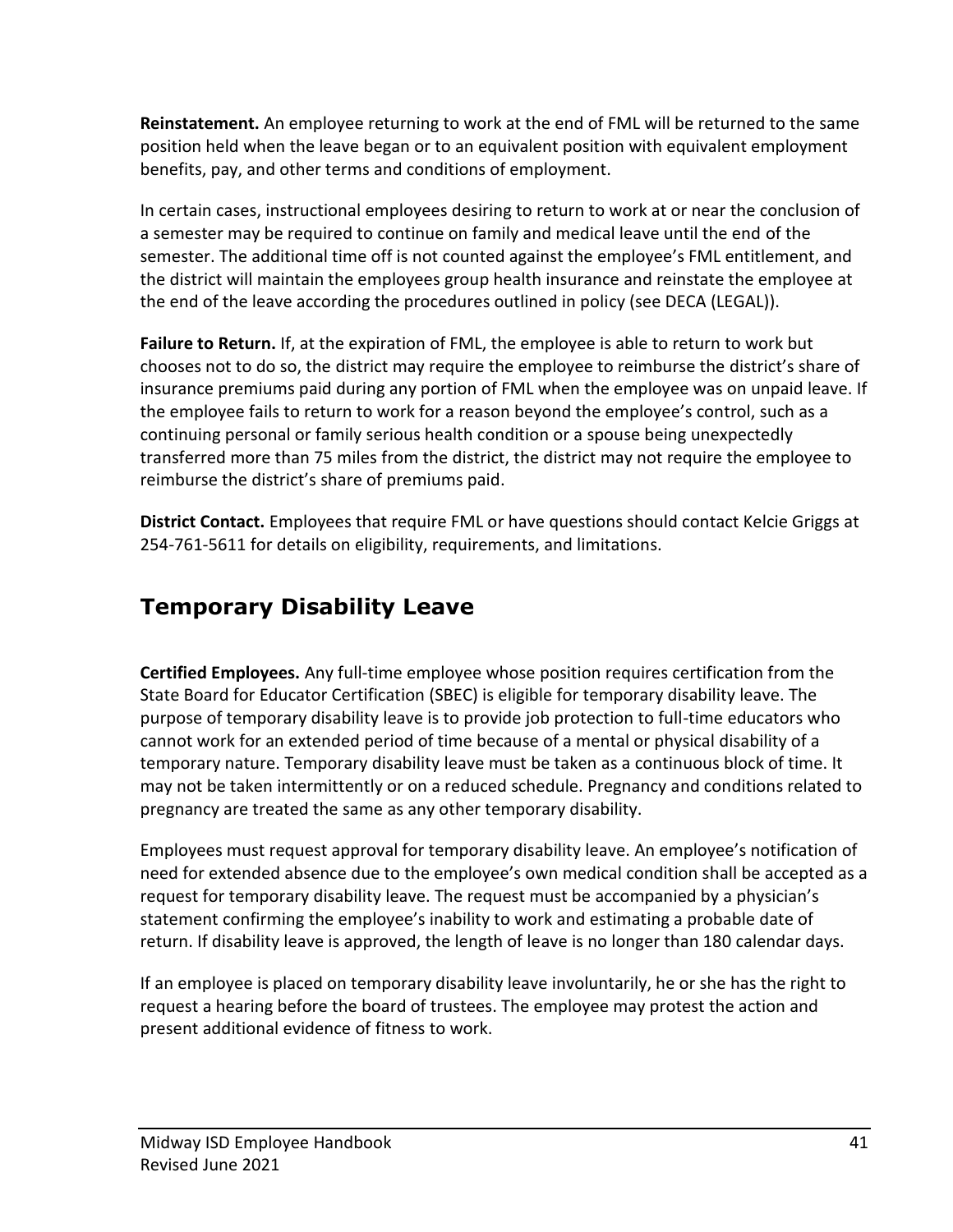When an employee is ready to return to work, the Superintendent should be notified at least 30 days in advance. The return-to-work notice must be accompanied by a physician's statement confirming that the employee is able to resume regular duties.

Certified employees returning from leave will be reinstated to the school to which they were previously assigned if an appropriate position is available. If an appropriate position is not available, the employee may be assigned to another campus, subject to the approval of the campus principal. If a position is not available before the end of the school year, the employee will be reinstated to a position at the original campus at the beginning of the following school year.

# **Workers' Compensation Benefits**

An employee absent from duty because of a job-related illness or injury may be eligible for workers' compensation weekly income benefits if the absences excee seven calendar days.

An employee receiving workers' compensation wage benefits for a job-related illness or injury may choose to use accumulated sick leave or any other paid leave benefits. An employee choosing to use paid leave will not receive workers' compensation weekly income benefits until all paid leave is exhausted or to the extent that paid leave does not equal the pre-illness or injury wage. If the use of paid leave is not elected, then the employee will only receive workers' compensation wage benefits for any absence resulting from a work-related illness or injury, which may not equal his or her pre-illness or -injury wage.

# **Assault Leave**

Assault leave provides extended job income and benefits protection to an employee who is injured as the result of a physical assault suffered during the performance of his or her job. An incident involving as assault is a work-related injury, and should be immediately reported to Kelcie Griggs at 254-761-5611. An injury is treated as an assault if the person causing the injury could be prosecuted for assault or could not be prosecuted only because that person's age or mental capacity renders the person non-responsible for purposes of criminal liability.

An employee who is physically assaulted at work may take all the leave time medically necessary (up to two years) to recover from the physical injuries he or she sustained. At the request of an employee, the district will immediately assign the employee to assault leave. Days of leave granted under the assault leave provision will not be deducted from accrued personal leave and must be coordinated with workers' compensation benefits. Upon investigation the district may change the assault leave status and charge leave used against the employee's accrued paid leave. The employee's pay will be deducted if accrued paid leave is not available.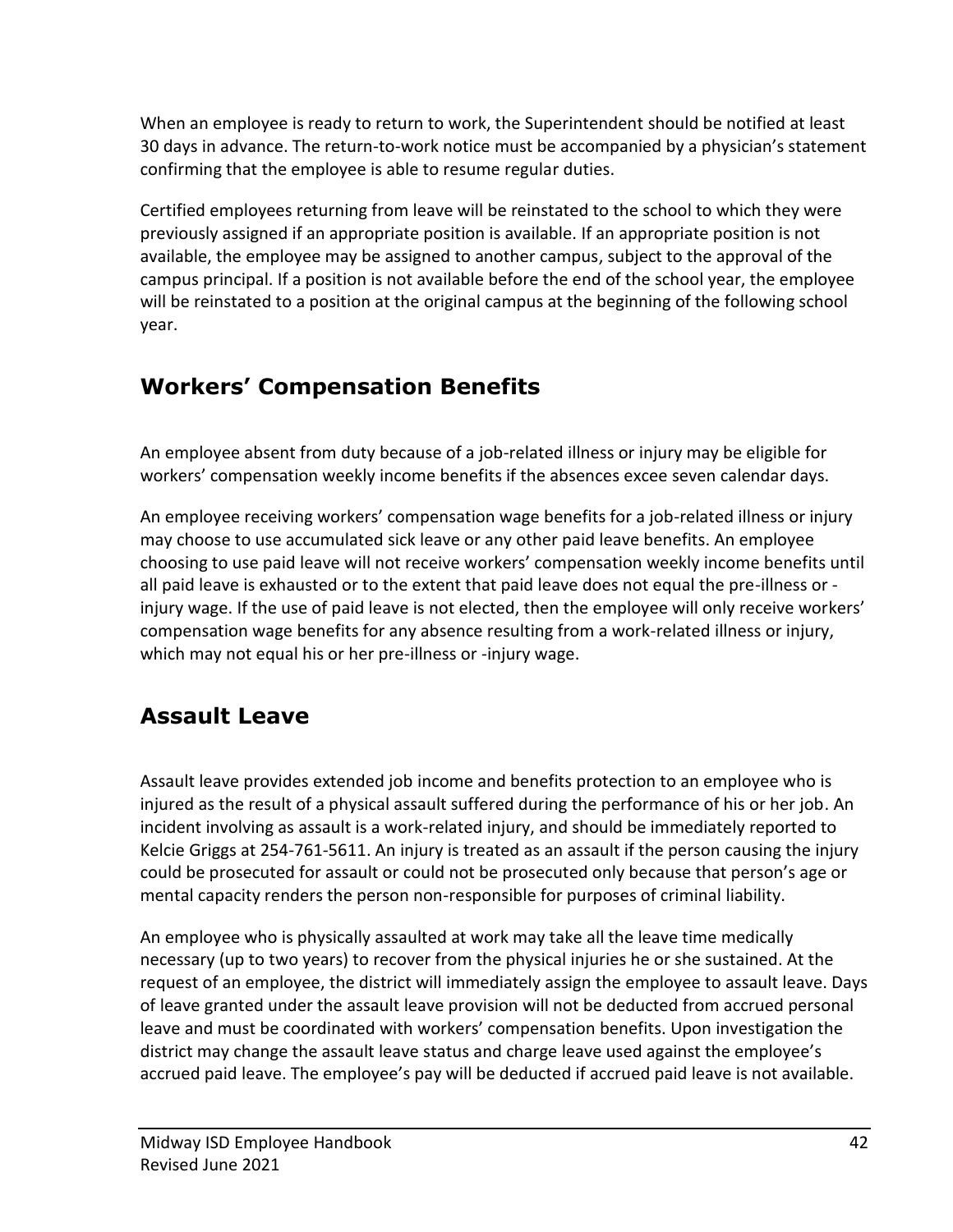#### **Bereavement Leave**

All full time professional and paraprofessional employees shall be provided up to 3 leave days of paid bereavement leave, per occurrence, for absences related to the death of an employee's immediate family member. Immediate Family member defined on page 33.

Employees may be asked to provide documentation related to the death to their immediate supervisor.

### **Jury Duty**

*Policies DEC, DG*

The district provides paid leave to employees who are summoned to jury duty including service on a grand jury. The district will not discharge, threaten to discharge, intimidate, or coerce any regular employee because of juror or grand juror service or for the employee's attendance or scheduled attendance in connection with the service in any court in the United States. Employees who report to the court for jury duty shall be allowed to retain any compensation the court provides. An employee shall provide documentation of a summons for jury duty to his or her supervisor as soon as it is received and may be required to provide the district a copy of the summons to document the need for leave.

An employee may be required to report back to work as soon as they are released from jury duty. The supervisor may consider the travel time required and the nature of the individual's position when determining the need to report to work. A copy of the release from jury duty or documentation of time spent at the court may be required.

### **Compliance with a Subpoena**

Employees will be paid while on leave to comply with a valid subpoena to appear in a civil, criminal, legislative, or administrative proceeding and will not be required to use personal leave. Employees may be required to submit documentation of their need for leave for court appearances.

#### **Truancy Court Appearances**

An employee who is a parent, guardian of a child, or a court-appointed guardian ad litem of a child who is required to miss work to attend a truancy court hearing may use personal leave or compensatory time for the absence. Employees who do not have paid leave available will be docked for any absence required because of the court appearance.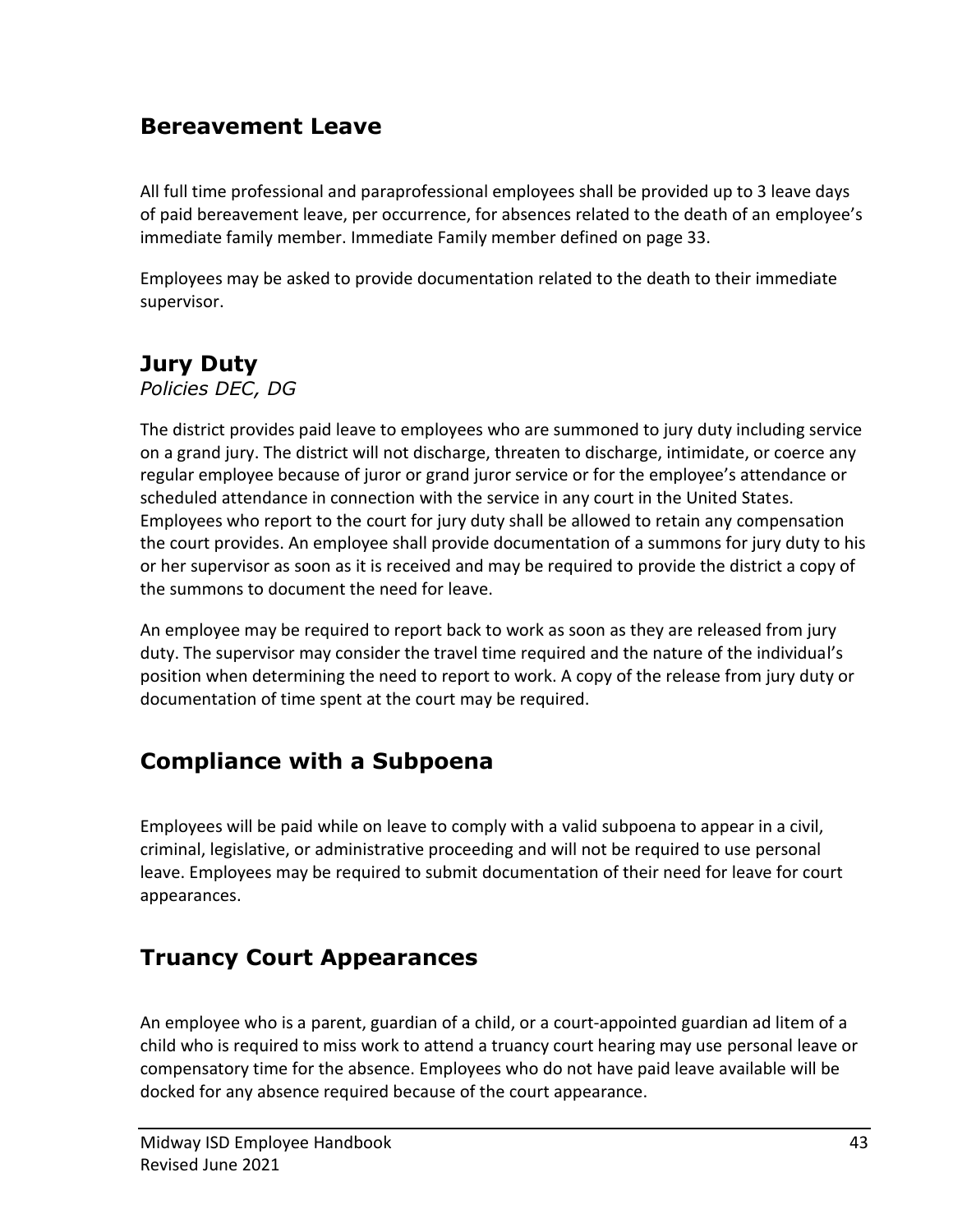### **Religious Observance**

The district will reasonably accommodate an employee's request for absence for a religious holiday or observance. Accommodations such as changes to work schedules or approving a day of absence will be made unless they pose an undue hardship to the district. The employee may use any accumulated personal leave for this purpose. Employees who have exhausted applicable paid leave may be granted an unpaid day of absence.

## **Military Leave**

**Paid Leave for Military Service.** Any employee who is a member of the Texas National Guard, Texas State Guard, reserve component of the United States Armed Forces, or a member of a state or federally authorized Urban Search and Rescue Team is entitled to 15 days of paid leave per fiscal year when engaged in authorized training or duty ordered by proper authority. An additional 7 days of leave per fiscal year are available if called to state active duty in response to a disaster. In addition, an employee is entitled to use available state and local personal or sick leave during a time of active military service.

**Reemployment after Military Leave.** Employees who leave the district to enter into the United States uniformed services or who are ordered to active duty as a member of the military force of any state (e.g., National or State Guard) may return to employment if they are honorably discharged. Employees who wish to return to the district will be reemployed provided they can be qualified to perform the required duties. Employees returning to work following military leave should contact the Superintendent or his or her designee. In most cases, the length of federal military service cannot exceed five years.

**Continuation of Health Insurance.** Employees who perform service in the uniformed services may elect to continue their health plan coverage at their own cost for a period not to exceed 24 months. Employees should contact the district's benefits specialist for details on eligibility, requirements, and limitations.

# **Employee Relations and Communications**

### **Employee Recognition and Appreciation**

Continuous efforts are made throughout the year to recognize employees who make an extra effort to contribute to the success of the district. Employees are recognized at board meetings, in the district newsletter, and through special events and activities. Recognition and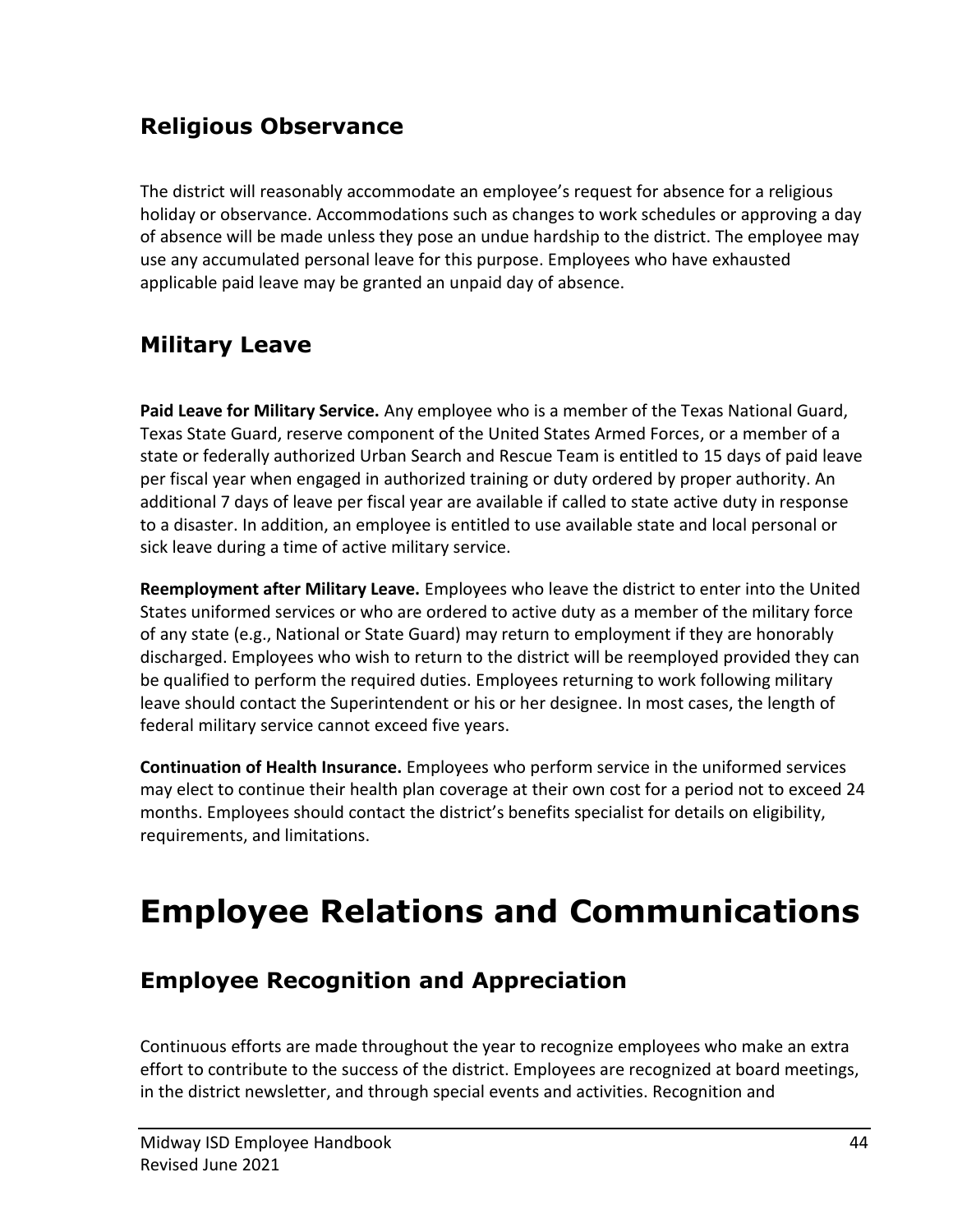appreciation activities also include Teacher of the Year awards, the district's Retirement Recognition Reception, and service award presentations.

## **District Communications**

Throughout the school year, the public information office publishes newsletters, brochures, fliers, calendars, news releases, and other communication materials. These publications offer employees and the community information pertaining to school activities and achievements. They include the following:

| <b>Panther Nation News online</b> | Staff email newsletters                         |
|-----------------------------------|-------------------------------------------------|
| <b>MISD Bond Reports</b>          | <b>School Messenger Emergency Notifications</b> |
| <b>Blue Card Communications</b>   | Social Media (Facebook, Twitter)                |
| Articles for local media          | MISD website                                    |
| <b>Board Notes</b>                | MISD Annual Report to the Community             |

# **Complaints and Grievances**

#### *Policy DGBA*

In an effort to hear and resolve employee concerns or complaints in a timely manner and at the lowest administrative level possible, the board has adopted an orderly grievance process. Employees are encouraged to discuss their concerns or complaints with their supervisors or an appropriate administrator at any time.

The formal process provides all employees with an opportunity to be heard up to the highest level of management if they are dissatisfied with an administrative response. Once all administrative procedures are exhausted, employees can bring concerns or complaints to the board of trustees. For ease of reference, the district's policy concerning the process of bringing concerns and complaints is linked below:

[DGBA](http://pol.tasb.org/Policy/Code/860?filter=DGBA) (Local)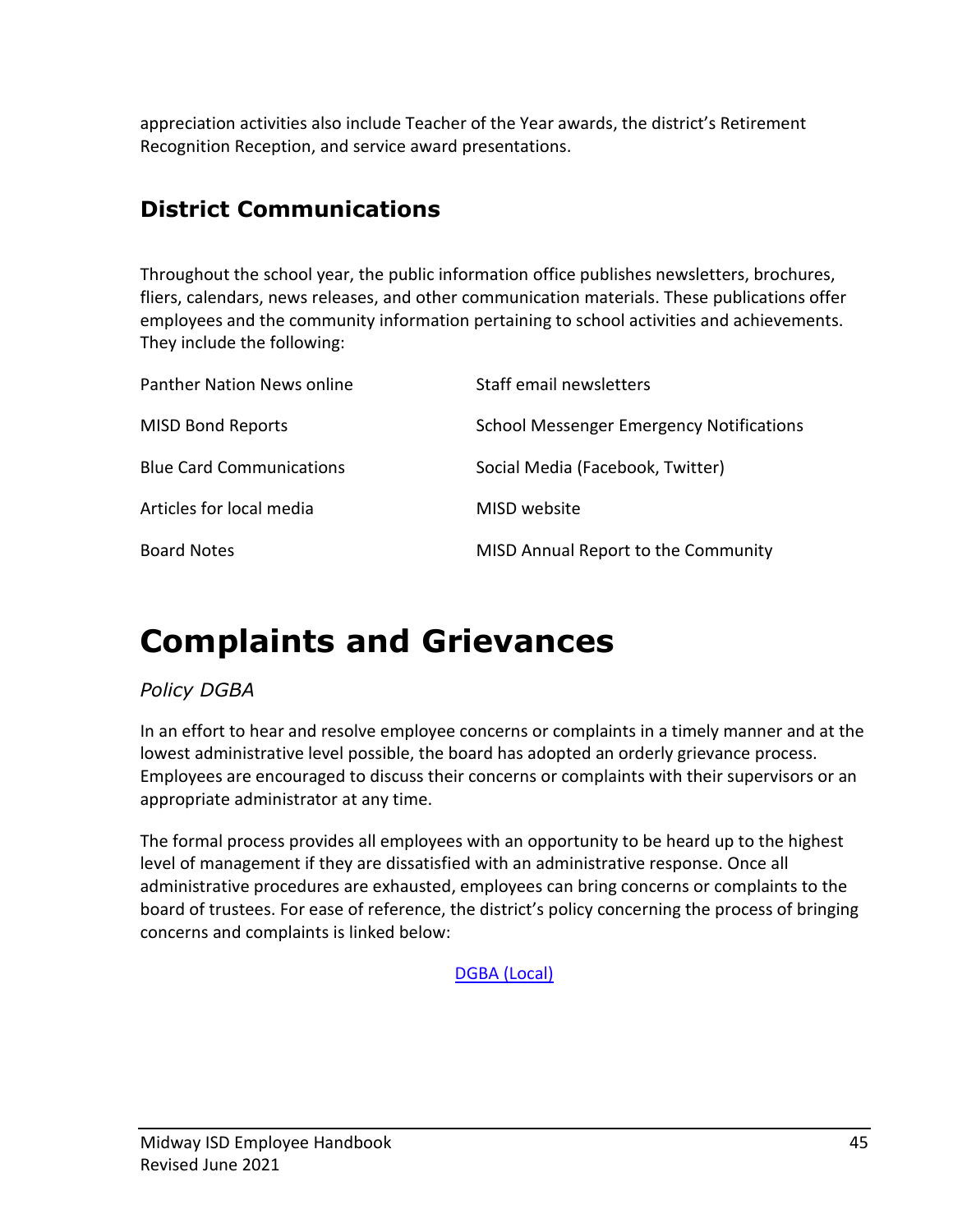# **Employee Conduct and Welfare**

## **Standards of Conduct**

*Policy DH*

All employees are expected to work together in a cooperative spirit to serve the best interests of the district and to be courteous to students, one another, and the public. Employees are expected to observe the following standards of conduct:

- Recognize and respect the rights of students, parents, other employees, and members of the community.
- Maintain confidentiality in all matters relating to students and coworkers.
- Report to work according to the assigned schedule.
- Notify their immediate supervisor in advance or as early as possible in the event that they must be absent or late. Unauthorized absences, chronic absenteeism, tardiness, and failure to follow procedures for reporting an absence may be cause for disciplinary action.
- Know and comply with department and district policies and procedures.
- Express concerns, complaints, or criticism through appropriate channels.
- Observe all safety rules and regulations and report injuries or unsafe conditions to a supervisor immediately.
- Use district time, funds, and property for authorized district business and activities only.

All district employees should perform their duties in accordance with state and federal law, district policies and procedures, and ethical standards. Violation of policies, regulations, or guidelines, including intentionally making a false claim, offering false statements, or refusing to cooperate with a district investigation may result in disciplinary action, including termination. Alleged incidents of certain misconduct by educators, including having a criminal record, must be reported to SBEC not later than the seventh day after the superintendent knew of the incident. See *Reports to the Texas Education Agency,* page 70 for additional information.

The *Educators' Code of Ethics*, adopted by the State Board for Educator Certification, which all district employees must adhere to, is reprinted below:

#### *Texas Educators Code of Ethics*

#### **Purpose and Scope**

The Texas educator shall comply with standard practices and ethical conduct toward students, professional colleagues, school officials, parents, and members of the community and shall safeguard academic freedom. The Texas educator, in maintaining the dignity of the profession, shall respect and obey the law, demonstrate personal integrity, and exemplify honesty and good moral character. The Texas educator, in exemplifying ethical relations with colleagues,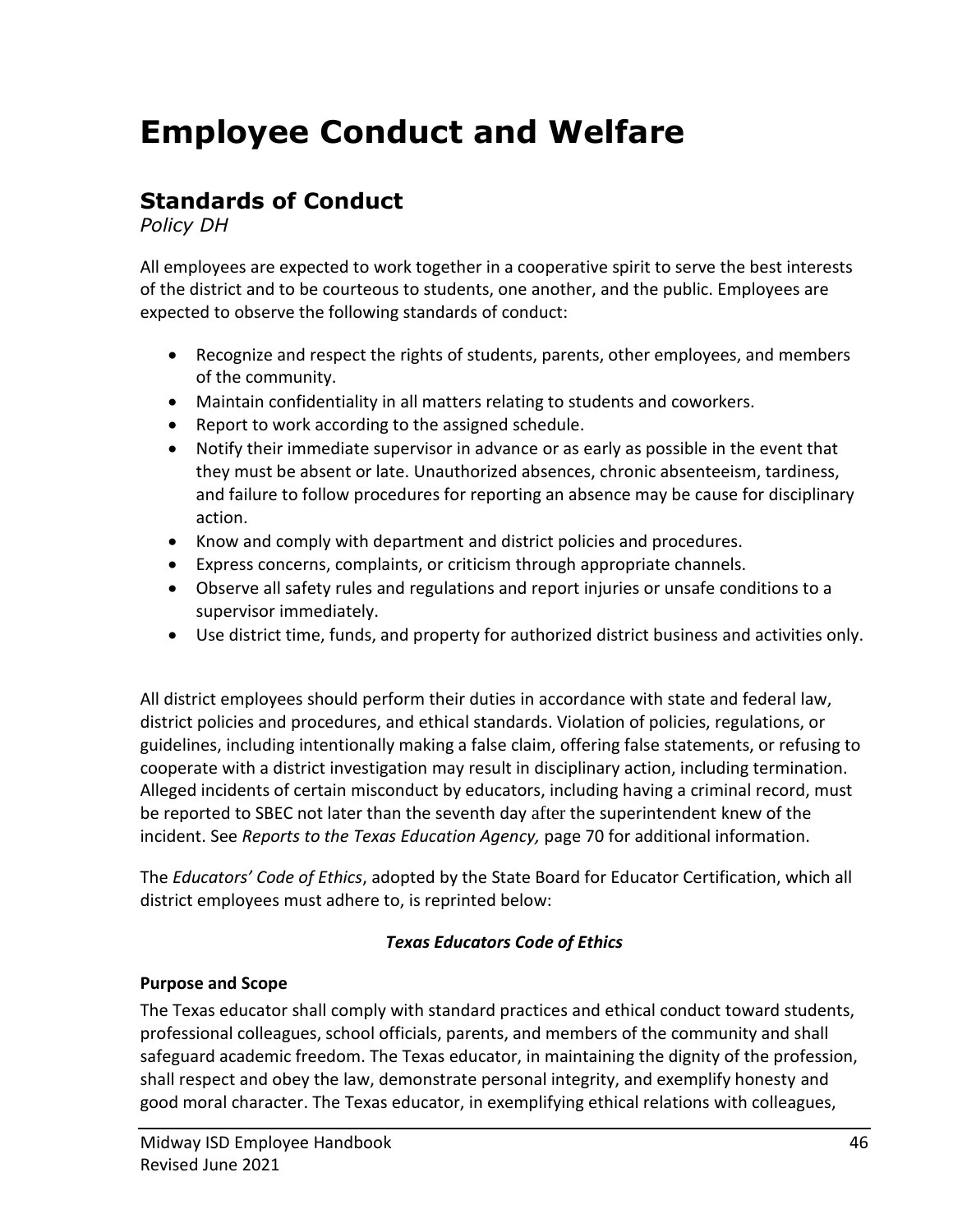shall extend just and equitable treatment to all members of the profession. The Texas educator, in accepting a position of public trust, shall measure success by the progress of each student toward realization of his or her potential as an effective citizen. The Texas educator, in fulfilling responsibilities in the community, shall cooperate with parents and others to improve the public schools of the community. This chapter shall apply to educators and candidates for certification. (19 TAC 247.1(b))

#### **Enforceable Standards**

#### **1. Professional Ethical Conduct, Practices, and Performance**

**Standard 1.1** The educator shall not intentionally, knowingly, or recklessly engage in deceptive practices regarding official policies of the school district, educational institution, educator preparation program, the Texas Education Agency, or the State Board for Educator Certification (SBEC) and its certification process.

**Standard 1.2** The educator shall not intentionally, knowingly, or recklessly misappropriate, divert, or use monies, personnel, property, or equipment committed to his or her charge for personal gain or advantage.

**Standard 1.3** The educator shall not submit fraudulent requests for reimbursement, expenses, or pay.

**Standard 1.4** The educator shall not use institutional or professional privileges for personal or partisan advantage.

**Standard 1.5** The educator shall neither accept nor offer gratuities, gifts, or favors that impair professional judgment or that are used to obtain special advantage. This standard shall not restrict the acceptance of gifts or tokens offered and accepted openly from students, parents of students, or other persons or organizations in recognition or appreciation of service.

**Standard 1.6** The educator shall not falsify records, or direct or coerce others to do so.

**Standard 1.7** The educator shall comply with state regulations, written local school board policies, and other state and federal laws.

**Standard 1.8** The educator shall apply for, accept, offer, or assign a position or a responsibility on the basis of professional qualifications.

**Standard 1.9** The educator shall not make threats of violence against school district employees, school board members, students, or parents of students.

**Standard 1.10** The educator shall be of good moral character and be worthy to instruct or supervise the youth of this state.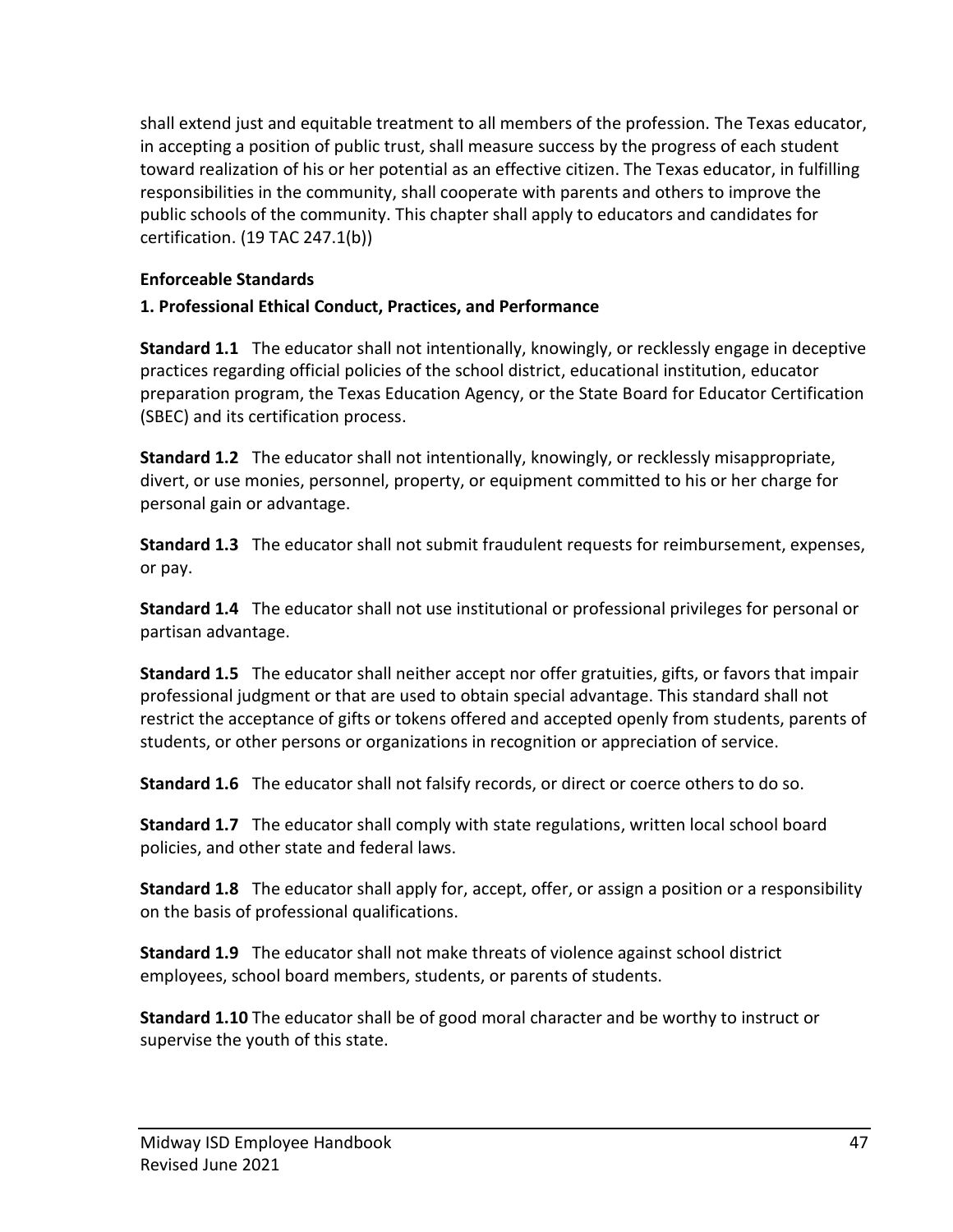**Standard 1.11** The educator shall not intentionally, knowingly, or recklessly, misrepresent his or her employment history, criminal history, and/or disciplinary record when applying for subsequent employment.

**Standard 1.12** The educator shall refrain from the illegal use, abuse, or distribution of controlled substances, prescription drugs and toxic inhalants.

**Standard 1.13** The educator shall not be under the influence of alcohol or consume alcoholic beverages on school property or during school activities when students are present.

#### **2. Ethical Conduct toward Professional Colleagues**

**Standard 2.1** The educator shall not reveal confidential health or personnel information concerning colleagues unless disclosure serves lawful professional purposes or is required by law.

**Standard 2.2** The educator shall not harm others by knowingly making false statements about a colleague or the school system.

**Standard 2.3** The educator shall adhere to written local school board policies and state and federal laws regarding the hiring, evaluation, and dismissal of personnel.

**Standard 2.4** The educator shall not interfere with a colleague's exercise of political, professional, or citizenship rights and responsibilities.

**Standard 2.5** The educator shall not discriminate against or coerce a colleague on the basis of race, color, religion, national origin, age, gender, disability, family status, or sexual orientation.

**Standard 2.6** The educator shall not use coercive means or promise of special treatment in order to influence professional decisions or colleagues.

**Standard 2.7** The educator shall not retaliate against any individual who has filed a complaint with the SBEC or who provides information for a disciplinary investigation or proceeding under this chapter.

**Standard 2.8** The educator shall not intentionally or knowingly subject a colleague to sexual harassment.

#### **3. Ethical Conduct toward Students**

**Standard 3.1** The educator shall not reveal confidential information concerning students unless disclosure serves lawful professional purposes or is required by law.

**Standard 3.2** The educator shall not intentionally, knowingly, or recklessly treat a student or minor in a manner that adversely affects or endangers the learning, physical health, mental health, or safety of the student or minor.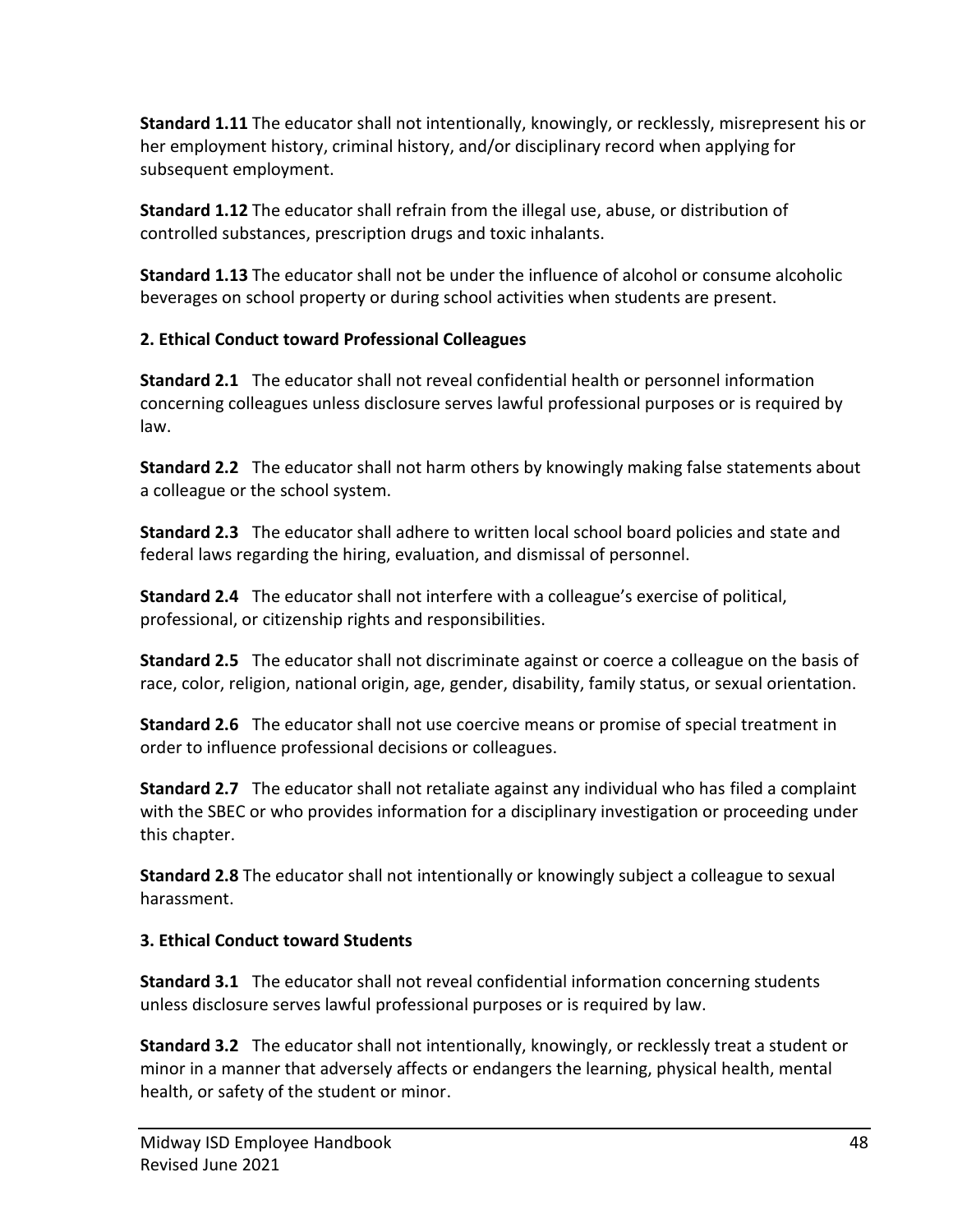**Standard 3.3** The educator shall not intentionally, knowingly, or recklessly misrepresent facts regarding a student.

**Standard 3.4** The educator shall not exclude a student from participation in a program, deny benefits to a student, or grant an advantage to a student on the basis of race, color, gender, disability, national origin, religion, family status, or sexual orientation.

**Standard 3.5** The educator shall not intentionally, knowingly, or recklessly engage in physical mistreatment, neglect, or abuse of a student or minor.

**Standard 3.6** The educator shall not solicit or engage in sexual conduct or a romantic relationship with a student or minor.

**Standard 3.7** The educator shall not furnish alcohol or illegal/unauthorized drugs to any person under 21 years of age unless the educator is a parent or guardian of that child or knowingly allow any person under 21 years of age unless the educator is a parent or guardian of that child to consume alcohol or illegal/unauthorized drugs in the presence of the educator.

**Standard 3.8** The educator shall maintain appropriate professional educator-student relationships and boundaries based on a reasonably prudent educator standard.

**Standard 3.9** The educator shall refrain from inappropriate communication with a student or minor, including, but not limited to, electronic communication such as cell phone, text messaging, email, instant messaging, blogging, or other social network communication. Factors that may be considered in assessing whether the communication is inappropriate include, but are not limited to:

- (i) the nature, purpose, timing, and amount of the communication;
- (ii) the subject matter of the communication;
- (iii) whether the communication was made openly or the educator attempted to conceal the communication;
- (iv) whether the communication could be reasonably interpreted as soliciting sexual contact or a romantic relationship;
- (v) whether the communication was sexually explicit; and
- (vi) whether the communication involved discussion(s) of the physical or sexual attractiveness or the sexual history, activities, preferences, or fantasies of either the educator or the student.

### **Discrimination, Harassment, and Retaliation**

*Policies DH, DIA*

Employees shall not engage in prohibited harassment, including sexual harassment, of other employees, unpaid interns, student teachers, or students. While acting in the course of their employment, employees shall not engage in prohibited harassment of other persons including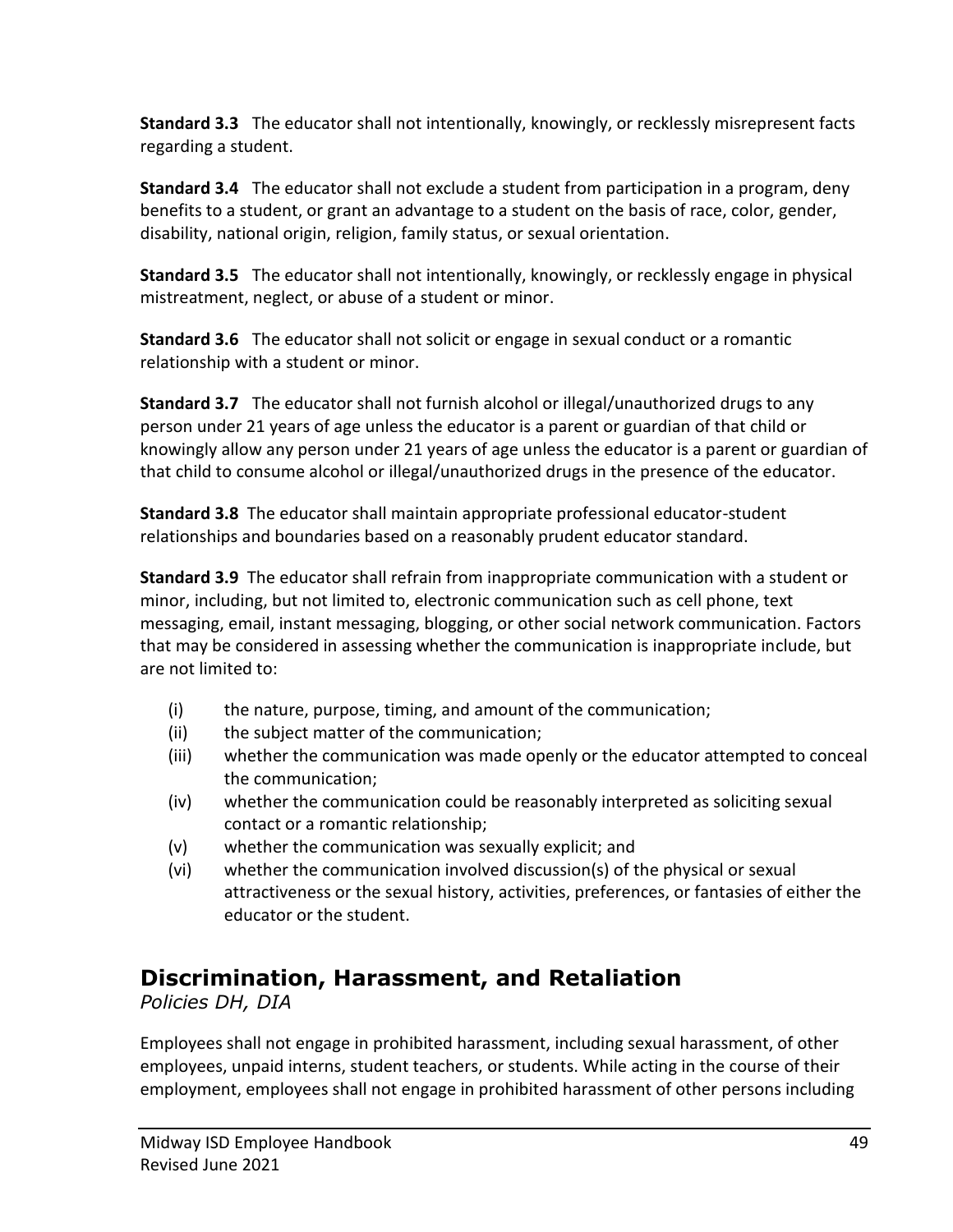board members, vendors, contractors, volunteers, or parents. A substantiated charge of harassment will result in disciplinary action.

Individuals who believe they have been discriminated or retaliated against or harassed are encouraged to promptly report such incidents to the campus principal, supervisor, or appropriate district official. If the campus principal, supervisor, or district official is the subject of a complaint, the complaint should be made directly to the superintendent. A complaint against the superintendent may be made directly to the board.

Any district employee who believes that he or she has experienced prohibited conduct based on sex, including sexual harassment, or believes that another employee has experienced such prohibited conduct, should immediately report the alleged acts. The employee may report the alleged acts to his or her supervisor, the campus principal, the Title IX coordinator, or the superintendent. The district's Title IX coordinator's name and contact information is listed in the Equal Employment Opportunity section of this handbook.

The district's policy that includes definitions and procedures for reporting and investigating discrimination, harassment, and retaliation is linked below:

[DIA \(Local\)](https://pol.tasb.org/Policy/Code/860?filter=DIA&filter=DIA)

[DIA \(Regulation\)](https://pol.tasb.org/Policy/Code/860?filter=DIA&filter=DIA)

#### **Harassment of Students**

*Policies DH, DHB, FFG, FFH, FFI*

Sexual and other harassment of students by employees are forms of discrimination and are prohibited by law. Romantic or inappropriate social relationships between students and district employees are prohibited.

Employees who suspect a student may have experienced prohibited harassment are obligated to report their concerns to the campus principal or other appropriate district official. Any district employee who suspects or receives direct or indirect notice that a student or group of students has or may have experienced prohibited conduct based on sex, including sexual harassment, of a student shall immediately notify the district's Title IX coordinator, the ADA/Section 504 coordinator, or superintendent and take any other steps required by district policy.

All allegations of prohibited harassment of a student by an employee or adult will be reported to the student's parents and promptly investigated. An employee who knows of or has reasonable cause to believe that child abuse or neglect occurred must also report his or her knowledge or suspicion to the appropriate authorities, as required by law. See *Reporting Suspected Child Abuse*, page 51 and *Bullying,* page 76 for additional information.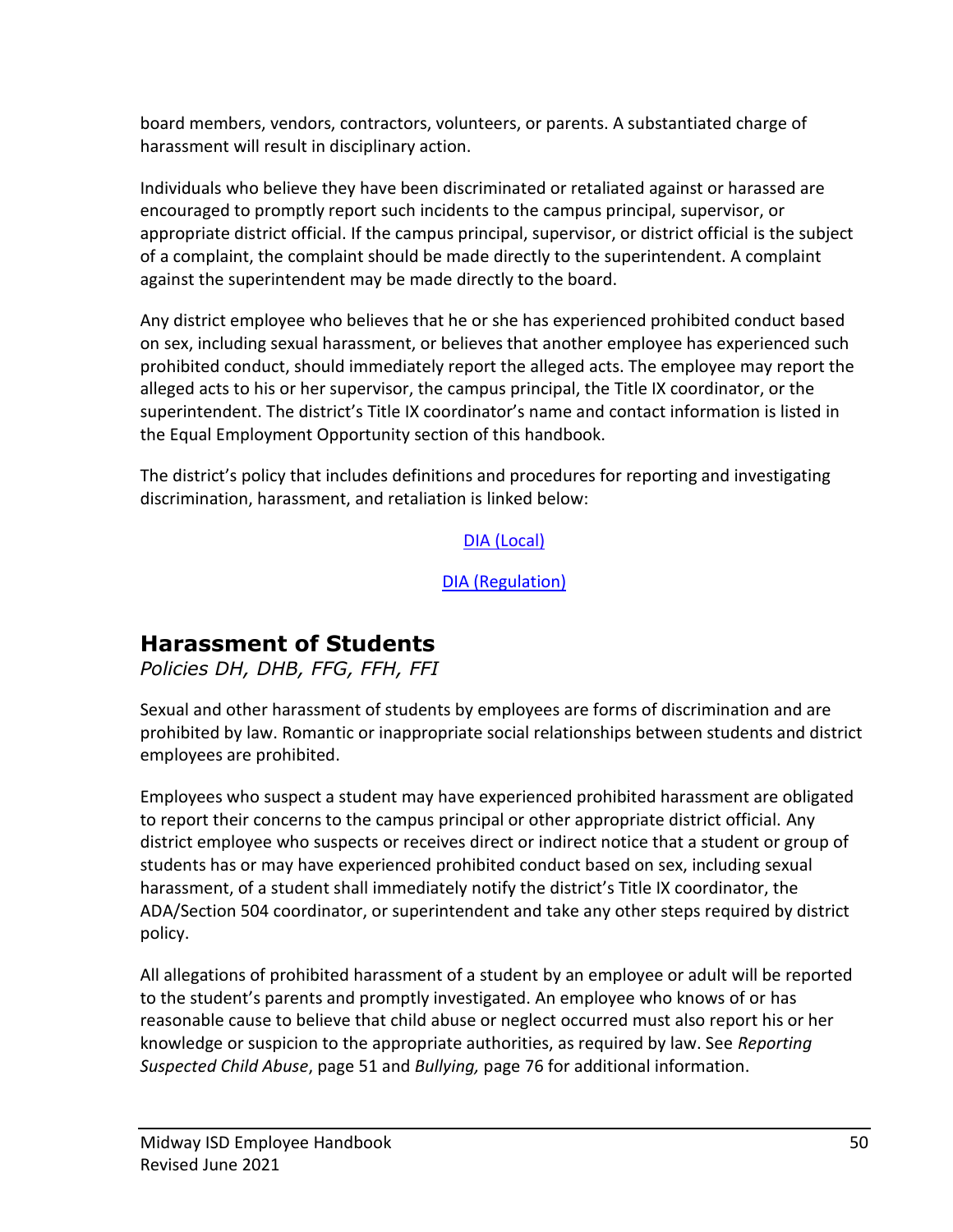The district's policy that includes definitions and procedures for reporting and investigating harassment of students is linked below:

[DHB \(Legal\)](http://pol.tasb.org/Policy/Code/860?filter=DHB)

[FFH \(Local\)](http://pol.tasb.org/Policy/Code/860?filter=FFH)

[FFH \(Regulation\)](https://pol.tasb.org/Policy/Code/860?filter=FFH)

# **Reporting Suspected Child Abuse**

*Policies DG, GRA*

All employees with reasonable cause to believe that a child's physical or mental health or welfare has been adversely affected by abuse or neglect, as defined by Texas Family Code §26.001, are required by law to make a report to a law enforcement agency, Child Protective Services (CPS), or appropriate state agency (e.g., state agency operating, licensing, certifying, or registering the facility) within 48 hours of the event that led to the suspicion. Alleged abuse or neglect involving a person responsible for the care, custody, or welfare of the child (including a teacher) must be reported to CPS.

Employees are also required to make a report if they have reasonable cause to believe that an adult was a victim of abuse or neglect as a child and they determine in good faith that the disclosure of the information is necessary to protect the health and safety of another child, elderly person, or person with a disability.

Reports to Child Protective Services can be made online a[t https://www.txa](https://www.txa-busehotline.org/Login/Default.aspx)[busehotline.org/Login/Default.aspx](https://www.txa-busehotline.org/Login/Default.aspx) or to the Texas Abuse Hotline (800-252-5400). State law specifies that an employee may not delegate to or rely on another person or administrator to make the report.

Under state law, any person reporting or assisting in the investigation of reported child abuse or neglect is immune from liability unless the report is made in bad faith or with malicious intent. In addition, the district is prohibited from taking an adverse employment action against a certified or licensed professional who, in good faith, reports child abuse or neglect or who participates in an investigation regarding an allegation of child abuse or neglect.

An employee's failure to report suspected child abuse may result in prosecution as a Class A misdemeanor. The offense of failure to report by a professional may be a state jail felony if it is shown the individual intended to conceal the abuse or neglect. In addition, a certified employee's failure to report suspected child abuse may result in disciplinary procedures by SBEC for a violation of the Texas Educators' Code of Ethics.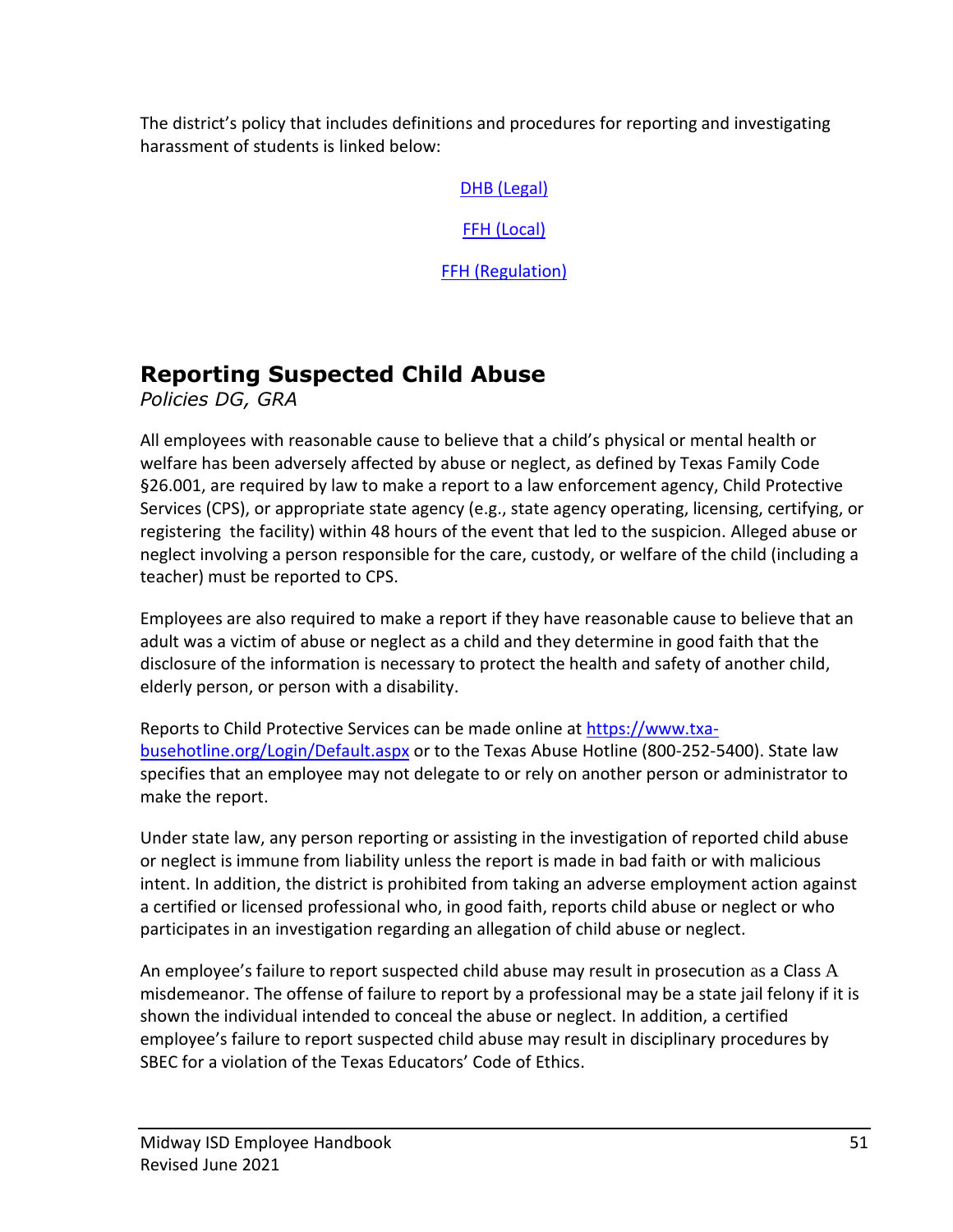Employees who suspect that a student has been or may be abused or neglected should also report their concerns to the campus principal. This includes students with disabilities who are no longer minors. Employees are not required to report their concern to the principal before making a report to the appropriate agency.

Reporting the concern to the principal does not relieve the employee of the requirement to report it to the appropriate state agency. In addition, employees must cooperate with investigators of child abuse and neglect. Interference with a child abuse investigation by denying an interviewer's request to interview a student at school or requiring the presence of a parent or school administrator against the desires of the duly authorized investigator is prohibited.

# **Sexual Abuse and Maltreatment of Children**

The district has established a plan for addressing sexual abuse and other maltreatment of children, which may be accessed in the District Improvement Plan. As an employee, it is important for you to be aware of warning signs that could indicate a child may have been or is being sexually abused or maltreated. Sexual abuse in the Texas Family Code is defined as any sexual conduct harmful to a child's mental, emotional, or physical welfare as well as a failure to make a reasonable effort to prevent sexual conduct with a child. Maltreatment is defined as abuse or neglect. Anyone who has reasonable cause to believe that a child has been or may be abused or neglected has a legal responsibility under state law for reporting the suspected abuse or neglect following the procedures described above in *Reporting Suspected Child Abuse*.

### **Reporting Crime**

*Policy DG*

The Texas Whistleblower Act protects district employees who make good faith reports of violations of law by the district to an appropriate law enforcement authority. The district is prohibited from suspending, terminating the employment of, or taking other adverse personnel action against, an employee who makes a report under the Act. State law also provides employees with the right to report a crime witnessed at the school to any peace officer with authority to investigate the crime.

# **Scope and Sequence**

*Policy DG*

If a teacher determines that students need more or less time in a specific area to demonstrate proficiency in the Texas Essential Knowledge and Skills (TEKS) for that subject and grade level, the district will not penalize the teacher for not following the district's scope and sequence.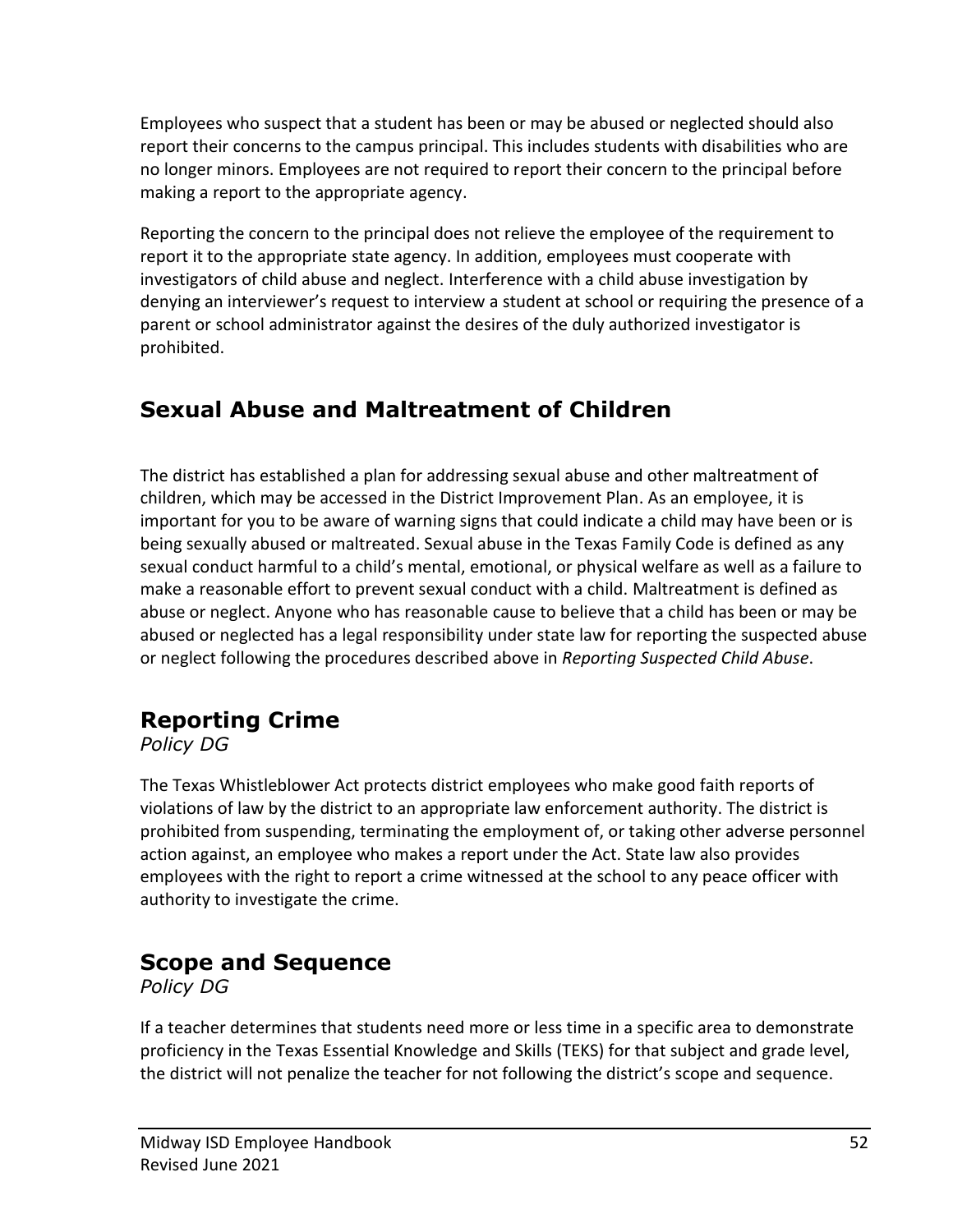The district may take appropriate action if a teacher does not follow the district's scope and sequence based on documented evidence of a deficiency in classroom instruction. This documentation can be obtained through observation or substantiated and documented thirdparty information.

# **Technology Resources**

*Policy CQ*

The district's technology resources, including its networks, computer systems, email accounts, devices connected to its networks, and all district-owned devices used on or off school property, are primarily for administrative and instructional purposes. Limited personal use is permitted if the use:

- Imposes no tangible cost to the district.
- Does not unduly burden the district's technology resources
- Has no adverse effect on job performance or on a student's academic performance

Electronic mail transmissions and other use of the technology resources are not confidential and can be monitored at any time to ensure appropriate use.

Employees are required to abide by the provisions of the acceptable use agreement and administrative procedures. Failure to do so can result in suspension of access or termination of privileges and may lead to disciplinary and legal action. Employees with questions about computer use and data management can contact the Technology Office at 761-5630.

# **Personal Use of Electronic Communication**

*Policy DH*

Electronic communication includes all forms of social media, such as text messaging, instant messaging, electronic mail (e-mail), Web logs (blogs), wikis, electronic forums (chat rooms), video-sharing websites (e.g., YouTube), editorial comments posted on the Internet, and social network sites (e.g., Facebook, Twitter, LinkedIn, Instagram). Electronic communication also includes all forms of telecommunication such as landlines, cell phones, and Web-based applications.

As role models for the district's students, employees are responsible for their public conduct even when they are not acting as district employees. Employees will be held to the same professional standards in their public use of electronic communication as they are for any other public conduct. If an employee's use of electronic communication interferes with the employee's ability to effectively perform his or her job duties, the employee is subject to disciplinary action, up to and including termination of employment. If an employee wishes to use a social network site or similar media for personal purposes, the employee is responsible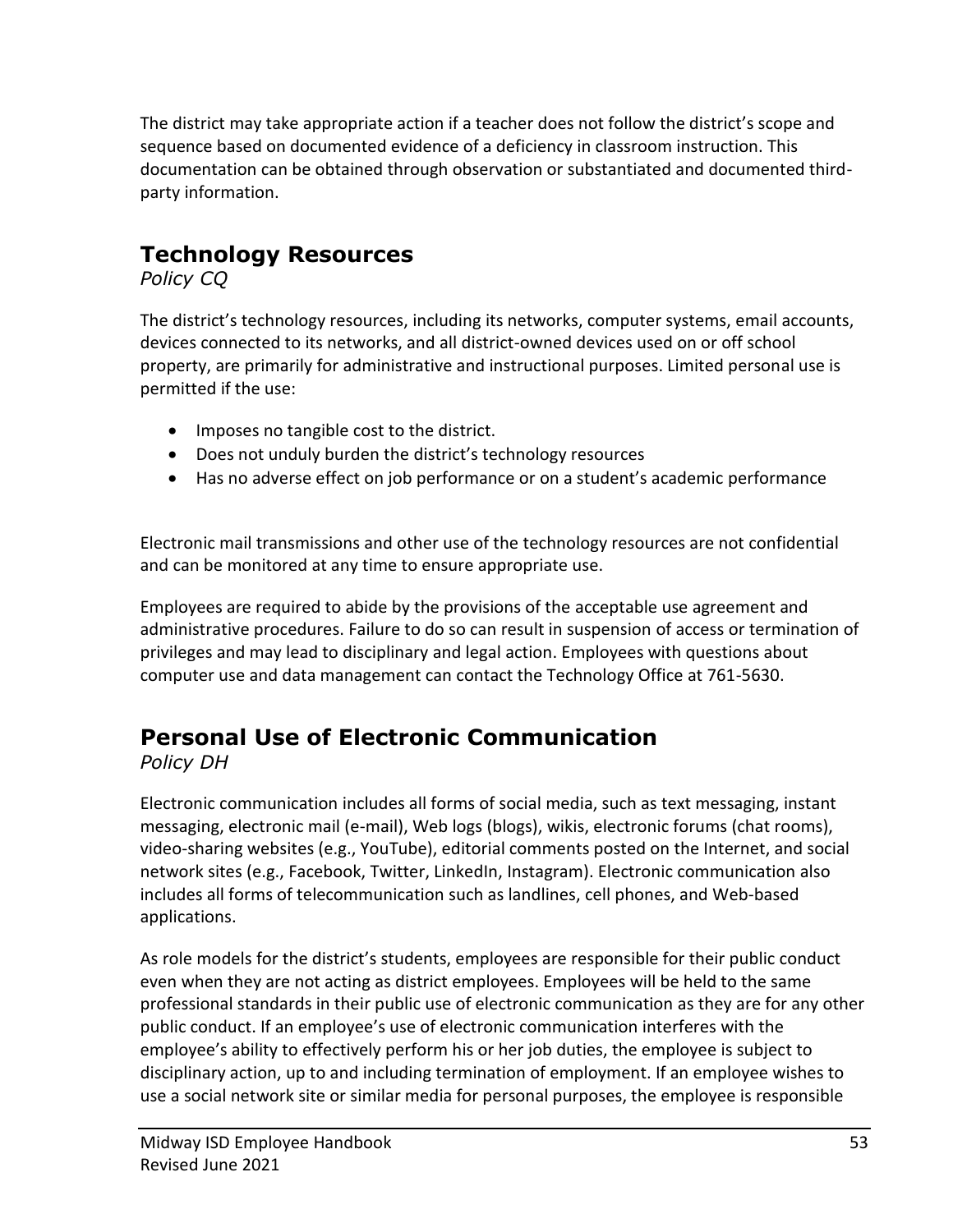for the content on the employee's page, including content added by the employee, the employee's friends, or members of the public who can access the employee's page, and for Web links on the employee's page. The employee is also responsible for maintaining privacy settings appropriate to the content.

An employee who uses electronic communication for personal purposes shall observe the following:

The employee may not set up or update the employee's personal social network page(s) using the district's computers, network, or equipment.

- The employee shall limit use of personal electronic communication devices to send or receive calls, text messages, pictures, and videos to breaks, meal times, and before and after scheduled work hours, unless there is an emergency or the use is authorized by a supervisor to conduct district business.
- The employee shall not use the district's logo or other copyrighted material of the district without express, written consent.
- An employee may not share or post, in any format, information, videos, or pictures obtained while on duty or on district business unless the employee first obtains written approval from the employee's immediate supervisor. Employees should be cognizant that they have access to information and images that, if transmitted to the public, could violate privacy concerns.
- The employee continues to be subject to applicable state and federal laws, local policies, administrative regulations, and the Texas Educators' Code of Ethics, even when communicating regarding personal and private matters, regardless of whether the employee is using private or public equipment, on or off campus. These restrictions include:
	- o Confidentiality of student records [See Policy FL]
	- $\circ$  Confidentiality of health or personnel information concerning colleagues, unless disclosure serves lawful professional purposes or is required by law [See DH (EXHIBIT)]
	- $\circ$  Confidentiality of district records, including educator evaluations and private email addresses. [See Policy GBA]
	- o Copyright law [See Policy CY]
	- $\circ$  Prohibition against harming others by knowingly making false statements about a colleague or the school system. [See Policy DH (EXHIBIT)]

See *Electronic Communications between Employees, Students, and Parents*, below, for regulations on employee communication with students through electronic media.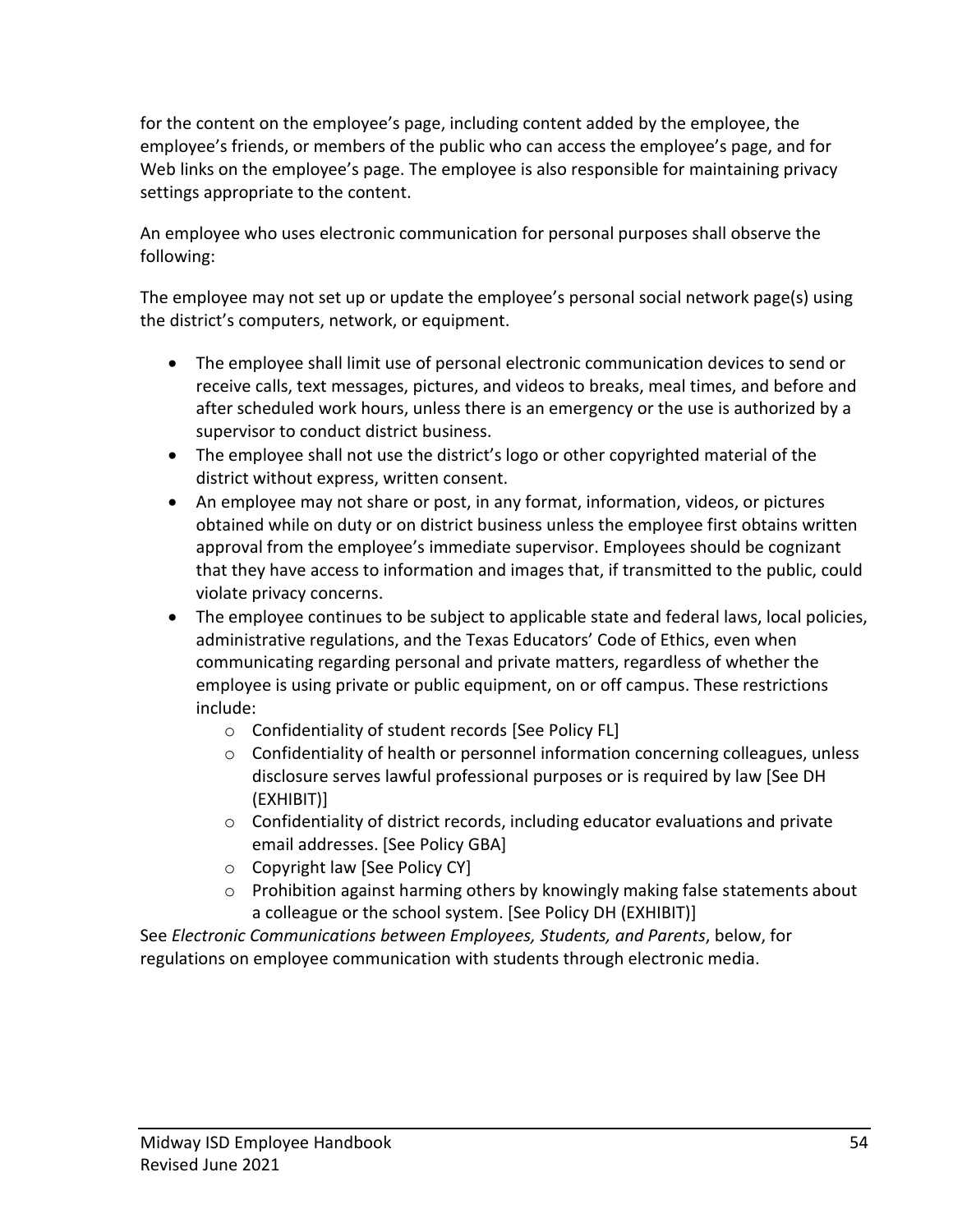# **Electronic Communications between Employees, Students, and Parents**

*Policy DH*

A certified or licensed employee, or any other employee designated in writing by the superintendent or a campus principal, may use electronic communications with students who are currently enrolled in the district. The employee must comply with the provisions outlined below. Electronic communications between all other employees and students who are enrolled in the district are prohibited. Employees are not required to provide students with their personal phone number or email address.

An employee is not subject to the provisions regarding electronic communications with a student to the extent the employee has a social or family relationship with a student. For example, an employee may have a relationship with a niece or nephew, a student who is the child of an adult friend, a student who is a friend of the employee's child, or a member or participant in the same civic, social, recreational, or religious organization. An employee who claims an exception based on a social relationship shall provide written consent from the student's parent. The written consent shall include an acknowledgement by the parent that:

- The employee has provided the parent with a copy of this protocol
- The employee and the student have a social relationship outside of school;
- The parent understands that the employee's communications with the student are excepted from district regulation; and
- The parent is solely responsible for monitoring electronic communications between the employee and the student.

The following definitions apply for the use of electronic media with students:

- *Electronic communications* means any communication facilitated by the use of any electronic device, including a telephone, cellular telephone, computer, computer network, personal data assistant, or pager. The term includes email, text messages, instant messages, and any communication made through an Internet website, including a social media website or a social networking website.
- *Communicate* means to convey information and includes a one-way communication as well as a dialogue between two or more people. A public communication by an employee that is not targeted at students (e.g., a posting on the employee's personal social network page or a blog) is not a *communication*: however, the employee may be subject to district regulations on personal electronic communications. See *Personal Use of Electronic Media*, above. Unsolicited contact from a student through electronic means is not a *communication*.
- *Certified or licensed employee* means a person employed in a position requiring SBEC certification or a professional license, and whose job duties may require the employee to communicate electronically with students. The term includes classroom teachers,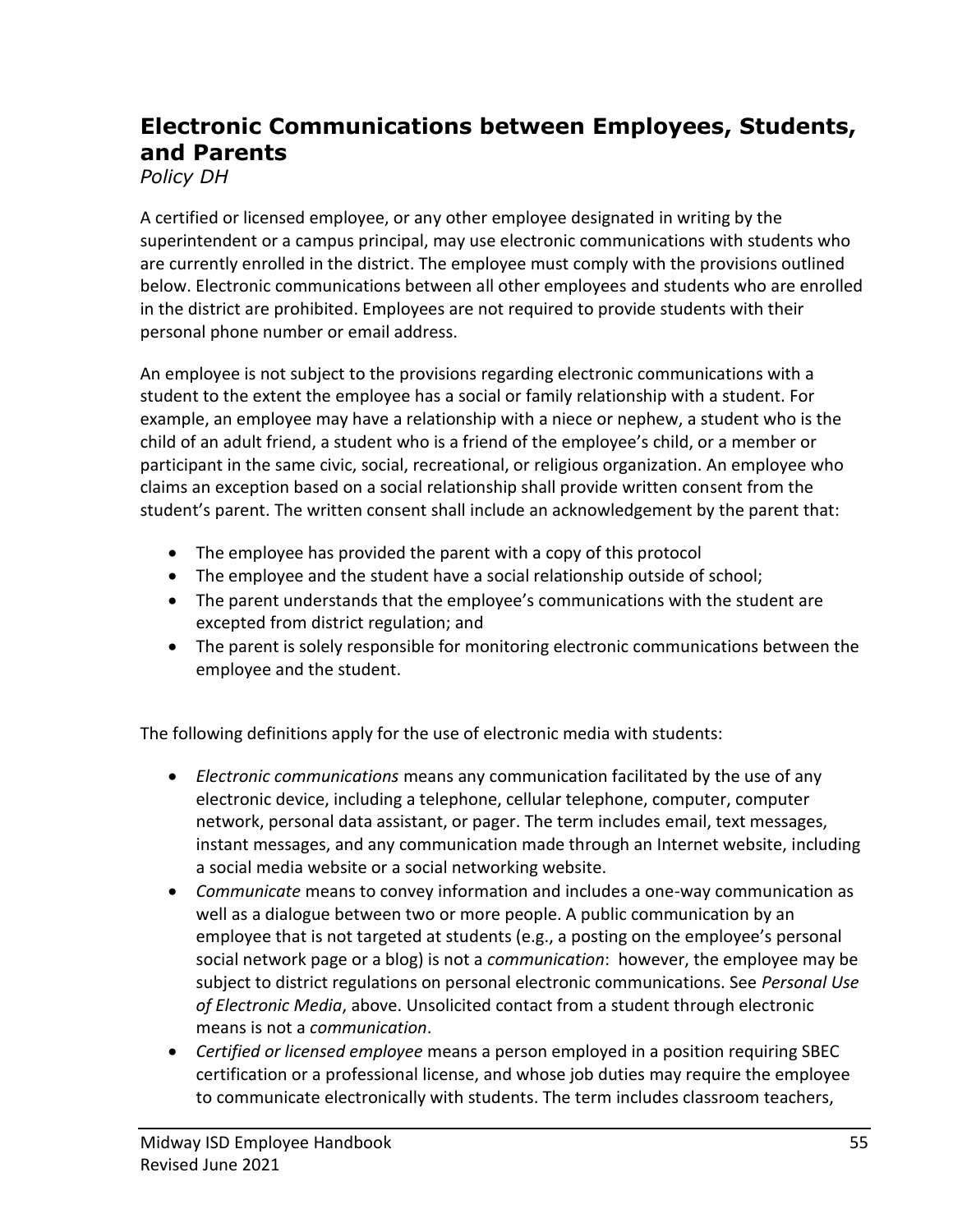counselors, principals, librarians, paraprofessionals, nurses, educational diagnosticians, licensed therapists, and athletic trainers.

An employee who communicates electronically with students shall observe the following:

- The employee is prohibited from knowingly communicating with students using any form of electronic communications, including mobile and web applications, that are not provided or accessible by the district unless a specific exception is noted below.
- Only a teacher, trainer, or other employee who has an extracurricular duty may use text messaging, and then only to communicate with students who participate in the extracurricular activity over which the employee has responsibility. An employee who communicates with a student using text messaging shall comply with the following protocol:
- The employee shall limit communications to matters within the scope of the employee's professional responsibilities (e.g., for classroom teachers, matters relating to class work, homework, and tests; for an employee with an extracurricular duty, matters relating to the extracurricular activity).
- The employee is prohibited from knowingly communicating with students through a personal social network page; the employee must create a separate social network page ("professional page") for the purpose of communicating with students. The employee must enable administration and parents to access the employee's professional page.
- The employee shall not communicate directly with any student between the hours of 11:00 p.m. and 6:00 a.m. An employee may, however, make public posts to a social network site, blog, or similar application at any time.
- The employee does not have a right to privacy with respect to communications with students and parents.
- The employee continues to be subject to applicable state and federal laws, local policies, administrative regulations, and the Texas Educators' Code of Ethics including:
	- $\circ$  Compliance with the Public Information Act and the Family Educational Rights and Privacy Act (FERPA), including retention and confidentiality of student records. [See Policies CPC and FL]
	- o Copyright law [Policy CY]
	- o Prohibitions against soliciting or engaging in sexual conduct or a romantic relationship with a student. [See Policy DH]
- Upon request from administration, an employee will provide the phone number(s), social network site(s), or other information regarding the method(s) of electronic media the employee uses to communicate with one or more currently-enrolled students.
- Upon written request from a parent or student, the employee shall discontinue communicating with the student through email, text messaging, instant messaging, or any other form of one-to-one communication.
- An employee may request an exception from one or more of the limitations above by submitting a written request to his or her immediate supervisor.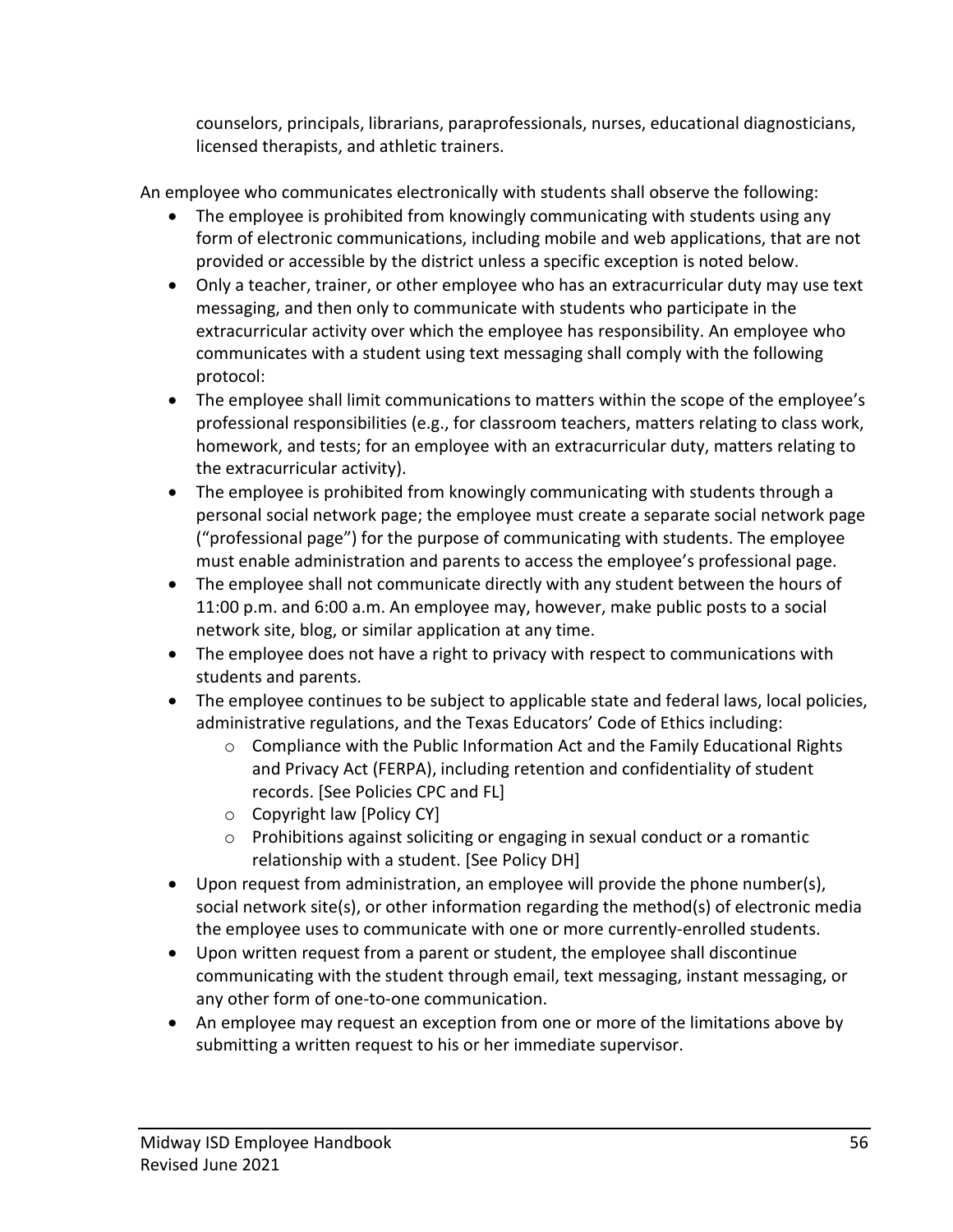- All staff are required to use school email accounts for all electronic communications with parents. Communication about school issues through personal email accounts or text messages are not allowed as they cannot be preserved in accordance with the district's record retention policy.
- An employee shall notify his or her supervisor in writing within one business day if a student engages in an improper electronic communication with the employee. The employee should describe the form and content of the electronic communication.

## **Public Information on Private Devices**

*Policy DH*

Employees should not maintain district information on privately owned devices. Any district information must be forwarded or transferred to the district to be preserved. The district will take reasonable efforts to obtain information in compliance with the Public Information Act. Reasonable efforts may include*:* 

- Verbal or written directive
- Remote access to district-owned devices and services

# **Criminal History Background Checks**

*Policy DBAA*

Employees may be subject to a review of their criminal history record information at any time during employment. National criminal history checks based on an individual's fingerprints, photo, and other identification will be conducted on certain employees and entered into the Texas Department of Public Safety (DPS) Clearinghouse. This database provides the district and SBEC with access to an employee's current national criminal history and updates to the employee's subsequent criminal history.

# **Employee Arrests and Convictions**

*Policy DH*

An employee must notify his or her principal or immediate supervisor within three calendar days of any arrest, indictment, conviction, no contest or guilty plea, or other adjudication of any felony, and any of the other offenses listed below:

- Crimes involving school property or funds
- Crimes involving attempt by fraudulent or unauthorized means to obtain or alter any certificate or permit that would entitle any person to hold or obtain a position as an educator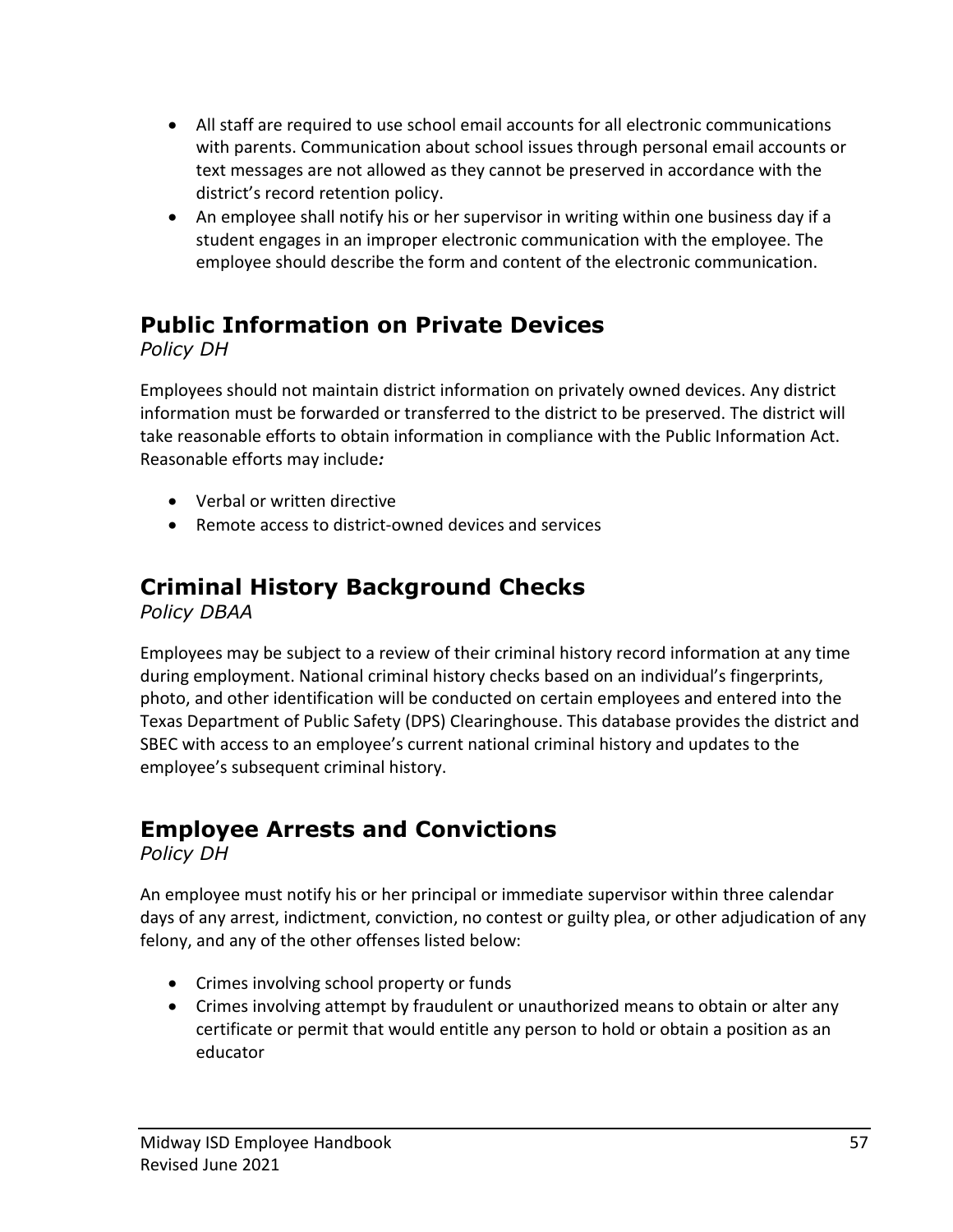- Crimes that occur wholly or in part on school property or at a school-sponsored activity
- Crimes involving moral turpitude

Moral turpitude includes the following:

- Dishonesty
- Fraud
- Deceit
- Theft
- Misrepresentation
- Deliberate violence
- Base, vile, or depraved acts that are intended to arouse or gratify the sexual desire of the actor
- Crimes involving any felony possession or conspiracy to possess, or any misdemeanor or felony transfer, sale, distribution, or conspiracy to transfer, sell, or distribute any controlled substance
- Felonies involving driving while intoxicated (DWI)
- Acts constituting abuse or neglect under the Texas Family Code

If an educator is arrested or criminally charged, the superintendent is also required to report the educator's criminal history to the Division of Investigations at TEA.

# **Alcohol and Drug-Abuse Prevention**

*Policy DH,*

Midway ISD is committed to maintaining an alcohol- and drug-free environment and will not tolerate the use of alcohol and illegal drugs in the workplace and at school-related or schoolsanctioned activities on or off school property. Employees who use or are under the influence of alcohol or illegal drugs as defined by the Texas Controlled Substances Act during working hours may be dismissed. The district's policy regarding employee drug use follows:

[DH \(Local\)](http://pol.tasb.org/Policy/Code/860?filter=DHB)

# **Tobacco Products and E-Cigarette Use**

*Policies DH, FNCD, GKA*

State law prohibits smoking, using tobacco products, or e-cigarettes on all district-owned property and at school-related or school-sanctioned activities, on or off school property. This includes all buildings, playground areas, parking facilities, and facilities used for athletics and other activities. Drivers of district-owned vehicles are prohibited from smoking, using tobacco products, or e-cigarettes while inside the vehicle. Notices stating that smoking is prohibited by law and punishable by a fine are displayed in prominent places in all school buildings.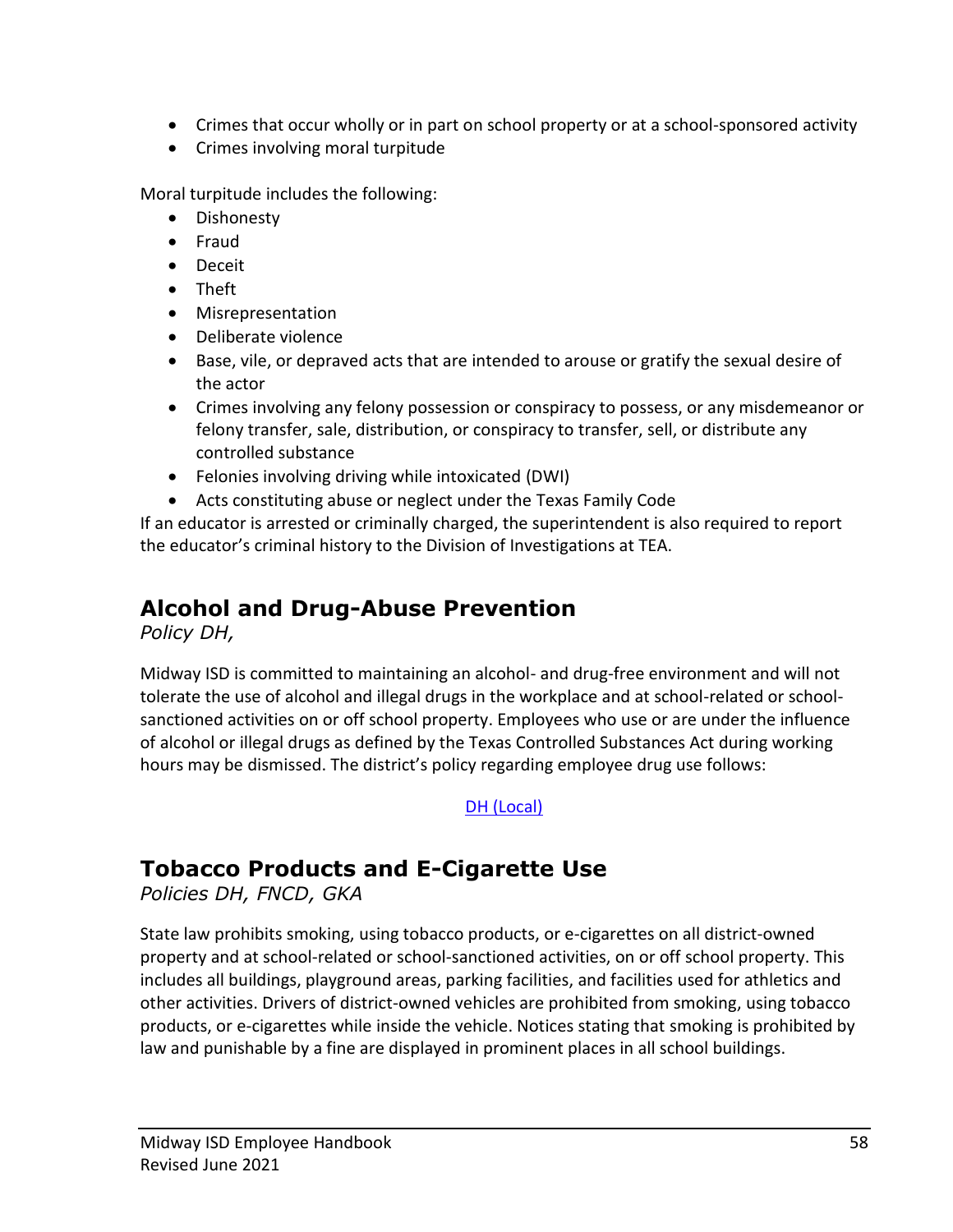## **Fraud and Financial Impropriety**

#### *Policy CAA*

All employees should act with integrity and diligence in duties involving the district's financial resources. The district prohibits fraud and financial impropriety, as defined below. Fraud and financial impropriety include the following:

- Forgery or unauthorized alteration of any document or account belonging to the district
- Forgery or unauthorized alteration of a check, bank draft, or any other financial document
- Misappropriation of funds, securities, supplies, or other district assets including employee time
- Impropriety in the handling of money or reporting of district financial transactions
- Profiteering as a result of insider knowledge of district information or activities
- Unauthorized disclosure of confidential or proprietary information to outside parties
- Unauthorized disclosure of investment activities engaged in or contemplated by the district
- Accepting or seeking anything of material value from contractors, vendors, or other persons providing services or materials to the district, except as otherwise permitted by law or district policy
- Inappropriately destroying, removing, or using records, furniture, fixtures, or equipment
- Failing to provide financial records required by federal, state, or local entities
- Failure to disclose conflicts of interest as required by law or district policy
- Any other dishonest act regarding the finances of the district
- Failure to comply with requirements imposed by law, the awarding agency, or a passthrough entity for state and federal awards

# **Conflict of Interest**

*Policy CB, DBD*

Employees are required to disclose in writing to the district any situation that creates a potential conflict of interest with proper discharge of assigned duties and responsibilities or creates a potential conflict of interest with the best interests of the district. This includes the following:

- A personal financial interest
- A business interest
- Any other obligation or relationship
- Non-school employment

Employees should contact their supervisor for additional information.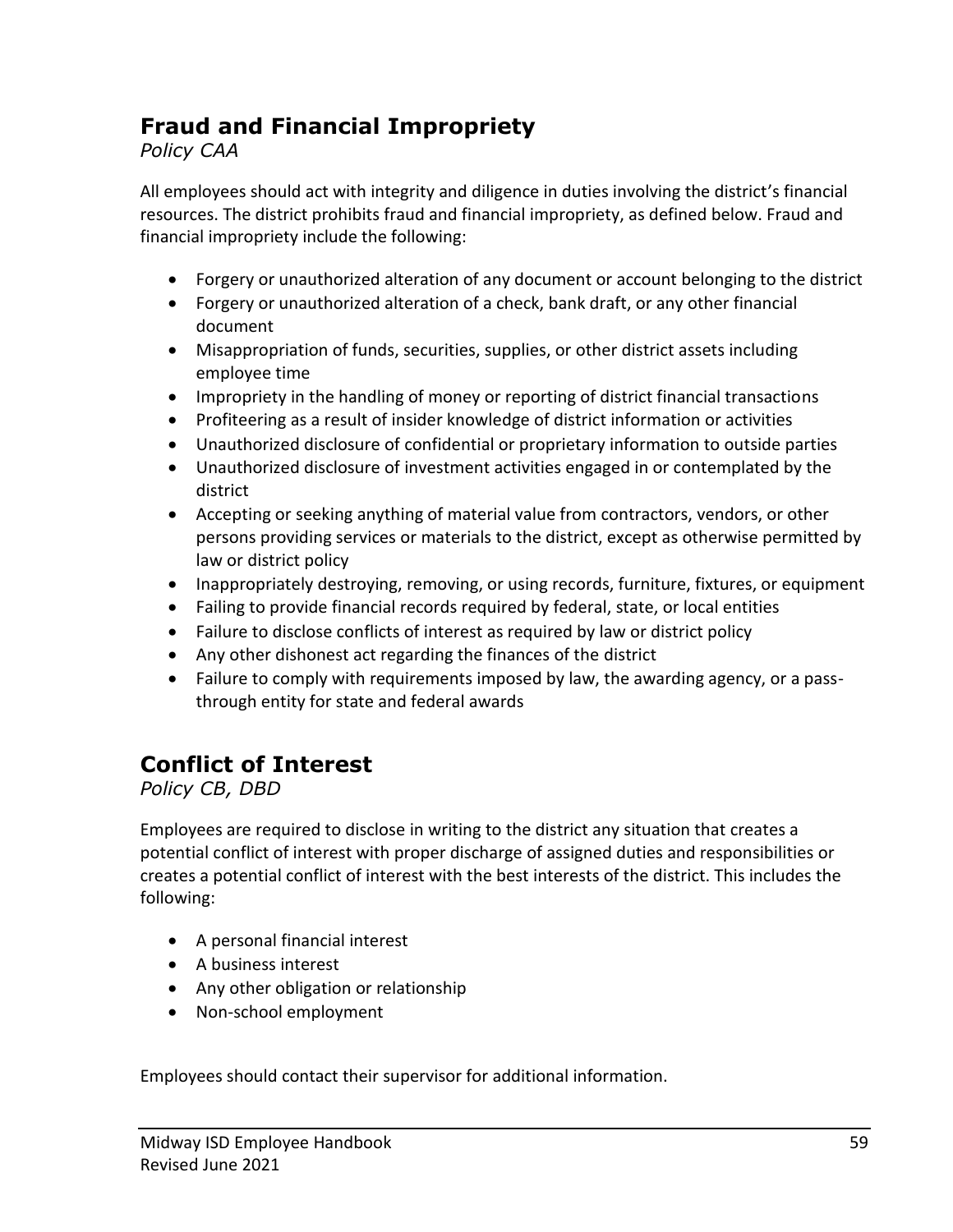### **Gifts and Favors**

*Policy DBD*

Employees may not accept gifts or favors that could influence, or be construed to influence, the employee's discharge of assigned duties. The acceptance of a gift, favor, or service by an administrator or teacher that might reasonably tend to influence the selection of textbooks, electronic textbooks, instructional materials or technological equipment may result in prosecution of a Class B misdemeanor offense. This does not include staff development, teacher training, or instructional materials such as maps or worksheets that convey information to students or contribute to the learning process.

# **Copyrighted Materials**

*Policy CY*

Employees are expected to comply with the provisions of federal copyright law relating to the unauthorized use, reproduction, distribution, performance, or display of copyrighted materials (i.e., printed material, videos, computer data and programs, etc.). Electronic media, including motion pictures and other audiovisual works, are to be used in the classroom for instructional purposes only. Duplication or backup of computer programs and data must be made within the provisions of the purchase agreement.

# **Associations and Political Activities**

*Policy DGA*

The district will not directly or indirectly discourage employees from participating in political affairs or require any employee to join any group, club, committee, organization, or association. Employees may join or refuse to join any professional association or organization.

An individual's employment will not be affected by membership or a decision not to be a member of any employee organization that exists for the purpose of dealing with employers concerning grievances, labor disputes, wages, rates of pay, hours of employment, or conditions of work.

Use of district resources including work time for political activities is prohibited.

The district encourages personal participation in the political process, including voting. Employees who need to be absent from work to vote during the early voting period or on election day must communicate with their immediate supervisor prior to the absence.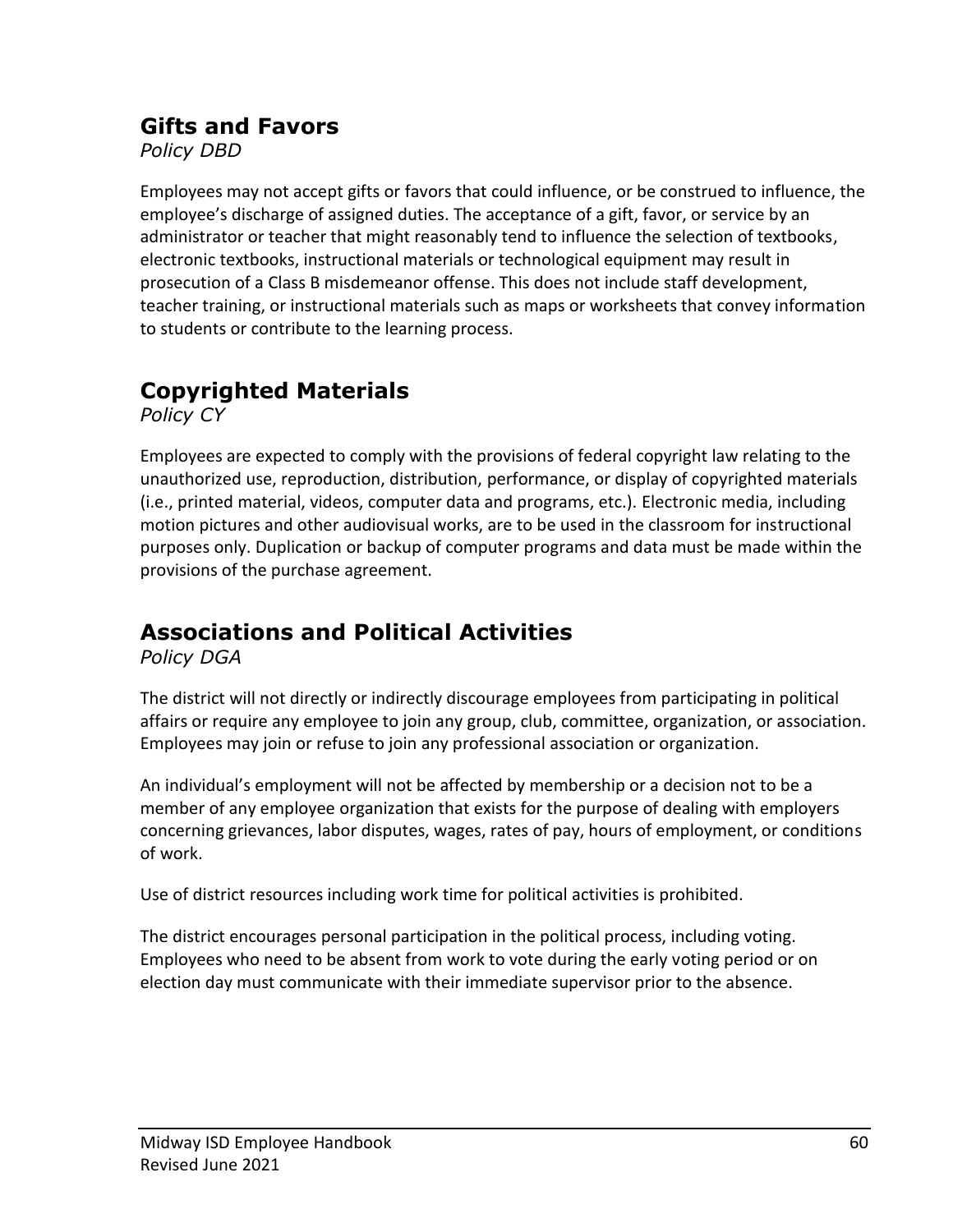### **Charitable Contributions**

*Policy DG*

The Board or any employee may not directly or indirectly require or coerce an employee to make a contribution to a charitable organization or in response to a fundraiser. Employees cannot be required to attend a meeting called for the purpose of soliciting charitable contributions. In addition, the Board or any employee may not directly or indirectly require or coerce an employee to refrain from making a contribution to a charitable organization or in response to a fundraiser or attending a meeting called for the purpose of soliciting charitable contributions.

# **Safety**

*Policy CK series*

The district has developed and promotes a comprehensive program to ensure the safety of its employees, students, and visitors. The safety program includes guidelines and procedures for responding to emergencies and activities to help reduce the frequency of accidents and injuries. To prevent or minimize injuries to employees, coworkers, and students and to protect and conserve district equipment, employees must comply with the following requirements:

- Observe all safety rules.
- Keep work areas clean and orderly at all times.
- Immediately report all accidents to their supervisor.
- Operate only equipment or machines for which they have training and authorization.

While driving on district business, employees are required to abide by all state and local traffic laws. Employees driving on district business are prohibited from texting and using other electronic devices that require both visual and manual attention while the vehicle is in motion. Employees will exercise care and sound judgment on whether to use hands-free technology while the vehicle is in motion.

Employees with questions or concerns relating to safety programs and issues can contact their immediate supervisor or Buddy Freeman, Director of Support Services at 254-761-5620.

# **Possession of Firearms and Weapons**

*Policies DH, FNCG, GKA*

Employees, visitors, and students, including those with a license to carry a handgun, are prohibited from bringing firearms, knives, clubs, or other prohibited weapons onto school premises (i.e., building or portion of a building) or any grounds or building where a schoolsponsored activity takes place. A person, including an employee, who holds a license to carry a handgun may transport or store a handgun or other firearm or ammunition in a locked vehicle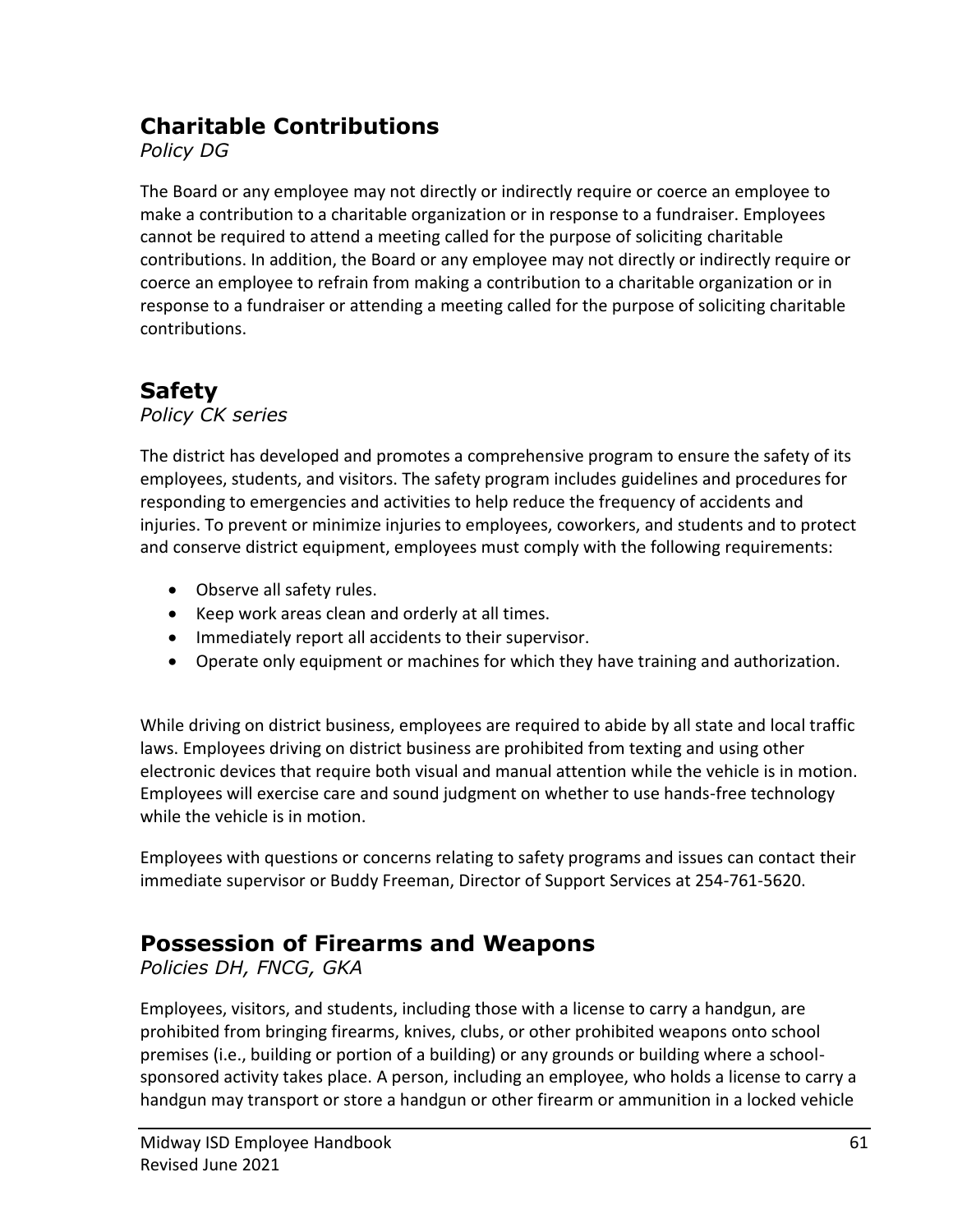in a parking lot, garage, or other district provided parking area, provided the handgun or firearm or ammunition is properly stored, and not in plain view. To ensure the safety of all persons, employees who observe or suspect a violation of the district's weapons policy should report it to their supervisor, campus administrator, or school resource officer immediately.

# **Visitors in the Workplace**

*Policy GKC*

All visitors are expected to enter any district facility through the main entrance and sign in or report to the building's main office. Authorized visitors will receive directions or be escorted to their destination. Employees who observe an unauthorized individual on the district premises should immediately direct him or her to the building office or contact the administrator in charge.

## **Asbestos Management Plan**

*Policy CKA*

The district is committed to providing a safe environment for employees. An accredited management planner has developed an asbestos management plan for each school. A copy of the district's management plan is kept in the Administration office and is available for inspection during normal business hours.

### **Pest Control Treatment**

*Policies CLB, DI*

Employees are prohibited from applying any pesticide or herbicide without appropriate training and prior approval of the integrated pest management (IPM) coordinator. Any application of pesticide or herbicide must be done in a manner prescribed by law and the district's integrated pest management program.

Notices of planned pest control treatment will be posted in a district building 48 hours before the treatment begins. Notices are generally located in an area of common access where employees are likely to check on a regular basis. In addition, individual employees may request in writing to be notified of pesticide applications. An employee who requests individualized notice will be notified by telephone, written, or electric means. Pest control information sheets are available from campus principals or facility managers upon request.

# **Employee Dress Code**

MISD employees are expected to dress in an appropriate and professional manner both at school and for conferences, trainings, meetings, site visits and other out-of-district functions where employees represent Midway ISD.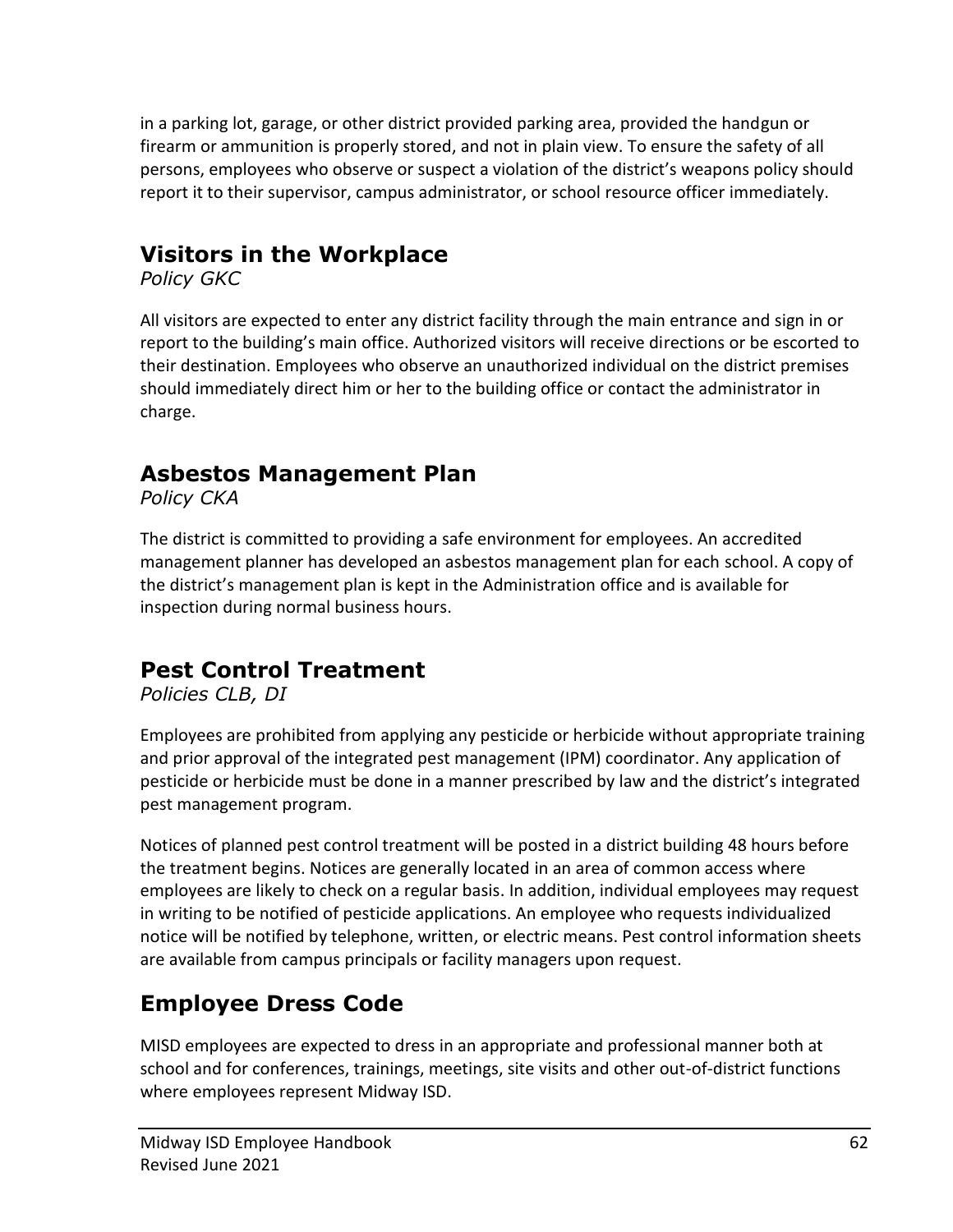Staff members will adhere to the restrictions listed in the secondary student handbook related to clothing, hair length/styles, paraphernalia, accessories, and/or body adornments.

Hair for district employees (including facial hair) must be neat and clean in appearance and should not attract unfavorable attention that is disruptive to the educational environment. Beards and mustaches must be well groomed…no "scruffy look."

Spirit shirts are permitted on Fridays and on designated days approved in advance by the principal or supervisor.

Piercing for the ear(s) and a single stud in the nose are allowed.

Hemlines on all dresses and skirts must not be shorter than mid-thigh length.

Women may wear leotards or tights under skirts if hemline dress code requirement are met.

Clothing will be non-revealing and exhibit modesty in styling. Fabric that clings to the body is not appropriate. Appropriate undergarment must be worn.

Support staff, including maintenance, grounds, transportation and food service employees shall be dressed in accordance with additional standards established by their immediate supervisors and approved by the Superintendent/designee.

Clothing will fit properly and be in good repair (no fraying).

#### **Adherence**

It is the responsibility of principals and other administrative supervisors to ensure compliance of the adherence to the Midway ISD Employee Dress and Grooming Regulations.

Principals or their administrative supervisors have the discretionary authority to deviate from guidelines due to unusual requirements of a specific job. Activities planned for that day, or medical reasons. The principal or administrative supervisor must approve temporary deviations.

"Employees out of dress code will be asked to change into professional attire before returning to work."

[Link to Dress Code Regulations](file://///midwayisd.org/Administration/admin_staff/mad.personnel/Dress%20code/dress%20code%20guidelines%202021-2022.pdf)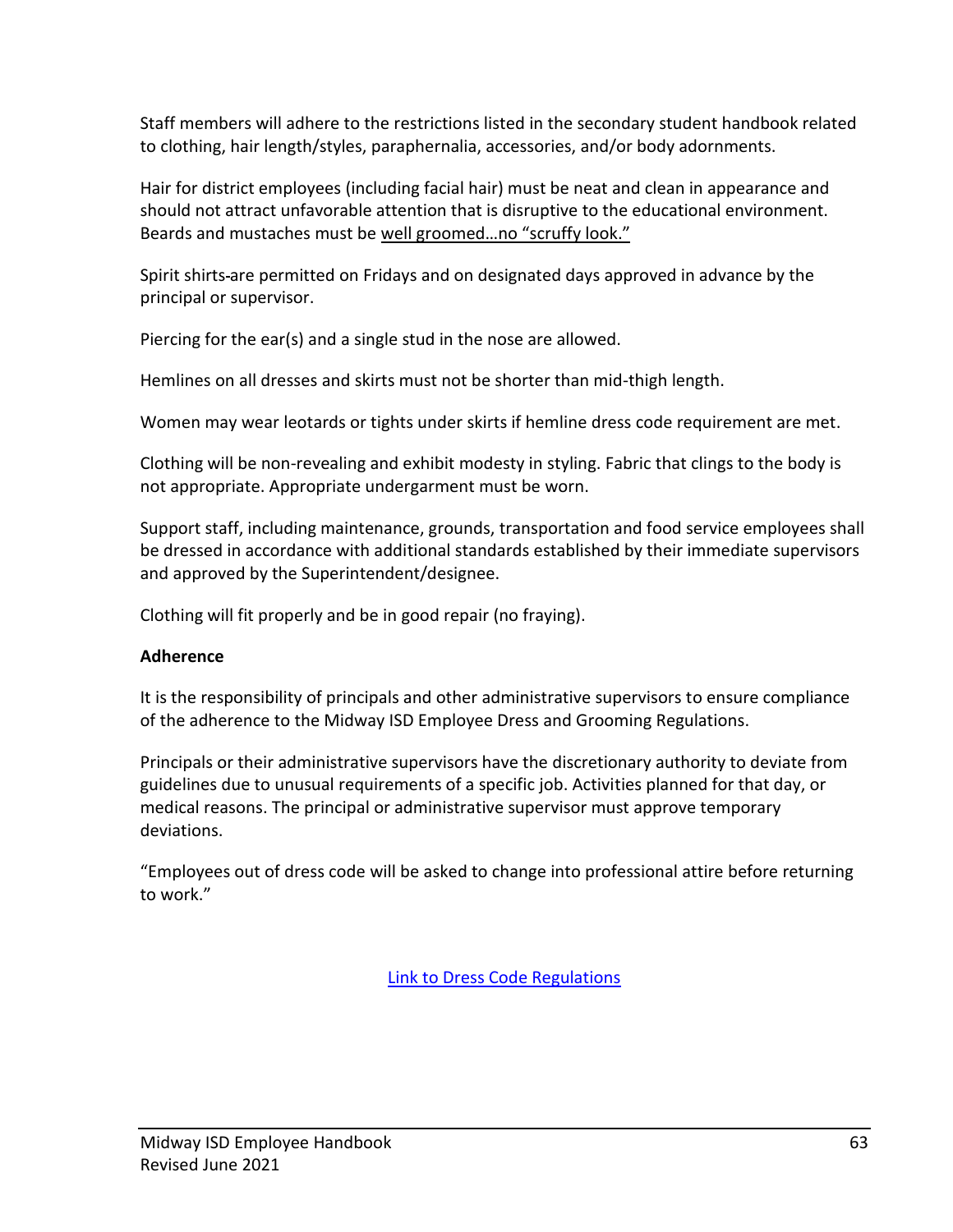# **General Procedures**

# **Emergency School Closing**

The district may close schools because of severe weather, epidemics, or other emergency conditions. When such conditions exist, the Superintendent will make the official decision concerning the closing of the district's facilities. When it becomes necessary to open late, to release students early, or to cancel school, district officials will post a notice on the district's website. Local radio and television stations will be notified by school officials as well as the Waco Tribune Herald website at [www.wacotrib.com](http://www.wacotrib.com/)

Information will also be posted on the MISD website, emergency notification system, social media outlets (Facebook, Twitter), and email.

## **Emergencies**

*Policies CKC, CKD*

All employees should be familiar with the safety procedures for responding to emergencies, including a medical emergency. Employees should locate evacuation diagrams posted in their work areas and be familiar with shelter in place, lockout, and lockdown procedures. Emergency drills will be conducted to familiarize employees and students with safety and evacuation procedures. Each campus is equipped with an automatic external defibrillator. Fire extinguishers are located throughout all district buildings. Employees should know the location of these devices and procedures for their use.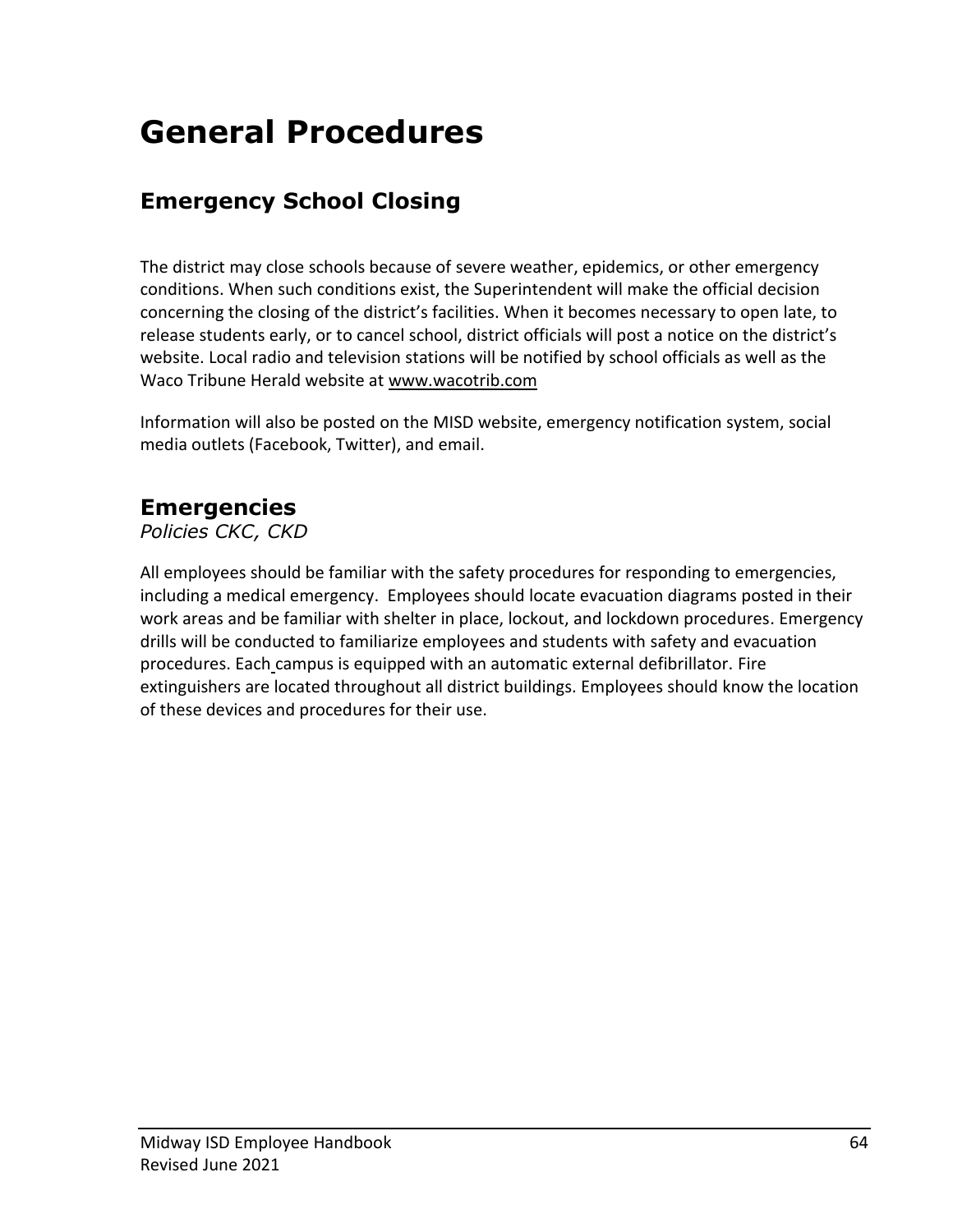#### **Purchasing Procedures**

*Policy CH*

All requests for purchases must be submitted to the Business department on an official district purchase order (PO) form with the appropriate approval signatures. No purchases, charges, or commitments to buy goods or services for the district can be made without a PO number. The district will not reimburse employees or assume responsibility for purchases made without authorization. Employees are not permitted to purchase supplies or equipment for personal use through the district's business office. Contact the business office for additional information on purchasing procedures.

# **Name and Address Changes**

It is important that employment records be kept up to date. Employees must notify the Human Resource Department if there are any changes or corrections to their name, home address, contact telephone number, marital status, emergency contact, or beneficiary. Address and phone number changes will be made only after the employee has submitted these changes in the Employee Access Center.

# **Personnel Records**

*Policy DBA, GBA*

Most district records, including personnel records, are public information and must be released upon request. In most cases, an employee's personal email address is confidential and may not be released without the employee's permission.

Employees may choose to have the following personal information withheld:

- Address
- Phone number, including personal cell phone number
- Emergency contact information
- Information that reveals whether they have family members

The choice to not allow public access to this information or change an existing choice may be made at any time by logging into Employee Access Center and click update and then uncheck the box beside release information. Otherwise, personal information may be released to the public until a request to withhold the information is submitted or another exception for release of information under law applies. An employee is responsible for notifying the district if he or she is subject to any exception for disclosure of personal or confidential information.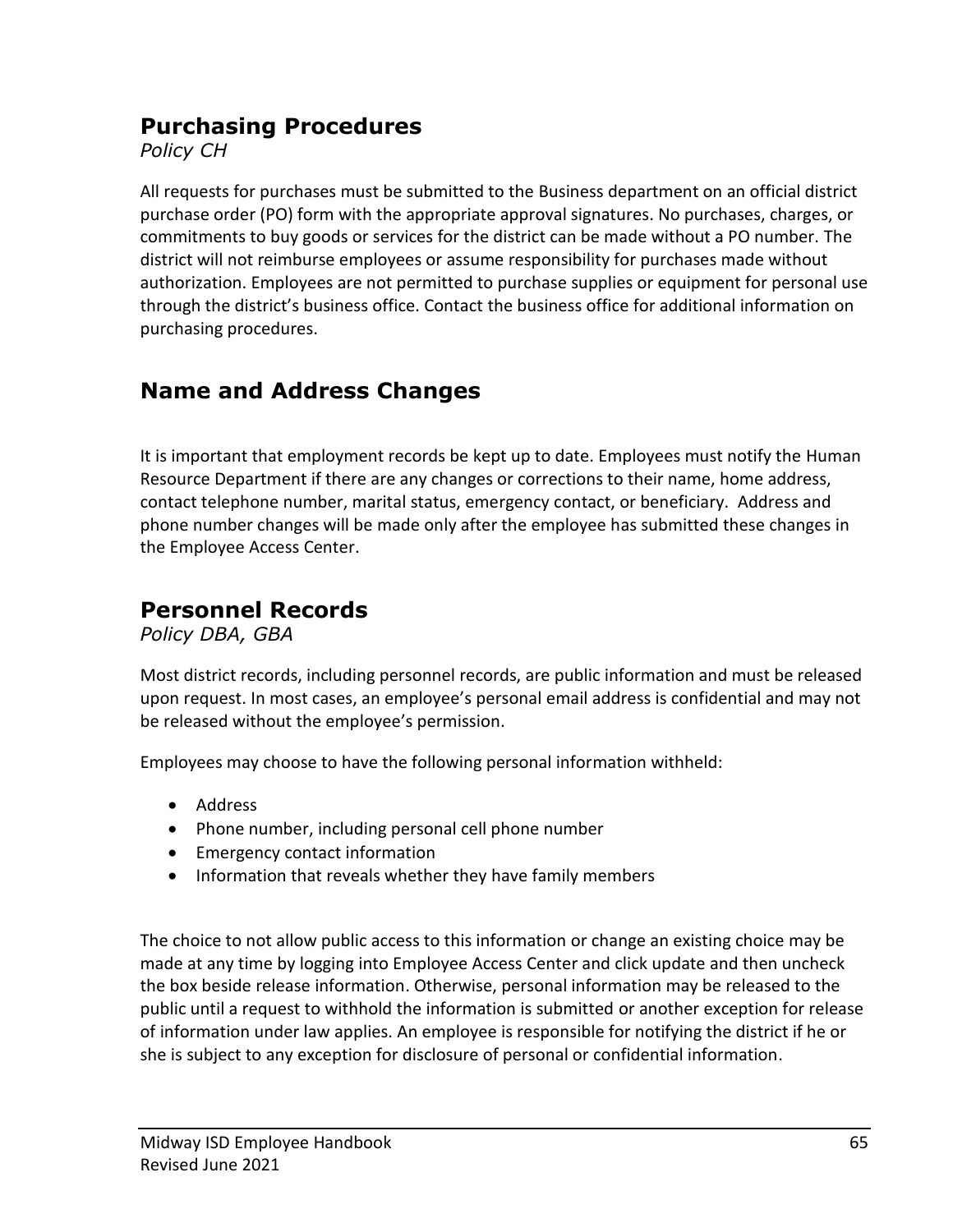## **Facility Use**

*Policies DGA, GKD*

Employees who wish to use district facilities after school hours must follow established procedures. The campus principal is responsible for scheduling the use of facilities after school hours. Contact the campus principal to request to use school facilities and to obtain information on the fees charged.

**SCOPE OF USE:** The District shall permit non-school use of designated District facilities for educational, recreational, civic, or social activities when these activities do not conflict with school use or with this policy.

Approval shall not be granted for any purpose that would damage school property or to any group that has damaged District property.

NOTE: See the following policies for other information regarding facilities use:

- Use by employee professional organizations: DGA
- Use of facilities for school-sponsored and school-related activities: FM
- Use by non-curriculum-related student groups: FNAB
- Use by District-affiliated school-support organizations: GE

**NONPROFIT FUND-RAISING:** The District shall permit nonprofit organizations to conduct fundraising events on District property when these activities do not conflict with school use or with this policy.

**FOR PROFIT USE:** The District shall permit individuals, for-profit groups, and organizations to use its facilities for financial gain when these activities do not conflict with school use or with this policy.

**SCHEDULING:** Requests for non-school use of District facilities shall be considered on a firstcome, first-served basis.

Academic and extracurricular activities sponsored by the District shall always have priority when any use is scheduled. [See FM] The Superintendent or designee shall have authority to cancel a scheduled non-school use if an unexpected conflict arises with a District activity.

**APPROVAL OF USE:** The Superintendent or designee is authorized to approve use of any District facility. The athletic director is authorized to approve use of District athletic facilities. The fine arts coordinator is authorized to approve use of District auditoriums.

**EXCEPTION:** Approval shall not be required for non-school-related recreational use of the District's unlocked, undesignated, recreational facilities such as the Rice Field track, playgrounds, Rice Field tennis courts, and the like when the facilities are not in use by the District or for a scheduled non-school purpose.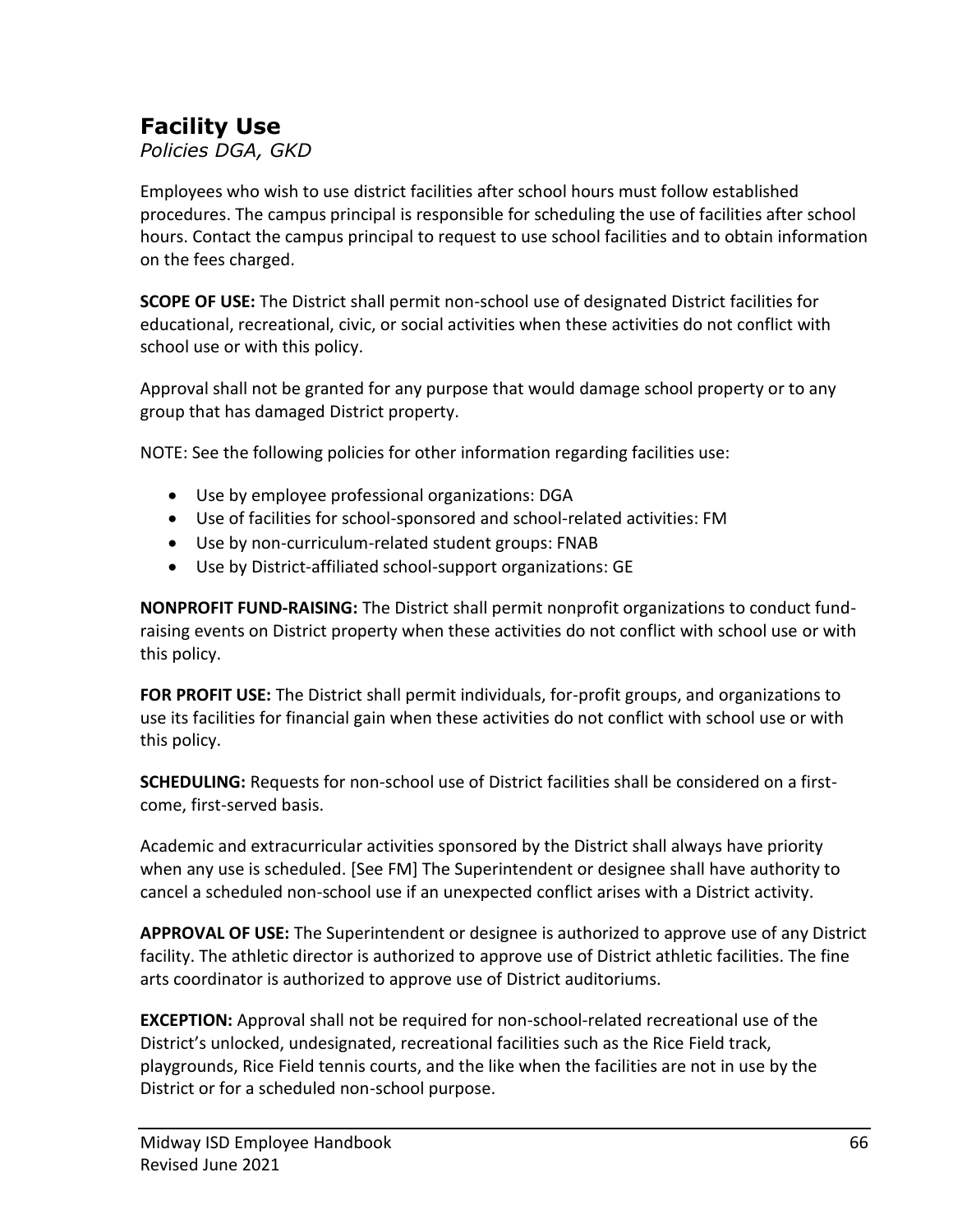**EMERGENCY USE:** In case of emergencies or disasters, the Superintendent may authorize the use of school facilities by civil defense, health, or emergency service authorities.

**REPEATED USE:** The District shall permit repeated use by any group or organization for nonschool purposes no more frequently than once a week and for no longer than three months.

**EXCEPTION:** The limitations on repeated use by a non-school group or organization shall not apply to any group or organization when the primary participants in the activities are schoolaged children.

**USE AGREEMENT:** Any organization or individual approved for a non-school use of District facilities shall be required to complete a written agreement indicating receipt and understanding of this policy and any applicable administrative regulations, and acknowledging that the District is not liable for any personal injury or damages to personal property related to the non-school use.

**FEES FOR USE:** Non-school users shall be charged a fee for the use of designated facilities.

The assistant superintendent for business shall establish and publish a schedule of fees based on the cost of the physical operation of the facilities, as well as any applicable personnel costs for supervision, custodial services, food services, security, and technology services.

**EXCEPTIONS:** Fees shall not be charged for use:

- 1. For public meetings sponsored by state or local governmental agencies; or
- 2. By District employee professional organizations. [See DGA]

**REQUIRED CONDUCT:** Persons or groups using school facilities shall:

- 1. Conduct business in an orderly manner.
- 2. Abide by all laws and policies, including but not limited to those prohibiting the use, sale, or possession of alcoholic beverages, illegal drugs, and firearms, and the use of tobacco products on school property. [See GKA]
- 3. Make no alteration, temporary or permanent, to school property without prior written consent from the Superintendent.

All groups using school facilities shall be responsible for the cost of repairing any damages incurred during use and shall be required to indemnify the District for the cost of any such repairs.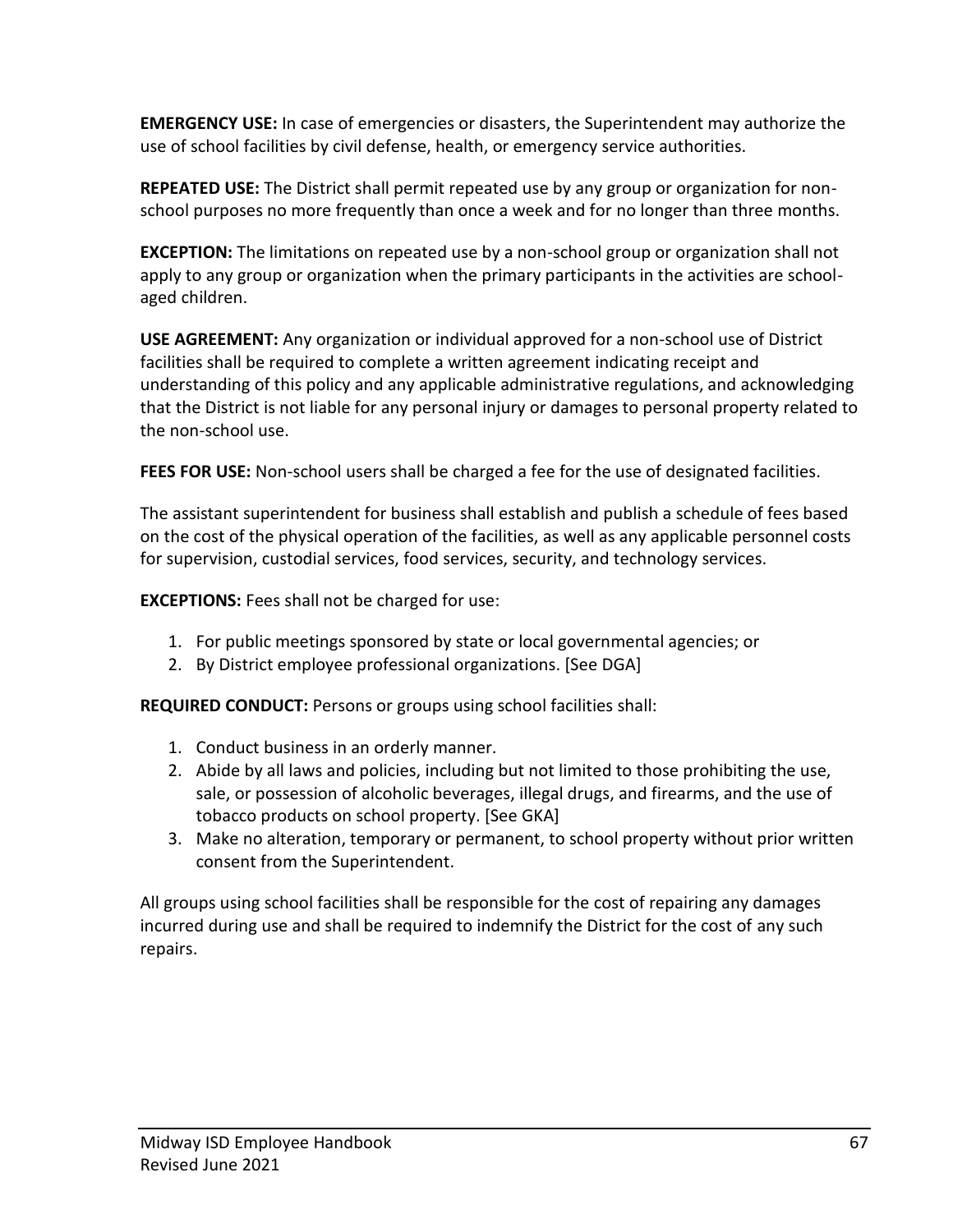# **Termination of Employment**

## **Resignations**

*Policy DFE*

**Contract Employees.** Contract employees may resign their position without penalty at the end of any school year if written notice is received at least 45 days before the first day of instruction of the following school year. A written notice of resignation should be submitted to the superintendent. Contract employees may resign at any other time only with the approval of the superintendent or the board of trustees. Resignation without consent may result in disciplinary action by the State Board for Educator Certification (SBEC).

The principal is required to notify the superintendent of an educator's resignation within seven business days following an alleged incident of misconduct for any of the acts listed in *Reports to Texas Education Agency* on page 72. The superintendent will notify SBEC when an employee resigns and there is evidence to indicate that the employee has engaged in such misconduct.

**Noncontract Employees.** Noncontract employees may resign their position at any time. A written notice of resignation should be submitted to their immediate supervisor at least two weeks prior to the effective date. Employees are encouraged to include the reasons for leaving in the letter of resignation but are not required to do so.

The principal is required to notify the superintendent of a noncertified employee's resignation or termination within seven business days following an alleged incident of misconduct of abuse of a student, or was involved in a romantic relationship with or solicited or engaged in sexual misconduct with a student or minor. The superintendent will notify TEA within seven business days of receiving a report from a principal, or of knowing about an employee's resignation or termination following an alleged incident of misconduct described above.

### **Dismissal or Nonrenewal of Contract Employees**

*Policies DF Series, DHB*

Employees on probationary, term, and continuing contracts can be dismissed during the school year according to the procedures outlined in district policies. Employees on probationary or term contracts can be nonrenewed at the end of the contract term. Contract employees dismissed during the school year, suspended without pay, or subject to a reduction in force are entitled to receive notice of the recommended action, an explanation of the charges against them, and an opportunity for a hearing. The timelines and procedures to be followed when a suspension, termination, or nonrenewal occurs will be provided when a written notice is given to an employee.

The principal is required to notify the superintendent of an educator's termination within seven business days following an alleged incident of misconduct for any of the acts listed in *Reports to*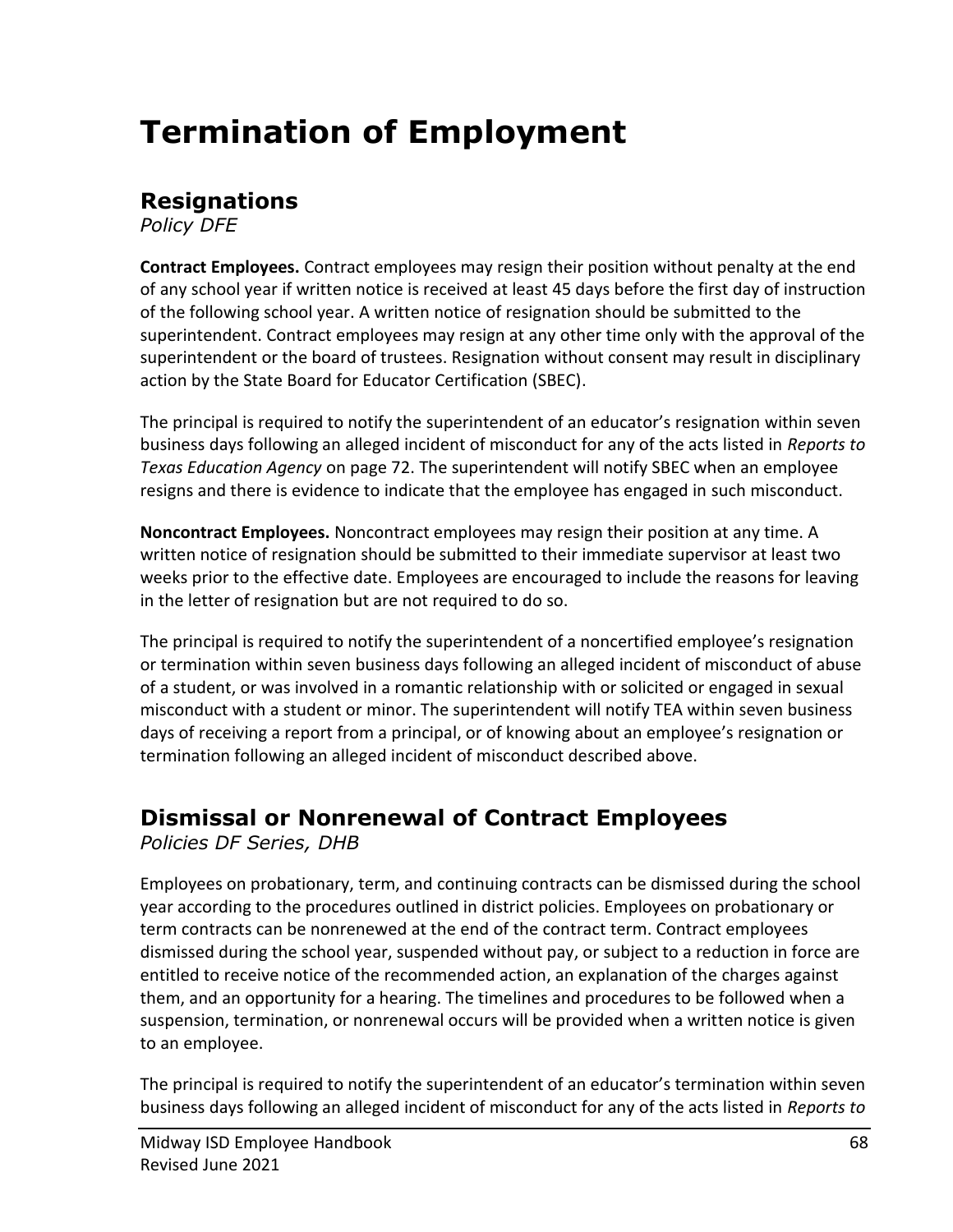*Texas Education Agency* on page 72. The superintendent will notify SBEC when an employee is terminated and there is evidence to indicate that the employee has engaged in such misconduct.

Advance notification requirements do not apply when a contract employee is dismissed for failing to obtain or maintain appropriate certification or when the employee's certification is revoked for misconduct. Information on the timelines and procedures can be found in the *DF series policies* that are provided to employees or are available online.

## **Dismissal of Noncontract Employees**

*Policies DCD, DP*

Noncontract employees are employed at will and may be dismissed without notice, a description of the reasons for dismissal, or a hearing. It is unlawful for the district to dismiss any employee for reasons of race, color, religion, sex, national origin, age, disability, military status, genetic information, any other basis protected by law, or in retaliation for the exercise of certain protected legal rights. Noncontract employees who are dismissed have the right to grieve the termination. The dismissed employee must follow the district process outlined in this handbook when pursuing the grievance. (See *Complaints and Grievances*, page 45.)

The principal is required to notify the superintendent of a noncertified employee's resignation or termination within seven business days following an alleged incident of misconduct of abuse of a student, or was involved in a romantic relationship with or solicited or engaged in sexual misconduct with a student or minor. The superintendent will notify TEA within seven business days of receiving a report from a principal, or of knowing about an employee's resignation or termination following an alleged incident of misconduct described above.

# **Discharge of Convicted Employees**

*Policy DF*

The district shall discharge any employee who has been convicted of or placed on deferred adjudication community supervision for an offense requiring the registration as a sex offender or convicted of a felony under Title 5 Penal Code if the victim was a minor.

If the offense is more than 30 years before the date the person's employment began or the person satisfied all terms of the court order entered on conviction, the requirement to discharge does not apply.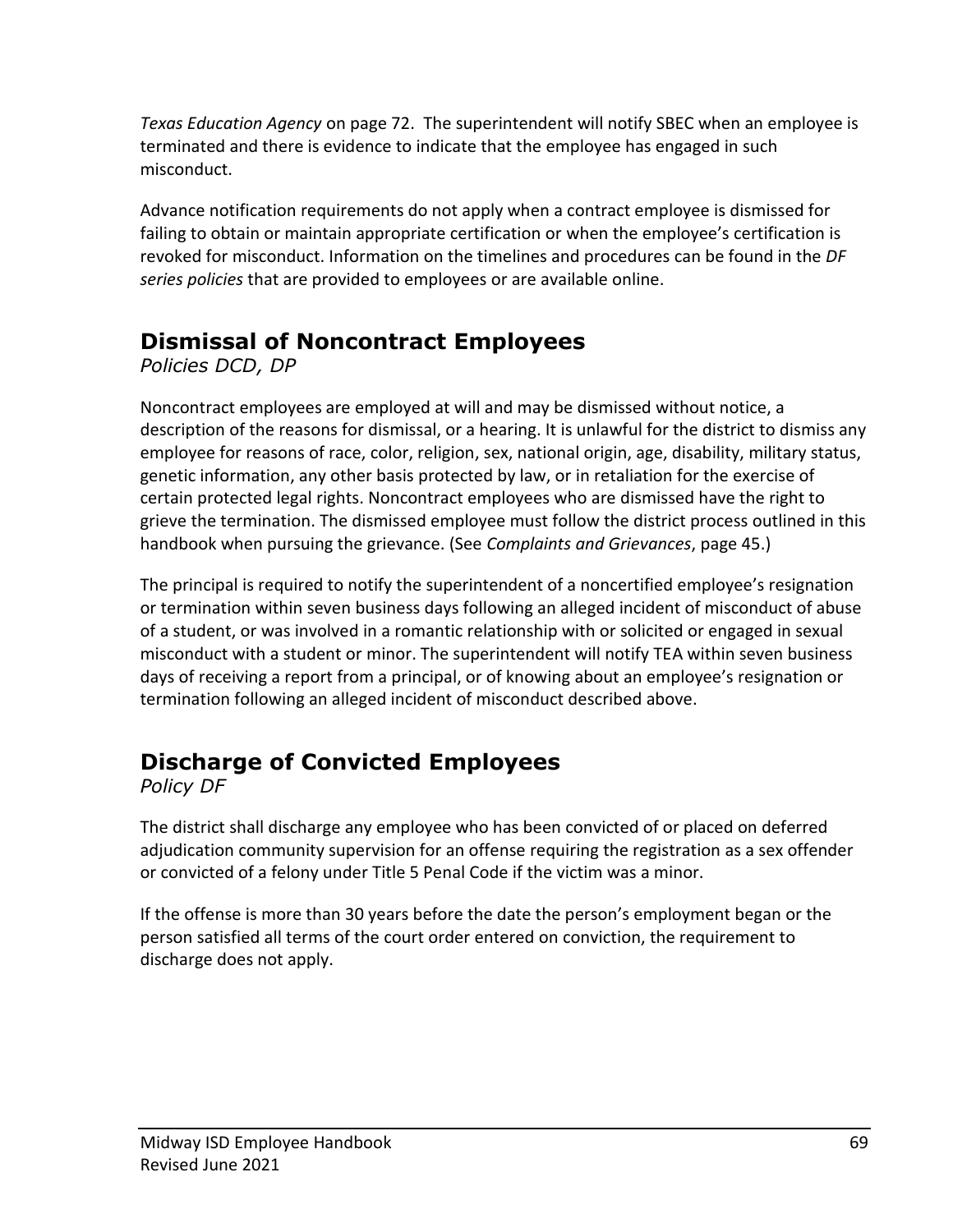### **Exit Interviews and Procedures**

Exit surveys are submitted online once an employee separates from the district. Information on the continuation of benefits, release of information, and procedures for requesting references will be provided at this time. Separating employees are asked to provide the district with a forwarding address and phone number and complete a questionnaire that provides the district with feedback on his or her employment experience. All district keys, books, property, including intellectual property, and equipment must be returned upon separation from employment.

### **Reports to Texas Education Agency**

*Policies DF, DHB, DHC*

**Certified Employees.** The resignation or termination of a certified employee must be reported to the Division of Investigations at TEA if there is evidence that the employee was involved in any of the following:

- Any form of sexual or physical abuse of a minor or any other unlawful conduct with a student or a minor
- Soliciting or engaging in sexual contact or a romantic relationship with a student or minor
- The possession, transfer, sale, or distribution of a controlled substance
- The illegal transfer, appropriation, or expenditure of district or school property or funds
- An attempt by fraudulent or unauthorized means to obtain or alter any certificate or permit for the purpose of promotion or additional compensation
- Committing a criminal offense or any part of a criminal offense on district property or at a school-sponsored event

The reporting requirements above are in addition to the superintendent's ongoing duty to notify TEA when a certified employee or an applicant for certification has a reported criminal history or engaged in conduct violating the assessment security procedures established under TEC §39.0301. "Reported criminal history" means any formal criminal justice system charges and dispositions including arrests, detentions, indictments, criminal information, convictions, deferred adjudications, and probations in any state or federal jurisdiction that is obtained by a means other than the Fingerprint-based Applicant Clearinghouse of Texas (FACT).

**Noncertified Employees.** The voluntary or involuntary separation of a noncertified employee from the District must be reported to the Division of Investigations at TEA by the superintendent if there is evidence the employee abused or otherwise committed an unlawful act with a student or minor, was involved in a romantic relationship with a student or minor, or solicited or engaged in sexual contact with a student or minor.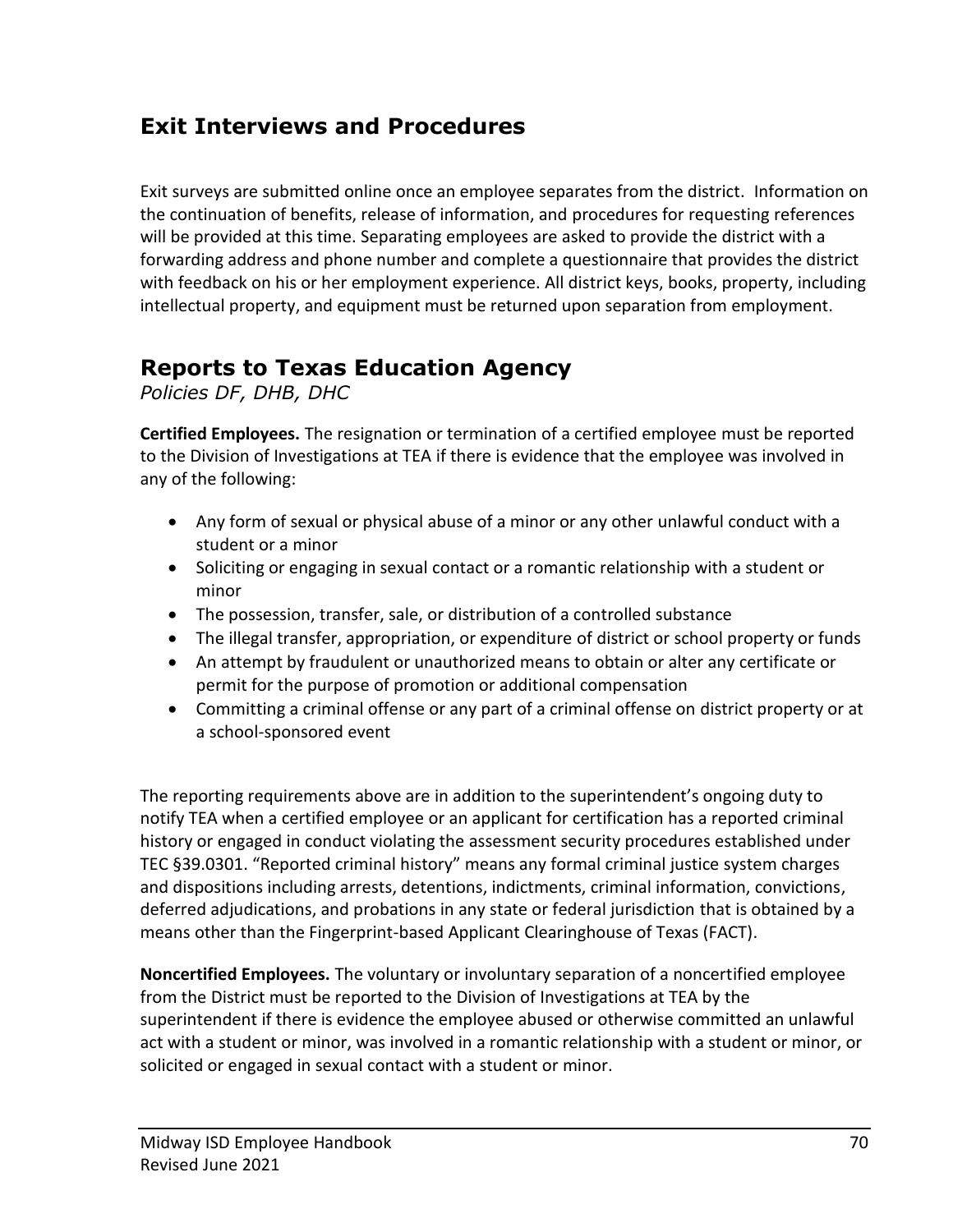# **Reports Concerning Court-Ordered Withholding**

The district is required to report the termination of employees that are under court order or writ of withholding for child support or spousal maintenance. Notice of the following must be sent to the support recipient and the court or, in the case of child support, the Texas Attorney General Child Support Division:

- Termination of employment not later than the seventh day after the date of termination
- Employee's last known address
- Name and address of the employee's new employer, if known

# **Student Issues**

### **Equal Educational Opportunities**

*Policies FB, FFH*

In an effort to promote non-discrimination and as required by law, Midway ISD does not discriminate on the basis of race, color, religion, national origin, age, sex, or disability in providing education services, activities, and programs, including Career and Technical Educational (CTE) programs, in accordance with Title VI of the Civil Rights Act of 1964, as amended; Title IX of the Educational Amendments of 1972; and Section 504 of the Rehabilitation Act of 1973, as amended.

Questions or concerns about discrimination against students based on sex, including sexual harassment should be directed to Dr. Jeanie Johnson, Assistant Superintendent for Administrative Services, 13885 Woodway Dr., Woodway, TX 76712, [jeanie.johnson@midwayisd.org,](mailto:jeanie.johnson@midwayisd.org) 254-761-5610, the district Title IX coordinator for students. Questions or concerns about discrimination on the basis of a disability should be directed to Lisa Cochran, Director of Special Education and Section 504, 13885 Woodway Dr., Woodway, TX 76712, [lisa.cochran@midwayisd.org,](mailto:lisa.cochran@midwayisd.org) 254-761-5610, the district ADA/Section 504 coordinator for students. All other questions or concerns relating to discrimination based on any other reasons should be directed to the Superintendent.

#### **Student Records**

*Policy FL*

Student records are confidential and are protected from unauthorized inspection or use. Employees should take precautions to maintain the confidentiality of all student records. The following people are the only people who have general access to a student's records: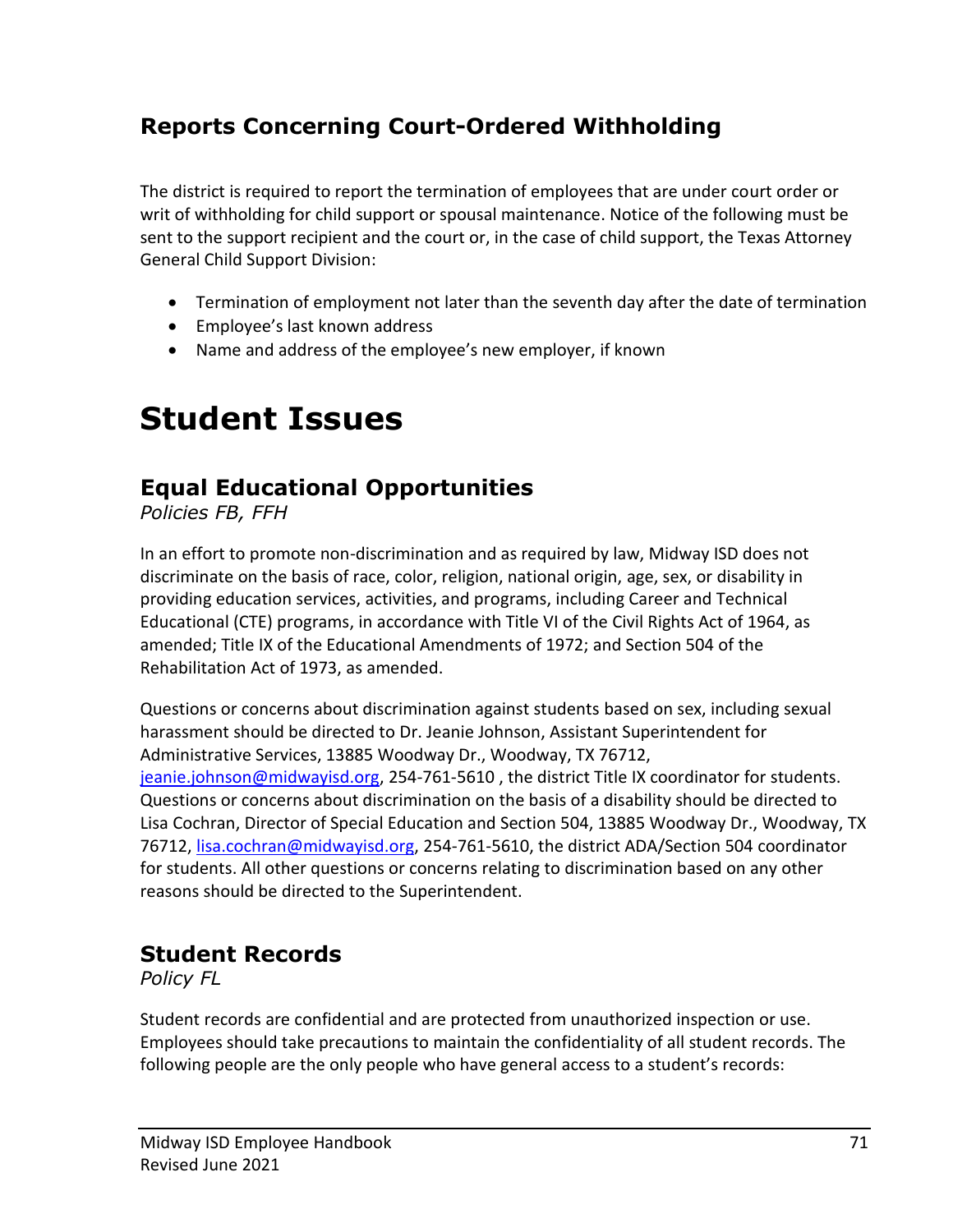- Parents: Married, separated, or divorced unless parental rights have been legally terminated and the school has been given a copy of the court order terminating parental rights
- The student: The rights of parents transfer to a student who turns 18 or is enrolled in an institution of post-secondary education. A district is not prohibited from granting the student access to the student's records before this time.
- School officials with legitimate educational interests

The student handbook provides parents and students with detailed information on student records. Parents or students who want to review student records should be directed to the campus principal for assistance.

# **Parent and Student Complaints**

*Policy FNG*

In an effort to hear and resolve parent and student complaints in a timely manner and at the lowest administrative level possible, the board has adopted orderly processes for handling complaints on different issues. Any campus office or the superintendent's office can provide parents and students with information on filing a complaint.

Parents are encouraged to discuss problems or complaints with the teacher or the appropriate administrator at any time. Parents and students with complaints that cannot be resolved to their satisfaction should be directed to the campus principal. The formal complaint process provides parents and students with an opportunity to be heard up to the highest level of management if they are dissatisfied with a principal's response.

# **Administering Medication to Students**

*Policy FFAC*

Only designated employees may administer prescription medication, nonprescription medication, and herbal or dietary supplements to students. Exceptions apply to the selfadministration of asthma medication, medication for anaphylaxis (e.g., EpiPen<sup>®</sup>), and medication for diabetes management, if the medication is self-administered in accordance with district policy and procedures. A student who must take any other medication during the school day must bring a written request from his or her parent and the medicine in its original, properly labeled container. Contact the principal or school nurse for information on procedures that must be followed when administering medication to students.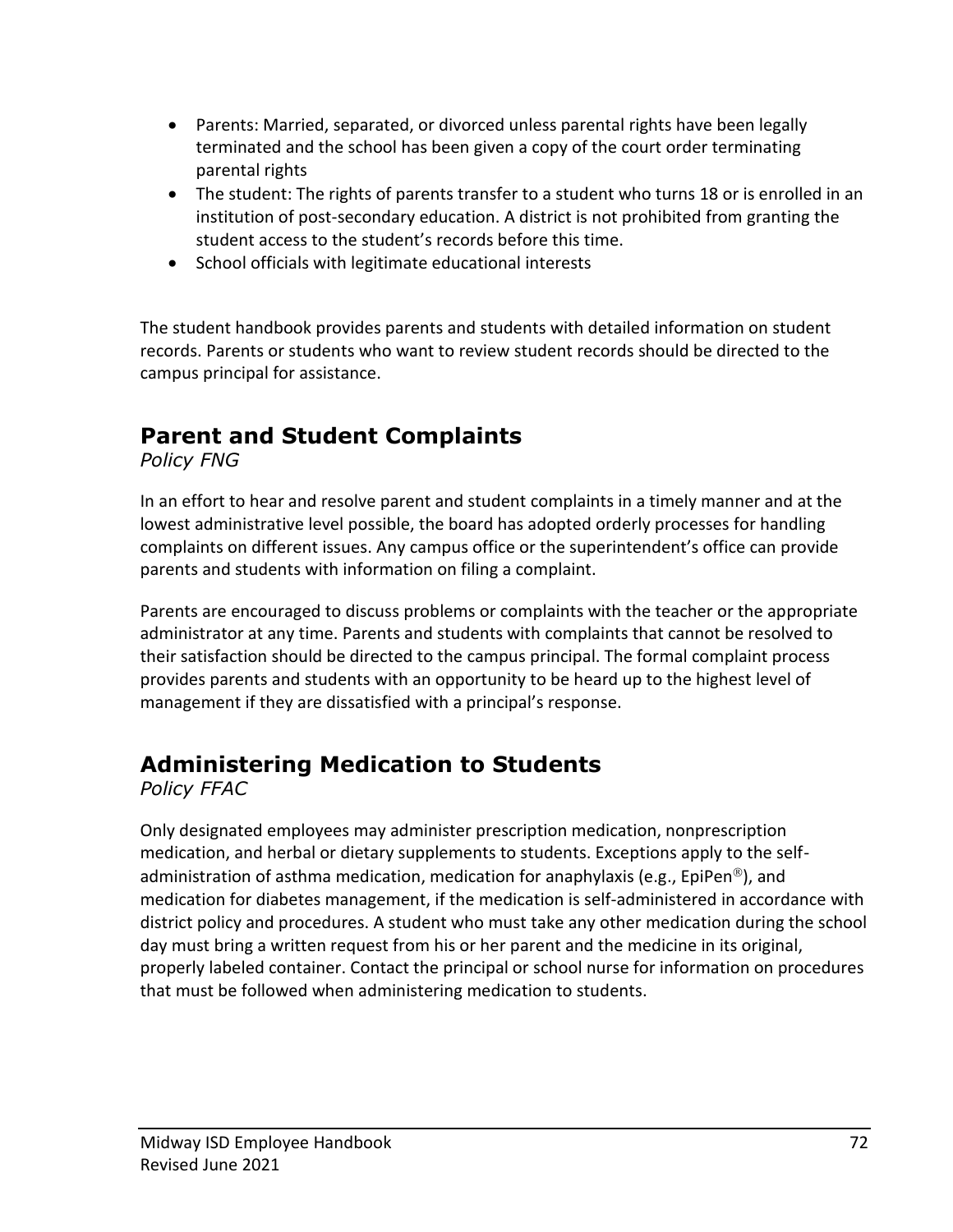#### **Dietary Supplements**

#### *Policies DH, FFAC*

District employees are prohibited by state law from knowingly selling, marketing, or distributing a dietary supplement that contains performance-enhancing compounds to a student with whom the employee has contact as part of his or her school district duties. In addition, employees may not knowingly endorse or suggest the ingestion, intranasal application, or inhalation of a performance-enhancing dietary supplement to any student.

# **Psychotropic Drugs**

*Policy FFAC*

A psychotropic drug is a substance used in the diagnosis, treatment, or prevention of a disease or as a component of a medication. It is intended to have an altering effect on perception, emotion, or behavior and is commonly described as a mood- or behavior-altering substance.

District employees are prohibited by state law from doing the following:

- Recommending that a student use a psychotropic drug
- Suggesting a particular diagnosis
- Excluding from class or school-related activity a student whose parent refuses to consent to a psychiatric evaluation or to authorize the administration of a psychotropic drug to a student

### **Student Conduct and Discipline**

*Policies in the FN series and FO series*

Students are expected to follow the classroom rules, campus rules, and rules listed in the Student Handbook and Student Code of Conduct. Teachers and administrators are responsible for taking disciplinary action based on a range of discipline management strategies that have been adopted by the district. Other employees that have concerns about a particular student's conduct should contact the classroom teacher or campus principal.

### **Student Attendance**

*Policy FEB*

Teachers and staff should be familiar with the district's policies and procedures for attendance accounting. These procedures require minor students to have parental consent before they are allowed to leave campus. When absent from school, the student upon returning to school, must bring a note signed by the parent that describes the reason for the absence. These requirements are addressed in campus training and in the student handbook. Contact the campus principal for additional information.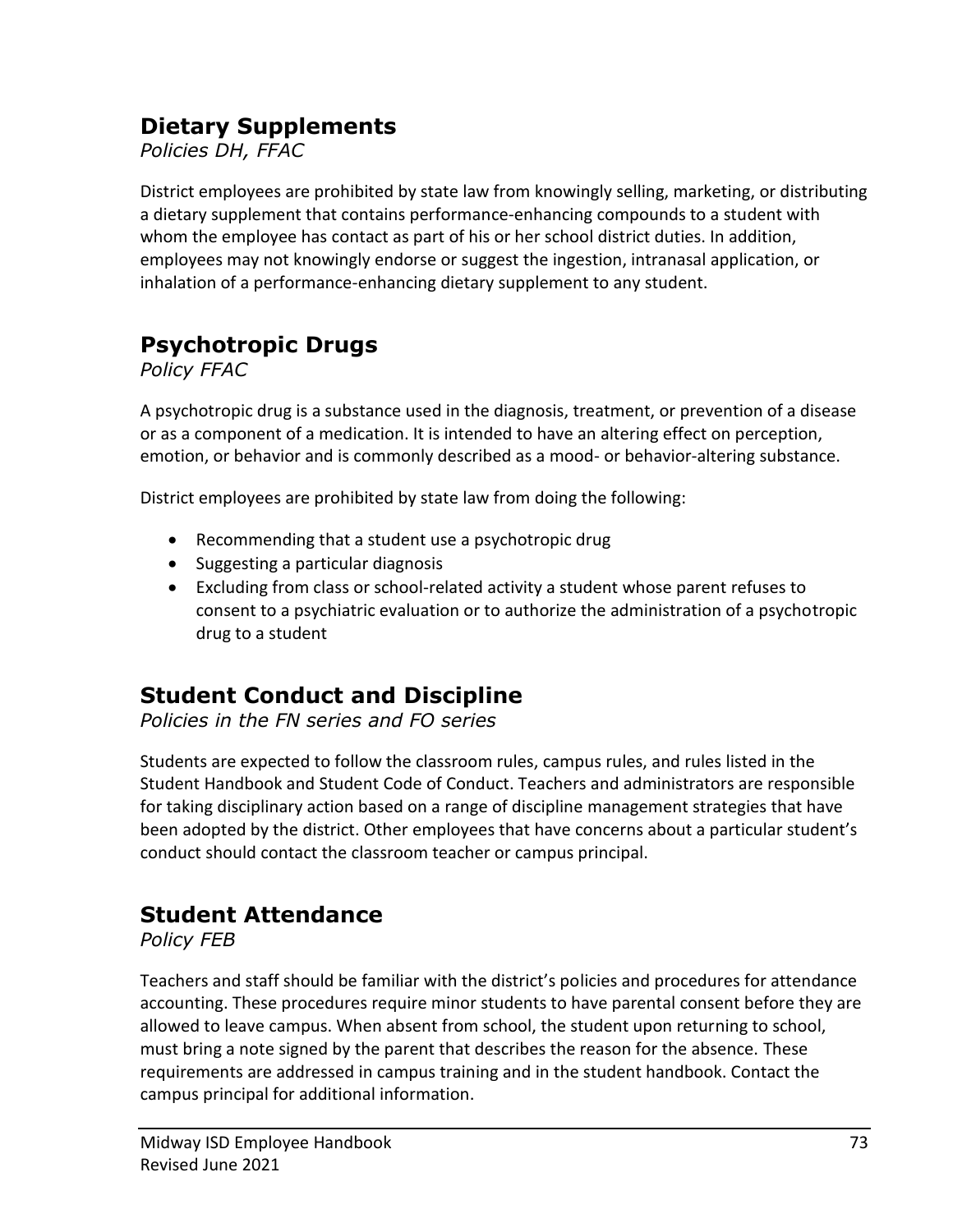## **Bullying**

*Policy FFI*

Bullying is defined by TEC §37.0832. All employees are required to report student complaints of bullying including cyberbullying, to the campus principal or designee. The district's policy includes definitions and procedures for reporting and investigating bullying of students and is linked below:

[FFI \(Local\)](http://pol.tasb.org/Policy/Code/860?filter=FFI)

### **Hazing**

*Policy FNCC*

Students must have prior approval from the principal or designee for any type of "initiation rites" of a school club or organization. While most initiation rites are permissible, engaging in or permitting "hazing" is a criminal offense. Any teacher, administrator, or employee who observes a student engaged in any form of hazing, who has reason to know or suspect that a student intends to engage in hazing, or has engaged in hazing must report that fact or suspicion to the designated campus administrator.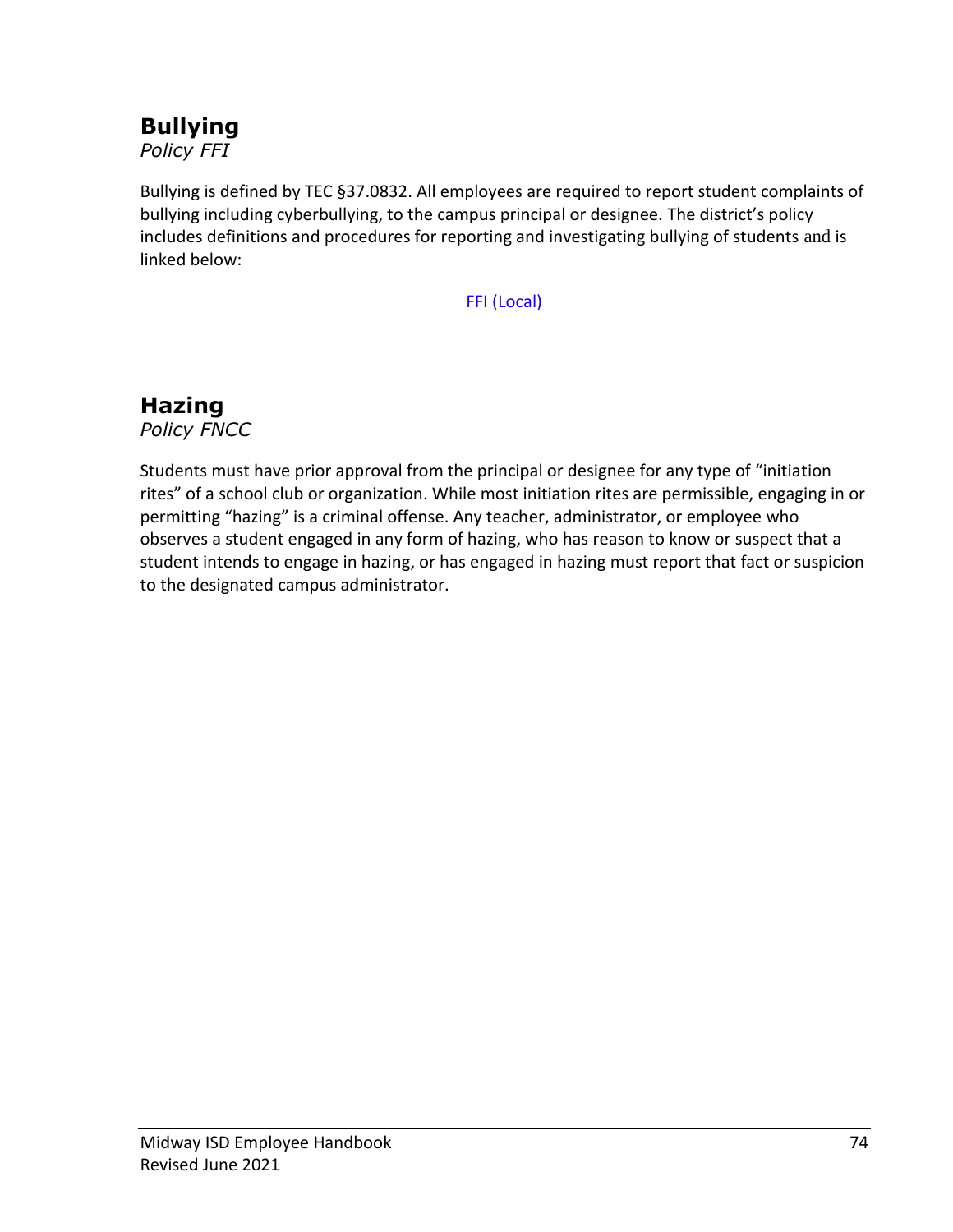# **Index**

Administering medication, 78 Administration, 10 Alcohol and drug abuse prevention, 62 testing, 20 Arrests and convictions, 61 Asbestos management plan, 67 Assault leave, 43 Associations and political activities, 65 At-will employment, 19 Background checks, 61 **Benefits** cafeteria plan, 30 health insurance, 29 leave, 34 retirement, 31 supplemental insurance, 30 workers' compensation, 30, 43 Bereavement Leave, 44 Board of Trustees information, 9 meeting schedule, 10 members, 9 Breaks, 22 Breast milk, 22 Building use, 70 Bullying, 80 Cafeteria plan benefits, 30 Certification health and safety training, 21 maintaining, 19 parent notification, 22 Change of address, 70 Charitable contributions, 65 Child abuse reporting, 54 sexual, 55 Committees, 23

Compensation, 26 Complaints employee, 48 parent and student, 78 Compliance coordinators, 17, 77 Compliance with a subpoena, 45 Conduct and welfare, 49 Conflict of interest, 64 Contract employment, 18 noncertified employees, 19 nonrenewal, 73 Copyright materials, 65 Court appearances, 45 Court-ordered withholding, 76 Crime reporting, 56 Criminal history, 61 Dietary supplements, 78 **Directories** helpful contacts, 10 school, 16 Discharge of Convicted Employees, 74 Discrimination employee, 53 student, 77 Dismissal contract employees, 73 noncontract employees, 73 District communications, 47 description, 6 information, 6 mission statement, 7 Dress Code, 63 Drug abuse prevention, 62 psychotropic, 79 testing, 20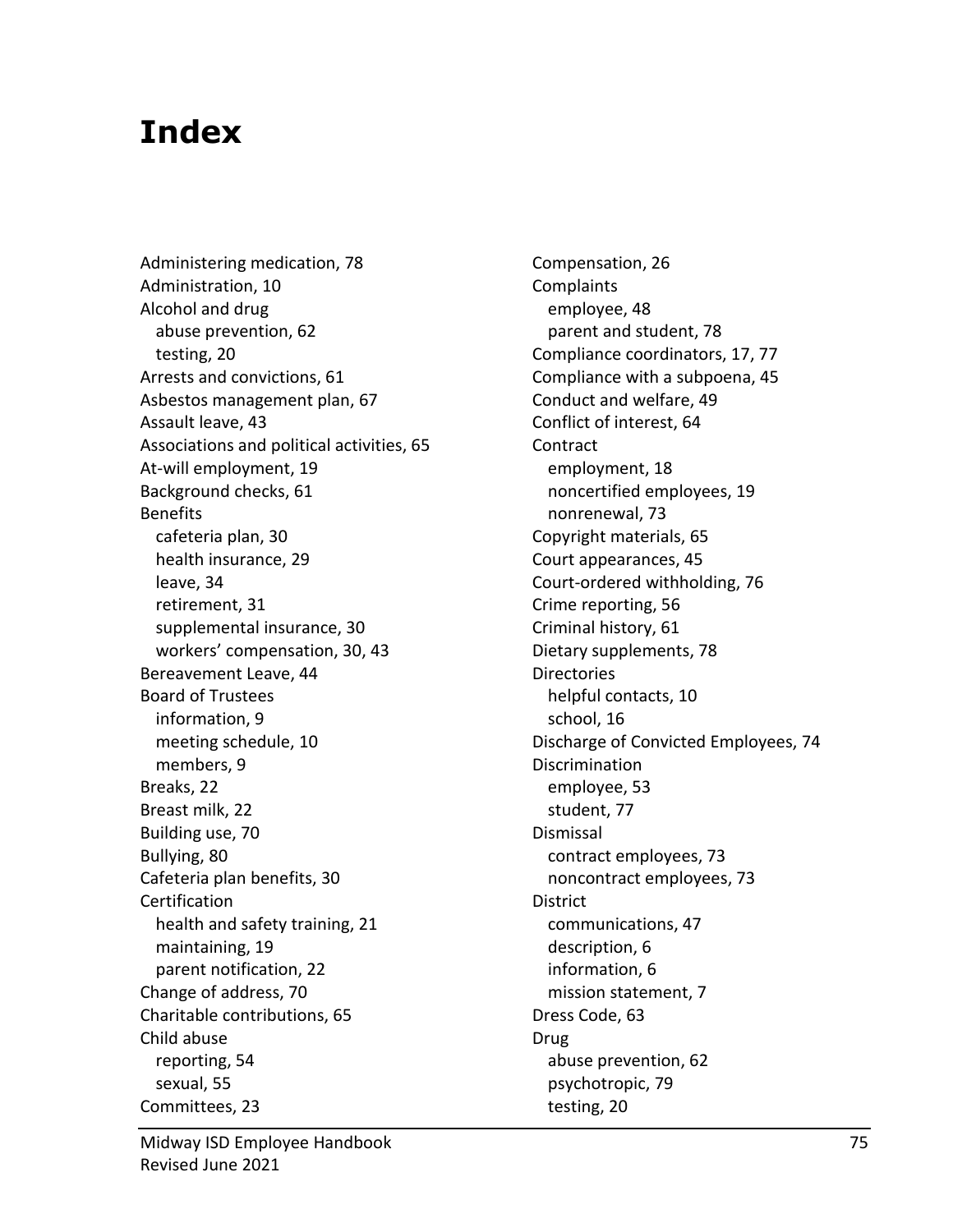E-cigarettes, 63 Electronic communications, 57, 58 Emergencies, 69 Emergency school closing, 69 Employee conduct and welfare, 49 involvement, 23 recognition, 47 Employment after retirement, 18 at-will, 19 authorization documents, 19 contract, 18 noncontract, 18 outside, 23 Equal opportunity educational, 77 employment, 17 Every Student Suceeds Act, 22 Exit interviews, 75 Family and medical leave, 39 Firearms, 66 Form I-9, 19 Fraud, 63 General procedures, 69 Gifts and favors, 64 Grievances, 48 Harassment, 53 Hazing, 80 Health insurance, 29 Health safety training, 21 Helpful contacts, 10 Insurance health, 29 supplemental, 30 unemployment, 30 Internet use, 57, 58 Job vacancy announcements, 17 Jury duty, 44 Leave assault, 43 bank, 38 Bereavement Leave, 44 court appearance, 45

discretionary, 35 family and medical, 39 jury duty, 44 local, 37 medical certification, 35 military, 45 nondiscretionary, 35 personal, 35 pool, 38 proration, 36 religious observance, 45 sick, 36 temporary disability, 42 truancy court appearance, 45 workers' compensation, 43 Maltreatment of children, 55 Medications, 78 Military leave, 45 Mission statement, 7 Name and address changes, 70 Nonrenewals, 73 Nursing mothers, 22 Outside employment, 23 Overtime, 28 Parent and student complaints, 78 Parent notification, 22 Paychecks, 26 Payroll deductions, 28 schedule, 26 Performance evaluation, 23 Personal leave, 35 Personnel records, 70 Pest control treatment, 67 Political activities, 65 Possession of firearms and weapons, 66 Psychotropic drugs, 79 Public Information on Private Devices, 61 Purchasing procedures, 69 Reassignments, 21 Religious observance, 45 Resignations, 73 contract employees, 73 noncontract employees, 73